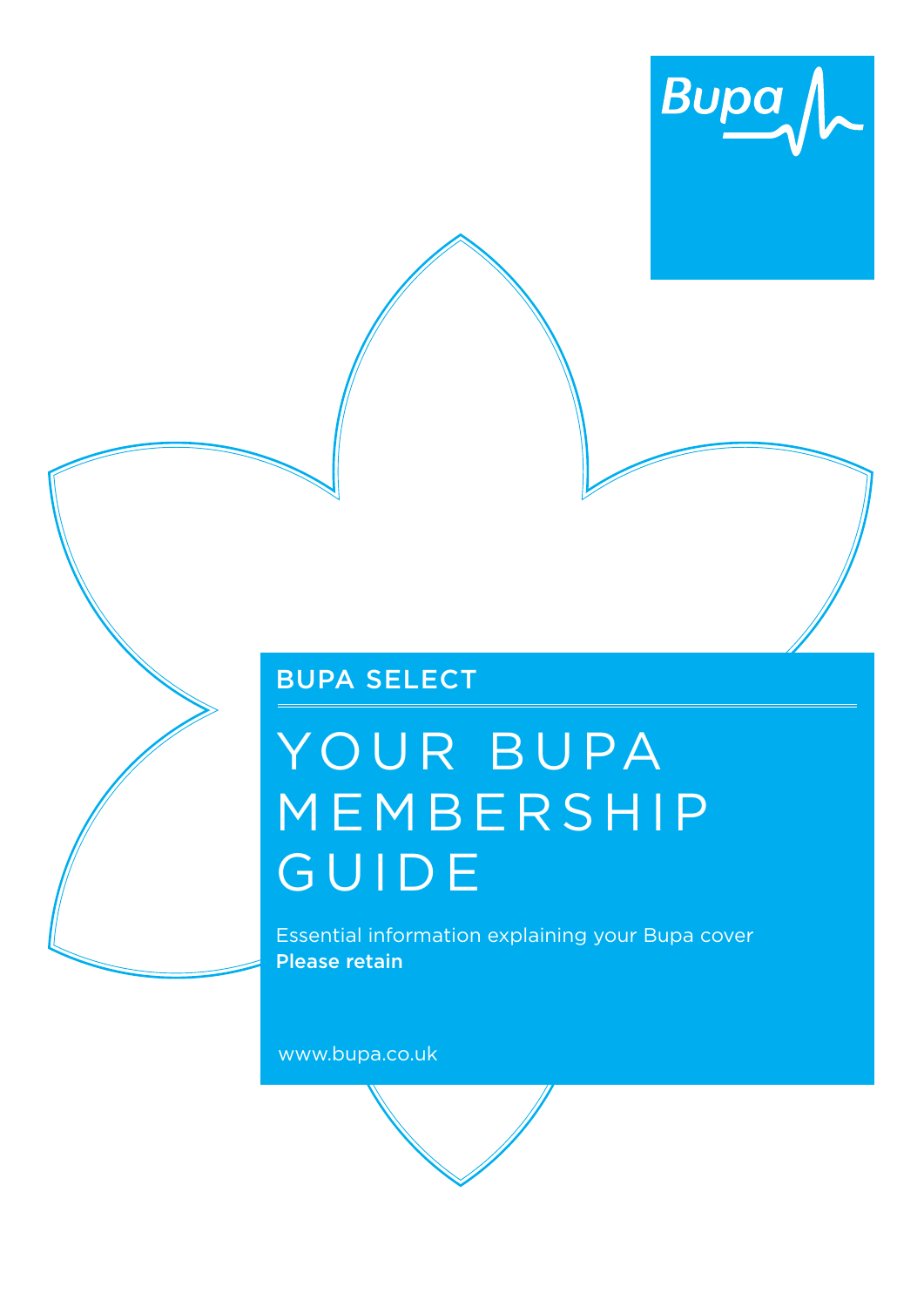# AB OUT THIS GUIDE

Welcome to your Bupa Select membership guide.

At Bupa, we know that insurance can be hard to follow. That's why we've made this guide as simple as possible. You'll find individual chapters that deal with each aspect of your Bupa cover, including a step by step guide to making a claim.

Please make sure that you keep this guide somewhere safe. You'll need it when you come to claim.

If any of the terms or language used leave you confused – don't worry, we've also included a glossary featuring clear definitions of words that are in *bold italics* in the text.

# HOW DO I KNOW WHAT I'M covered for?

The precise details of the cover you have chosen are listed in your membership certificate. Please read this membership guide together with your membership certificate, as together they set out full details of how your health insurance works.

# HOW DOES THE MEMBERSHIP GUIDE WORK WITH MY MEMBERSHIP CERTIFICATE?

Your certificate explains the benefits available to you and also provides a series of notes that correspond to the relevant section of the membership guide (where you will find a more detailed explanation of the benefit in your individual policy).

# HOW DO I CONTACT BUPA?

#### We're always on hand to help.

**For queries about your cover we have provided a dedicated number which you will find in your membership certificate.**

You can also write to us at Bupa, Salford Quays, Manchester, M50 3XL.

# BUPA HEALTHLINE

If you have any questions or worries about your health call our confidential Bupa HealthLine on 0845 6040 537†. Our qualified nursing team is on hand 24 hours a day, so whatever your health question or concern, they have the skills and practical, professional experience to help.

**CROSS-CHECK THE BENEFITS LISTED IN YOUR MEMBERSHIP CERTIFICATE WITH THE RELEVANT PARAGRAPHS IN THE GUIDE TO MAKE SURE THAT YOU HAVE THE COVER THAT YOU WANT.**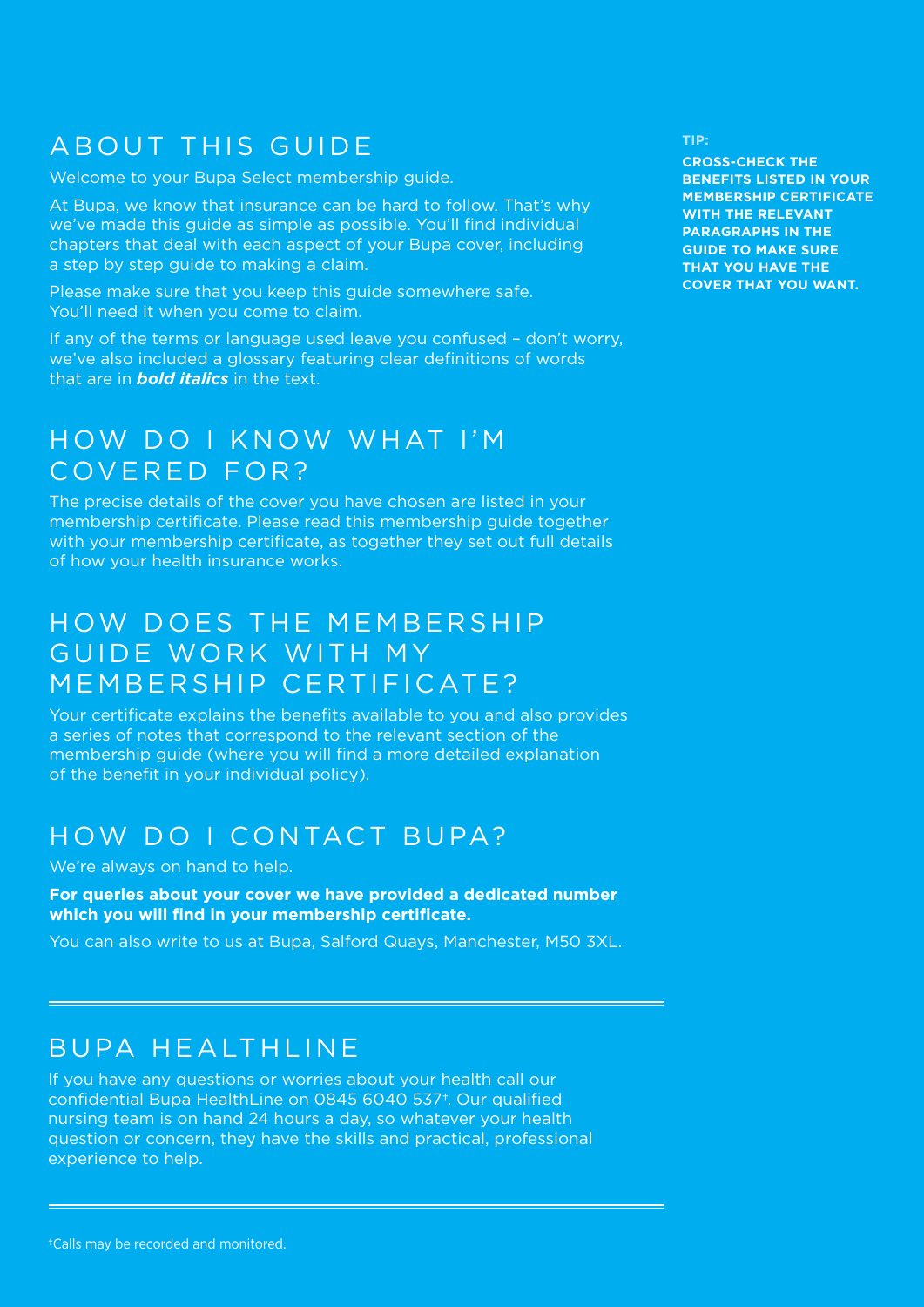# CONTENTS AT A GLANCE

| $\overline{2}$          | <b>Your rules and benefits</b>                             |  |
|-------------------------|------------------------------------------------------------|--|
|                         | effective from 1 January 2012                              |  |
| $\overline{\mathbf{3}}$ | <b>How your membership works</b>                           |  |
|                         | The agreement between the sponsor and us<br>$\circ$        |  |
|                         | Payment of benefits<br>$\circ$                             |  |
|                         | When your membership starts, renews<br>$\circ$<br>and ends |  |
|                         | Making changes<br>$\circ$                                  |  |
|                         | General information<br>$\hbox{O}$                          |  |
|                         | If you have cause for complaint<br>$\circ$                 |  |
| 8                       | <b>Claiming</b>                                            |  |
|                         | Making a claim<br>$\bullet$                                |  |
|                         | How we will deal with your claim<br>$\circ$                |  |
|                         | If you want to withdraw a claim<br>$\circ$                 |  |
|                         | Ex-gratia payments<br>$\circ$                              |  |
|                         | If you have an excess or co-insurance<br>$\hbox{O}$        |  |
| 17                      | <b>Benefits</b>                                            |  |
|                         | What you are covered for<br>$\circ$                        |  |
| 32                      | <b>Cash benefits</b>                                       |  |
| 35                      | What is not covered                                        |  |
| 47                      | <b>Glossary</b>                                            |  |
| 57                      | <b>Data protection notice</b>                              |  |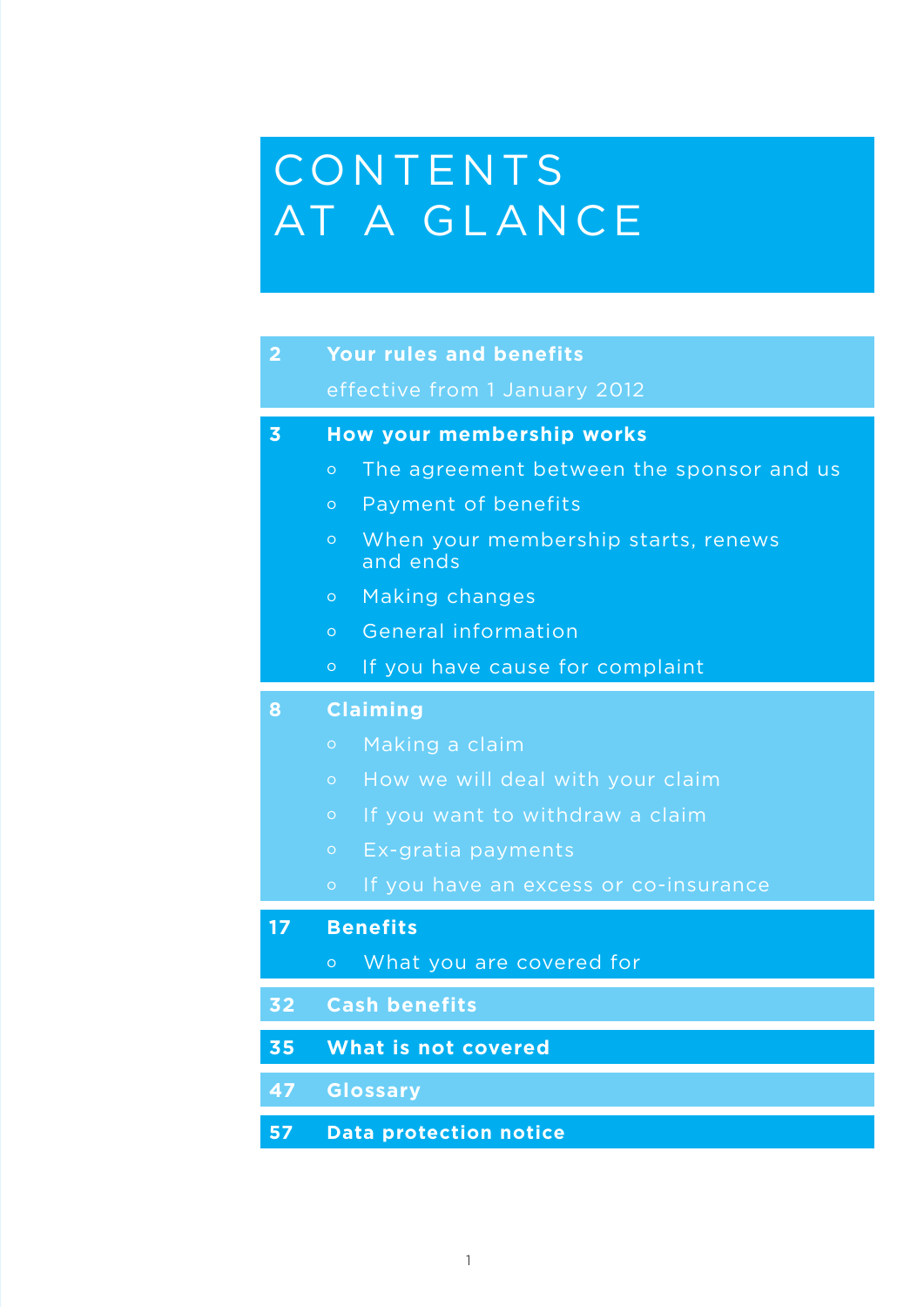# YOUR RULES **AND BENEFITS**

### **Effective from 1 January 2012**

#### **These are the rules and benefits of Bupa Select**

- For anyone joining Bupa Select they apply from their *start date*.
- For anyone whose membership of Bupa Select is renewed by the *sponsor* they apply for the period from the first *renewal date* on or after the 'effective from' date.

Words and phrases in *bold and italic* in this membership guide are defined terms which have a specific meaning. You should check their meaning in the glossary.

Important note – please read this section before you read the rest of this membership guide as it explains how this membership guide and your *membership certificate* work together.

This Bupa Select Membership Guide and your *membership certificate* together set out full details of your *benefits*. They should not be read as separate documents.

This membership guide is a generic guide. It contains the general membership terms that apply to all Bupa Select members. It also contains all the elements of cover that can be provided under Bupa Select. You may not have all the cover set out in this membership guide It is your *membership certificate* that shows the cover that is specific to your **benefits**. Any elements of cover in this membership guide that are either:

- shown in your *membership certificate* as 'not covered', or
- do not appear in your *membership certificate*

you are not covered for, and you should therefore ignore them when reading this membership guide. Your *membership certificate* could also show some changes to the terms of cover set out in this membership guide particularly in the 'Further details' section of your *membership certificate*.

When reading this membership guide and your *membership certificate*, it is your *membership certificate* which is personal to you. This means that if your *membership certificate* contradicts this membership guide it is your *membership certificate* that will take priority.

Always call the helpline if you are unsure of your cover*.*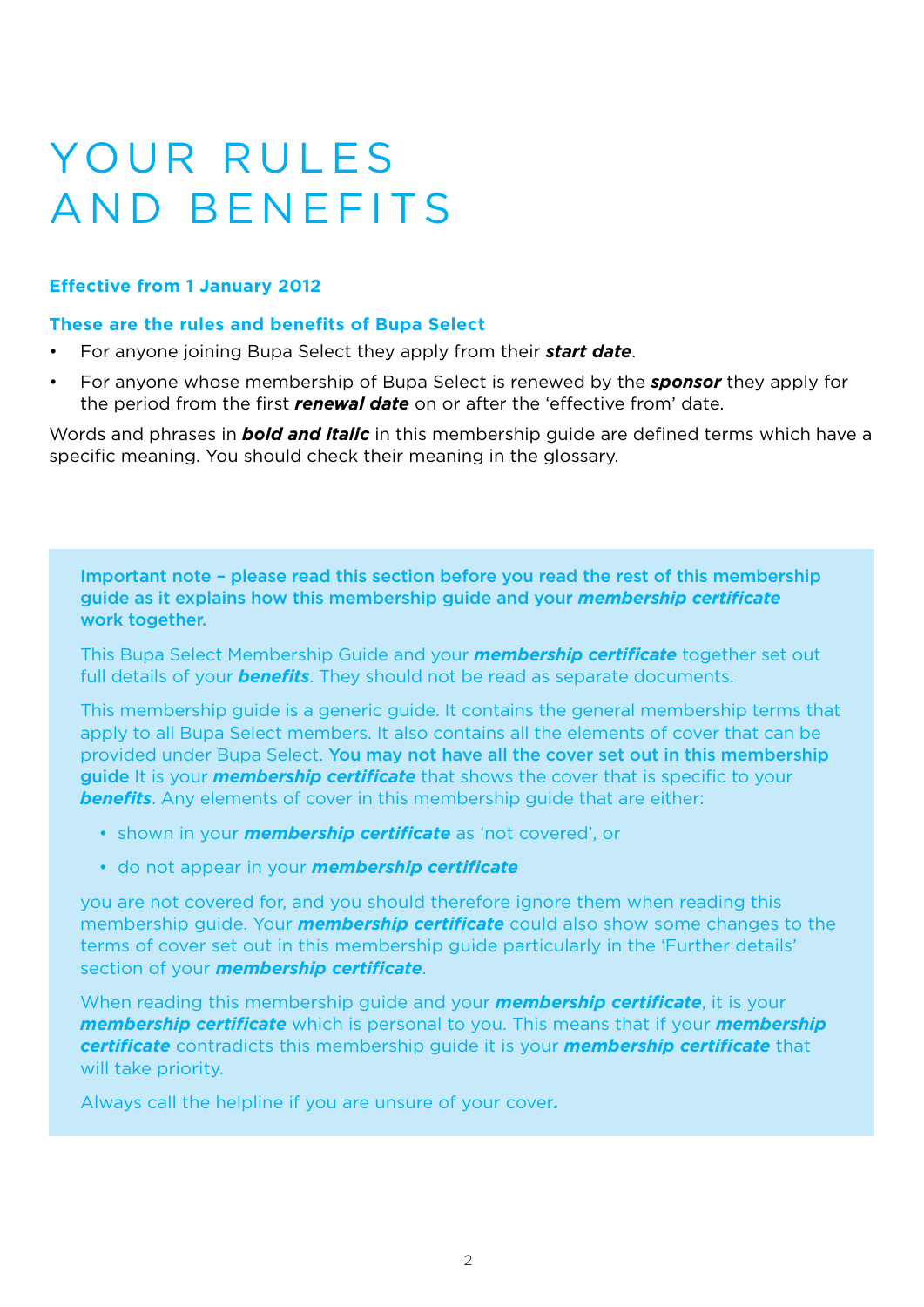# **HOW YOUR** MEMBERSHIP WORKS

#### **The agreement between the sponsor and us**

Your cover is provided under an *agreement* between the *sponsor* and *Bupa*. There is no legal contract between you and *us* for your cover under the *agreement*. Only the *sponsor* and *Bupa* have legal rights under the *agreement* and are the only ones who can enforce the *agreement*, although *we* will allow anyone who is covered under the *agreement* complete access to *our* complaints process (please also see 'If you have cause for complaint' in this section).

# **The documents that set out your cover**

The following documents set out the details of the cover *we* will provide for you under the *agreement.* These documents must be read together as a whole, they should not be read as separate documents.

- The Bupa Select Membership Guide: this sets out the general terms and conditions of membership (including exclusions) and all the elements of cover that can be provided under Bupa Select.
- *Your membership certificate*: this shows the cover that is specific to your *benefits,* including the underwriting method applied, the limits that apply, any variations to the benefits, terms or conditions explained in this membership guide and whether an *excess* or *co-insurance* applies to your cover and if it does, the amount and how it applies.

# And for *underwritten members*:

• *Your* application for cover: this includes any applications for cover for *underwritten members* and the declarations that *you* made during the application process.

### **Payment of benefits**

*We* only pay for *treatment* that you receive, or the *benefits* that you are entitled to, while you are covered under the *agreement* and *we* only pay in accordance with the *agreement.* We also only pay the **benefits** that applied to you on the date you received your *treatment* or the date that you became entitled to those *benefits.*

When you receive private medical treatment you have a contract with the providers of your *treatment.* You are responsible for the costs you incur in having private *treatment*. However, if your *treatment* is *eligible treatment we* pay the costs that are covered under your *benefits*. Any costs, including *eligible treatment* costs, that are not covered under your *benefits* are your sole responsibility.

The provider might, for example, be a *consultant*, a *recognised facility* or both. Sometimes one provider may have arrangements with other providers involved in your care and, therefore, be entitled to receive all the costs associated with your *treatment*. For example a *recognised facility* may charge for *recognised facility* charges, *consultants'* fees and *diagnostic tests* all together.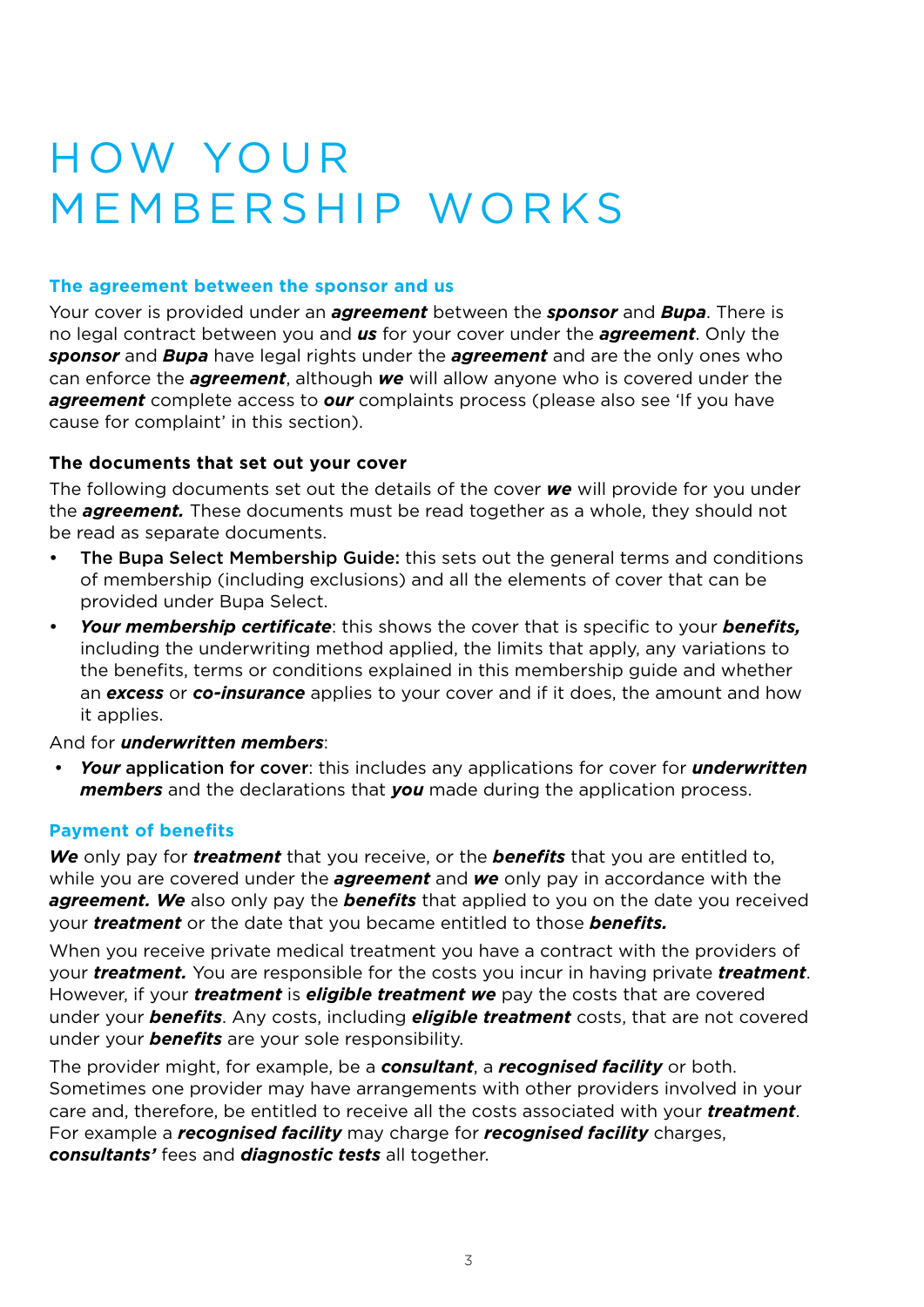In many cases *we* have arrangements with providers about how much they charge *our* members for *treatment* and how *we* pay them. For *treatment* costs covered under your *benefits we* will, in most cases, pay the provider of your *treatment* direct – such as the *recognised facility* or *consultant* – or whichever other person or facility is entitled to receive the payment. Otherwise *we* will pay the *main member*. *We* will write to tell the *main member* how *we* have dealt with any claim.

*Please also see the section 'Claiming'.*

#### **When your membership starts, renews and ends**

#### **Starting membership**

Your membership under the *agreement* must be confirmed by the *sponsor*.

*Your* cover starts on *your start date.* 

*Your dependants'* cover starts on their *start date*. *Your start date* and *your dependants' start date(s)* may not be the same.

#### **Covering a newborn baby**

If the *sponsor* agrees, *you* may apply to include *your* newborn baby under *your* membership as one of *your dependants*.

If your baby's membership would be as:

- an *underwritten member*, *we* will not apply any *special conditions* to the baby's cover
- a *moratorium member*, *we* will not apply the exclusion for *moratorium conditions* from the baby's cover – see Exclusion 33 in the section 'What is not covered'

but only if both the following apply:

- *you* and/or *your partner* have been covered under the *scheme* (and if applicable a *previous scheme*) for at least 12 continuous months before the baby's birth and
- *you* include *your* baby under *your* membership within three months of the baby's birth.

In which case if *we* agree to cover your baby it will be from their date of birth (or *your start date* if their date of birth is before *your start date*).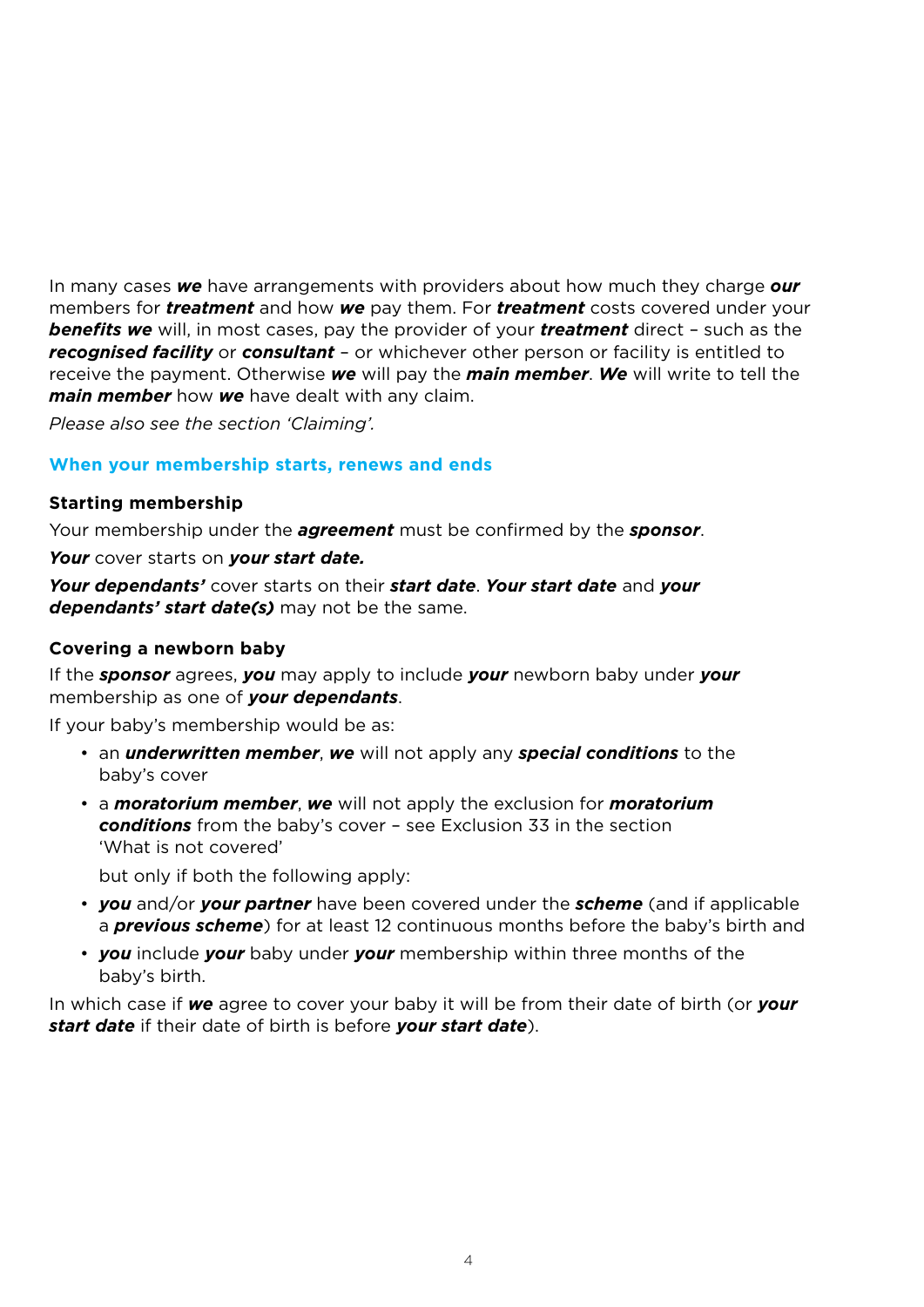# **Renewal of your membership**

The renewal of your membership is subject to the *sponsor* renewing your membership under the *agreement*.

### **How membership can end**

*You* or the *sponsor* can end *your* membership or the membership of any of *your dependants* at any time. If you want to end *your* membership or that of *your dependants you* must write to *us*. If *your* membership ends the membership of all *your dependants* will also end.

*Your* membership and that of *your dependants* will automatically end if:

- the *agreement* is terminated
- the terms of the *agreement* say that it must end
- the *sponsor* does not pay subscriptions or any other payment due under the *agreement* for *you* or any other person
- *you* stop living in the *UK* (*you* must inform *us* if *you* stop living in the *UK*), or
- *you* die.

*Your dependants'* membership will automatically end if:

- *your* membership ends
- the terms of the *agreement* say that it must end
- the *sponsor* does not renew the membership of that *dependant*
- that *dependant* stops living in the *UK* (*you* must inform *us* if that *dependant* stops living in the *UK*), or
- that *dependant* dies.

*We* can end a person's membership if there is reasonable evidence that *you* or they misled *us* or attempted to do so. By this *we* mean, giving false information or keeping necessary information from *us*, either intentionally or carelessly, which may influence *us* when deciding:

- whether or not *we* will provide cover for them
- whether *we* have to pay any claim.

# **Paying subscriptions and other charges**

The *sponsor* must pay to *us* subscriptions and any other payment due for your membership and that of every other person covered under the *agreement*.

If *you* contribute to the cost of subscriptions for *you* and/or *your dependants* (for example by payroll deduction or by Direct Debit collected by *Bupa* on behalf of the *sponsor*) this arrangement does not in any way affect the contractual position set out in the rule 'The agreement between the sponsor and us' in this section.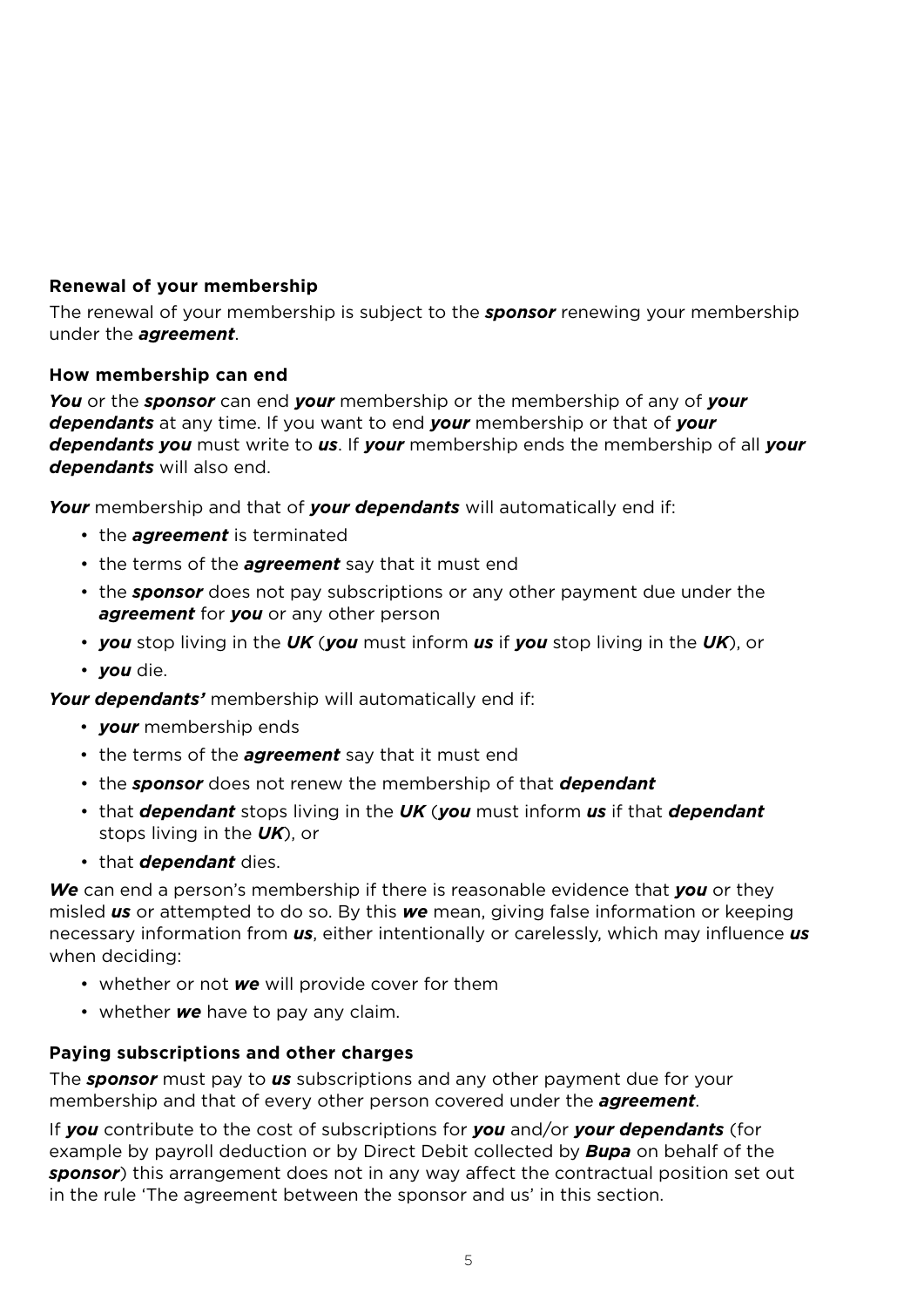#### **Making changes**

#### **Changes to your membership**

The terms and conditions of your membership, including your *benefits*, may be changed from time to time by agreement between the *sponsor* and *us*.

#### **Other parties**

No other person is allowed to make or confirm any changes to your membership or your *benefits* on *our* behalf or decide not to enforce any of *our* rights. Equally, no change to your membership or your *benefits* will be valid unless it is specifically agreed between the *sponsor* and *us* and confirmed in writing.

#### **General information**

#### **Change of address**

*You* should call or write to tell *us* if *you* change *your* address.

#### **Correspondence and documents**

All correspondence and membership documents are sent to the *main member*.

When you send documents to *us, we* cannot return original documents to you. However, *we* will send *you* copies if you ask *us* to do so at the time you give *us* the documents.

Letters between us must be sent with the postage costs paid before posting. We can each assume that the letter will be received three days after posting.

### **Applicable law**

The *agreement* is governed by English law.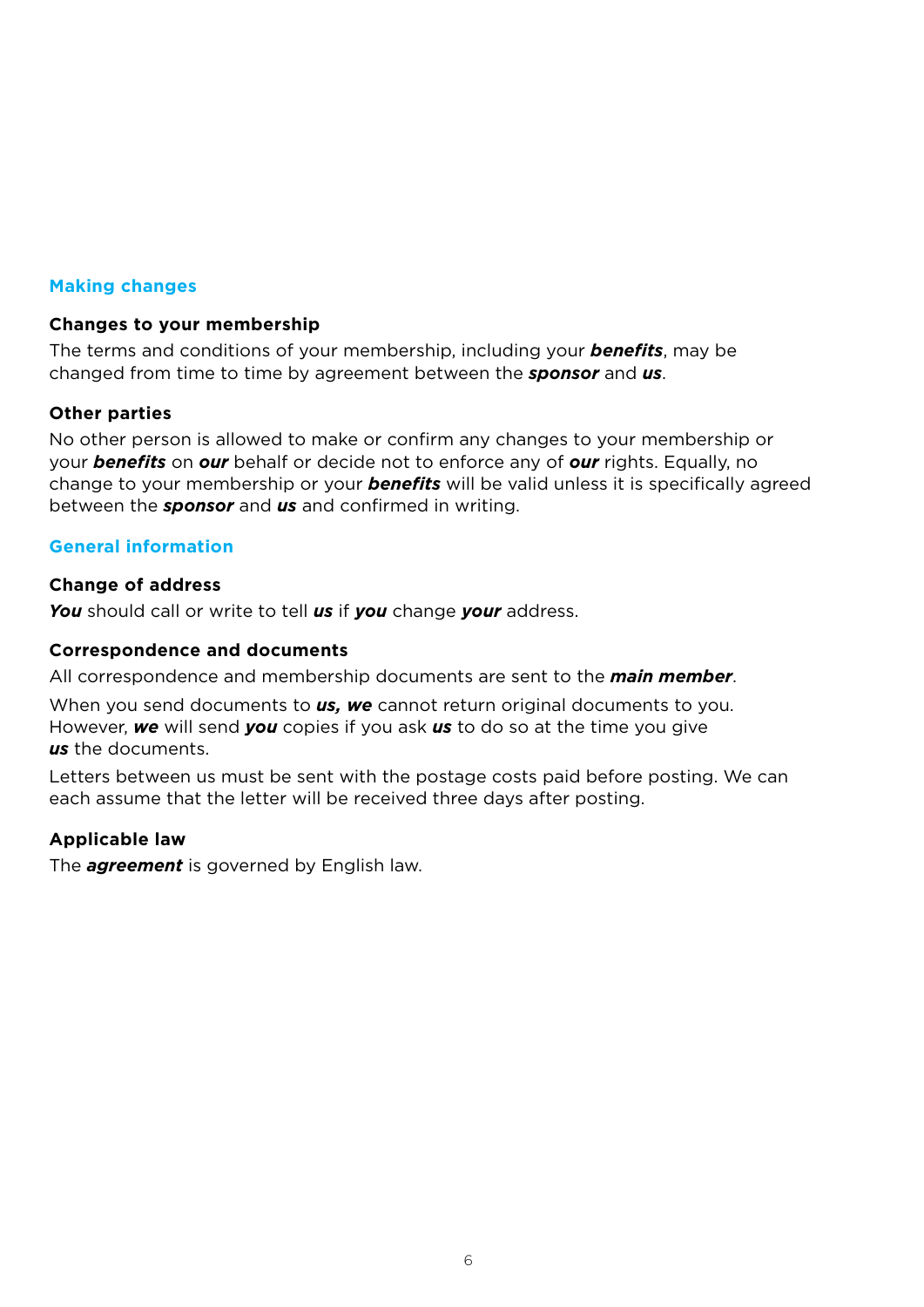### **If you have cause for complaint**

 If something has gone wrong, *we* want to do everything *we* can to put it right. Here's a simple procedure to ensure your concerns are dealt with as quickly and effectively as possible.

- If you have any complaints the helpline is always the first number to call. You can find the helpline number and other contact details on your *membership certificate*.
- For members with special needs *we* offer a choice of braille, large print or audio for correspondence. Please let *us* know which you would prefer.
- If *we* have not been able to resolve the problem and you wish to take *your* complaint further, you can contact *our* customer relations department. Please call: **0845 606 6739** (calls may be recorded for training purposes and monitoring).

Or write to: Bupa, Salford Quays, Manchester, M50 3XL.

Or contact *us* via *our* website at: **www.bupa.co.uk/members/member-feedback**

• It's very rare that *we* can't settle a complaint, but if this does happen, you may refer your complaint to the Financial Ombudsman Service. You can write to them at: South Quay Plaza, 183 Marsh Wall, London, E14 9SR or call them on our **0800 023 4567**  or **0300 123 9 123**.

Please let *us* know if you want a full copy of *our* complaints procedure.

None of these procedures affect your legal rights.

### **The Financial Services Compensation Scheme (FSCS)**

In the unlikely event that *we* cannot meet *our* financial obligations, you may be entitled to compensation from the Financial Services Compensation Scheme. This will depend on the type of business and the circumstances of your claim. The FSCS may arrange to transfer your policy to another insurer, provide a new policy or, where appropriate, provide compensation.

Further information about compensation scheme arrangements is available from the FSCS on **0800 678 1100** or **020 7741 4100** or on its website at: **www.fscs.org.uk**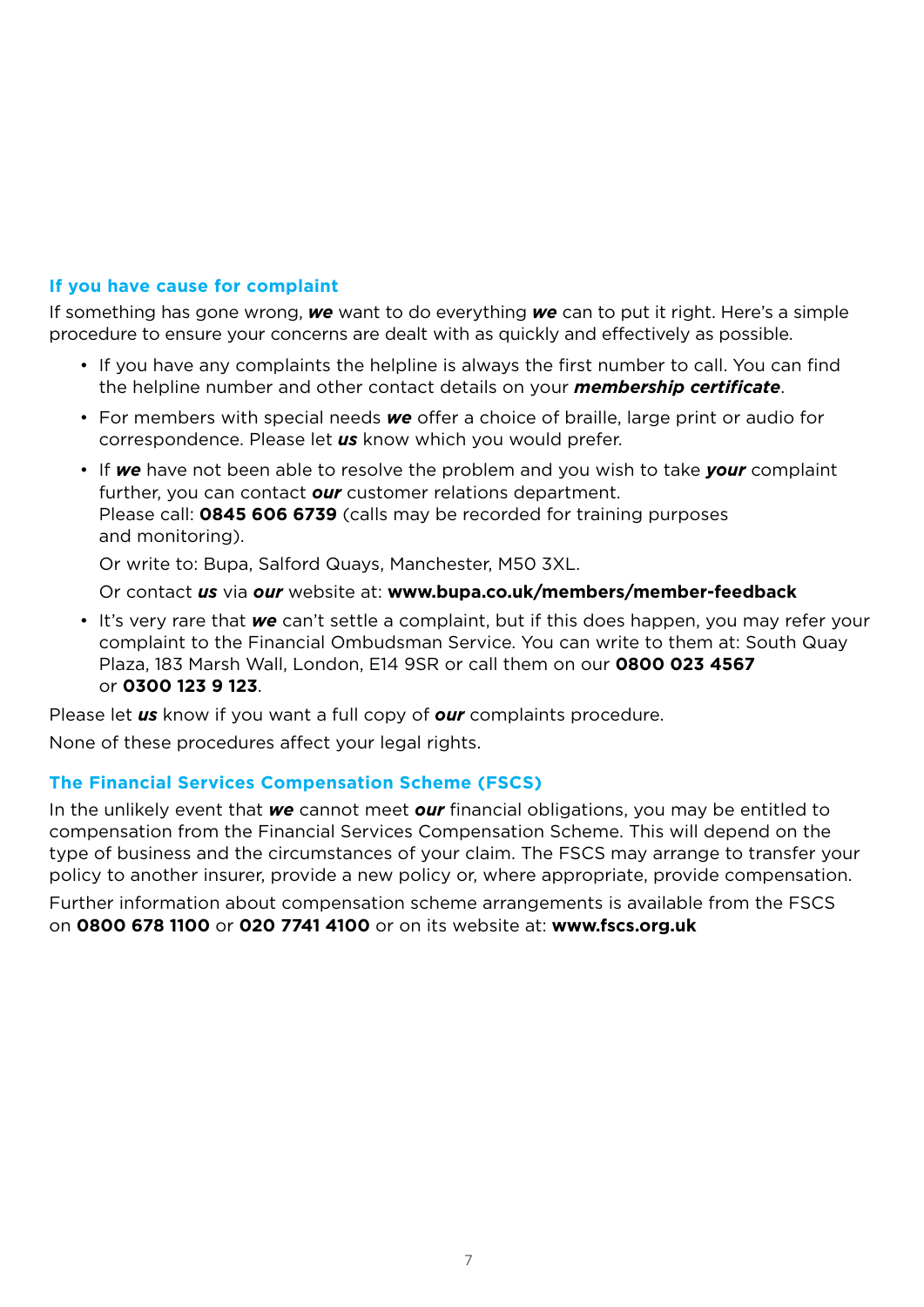# CLAIMING

#### **Step-by-step guide to making a claim**

#### **STEP <sup>1</sup> Visit your GP**

The process starts with a visit to your *GP*.

Your *GP* will advise you if you need to see a consultant or healthcare professional.

#### **STEP <sup>2</sup> ASK FOR A REFERRAL: CHECK WHICH OPTION APPLIES TO YOUR COVER**

If you need to see a consultant, your *GP* will provide you with a referral letter which will detail the type of specialist your *GP* would like you to see.

Check the 'Cover option' within the Group Details section of your *membership certificate* to see whether the Open Referral Service applies to your cover. If your 'Cover option' does not state open referral, then it does not apply.

o If the Open Referral Service does not apply to you:

*We* nevertheless recommend that you ask for an 'open referral' which will detail the care your *GP* would like you to have, but will not be addressed to a specific consultant, hospital or healthcare professional. An open referral needs to include your *GP's* assessment of your symptoms, the body area affected and medical speciality required.

By obtaining an open referral *we* can offer you greater flexibility and a choice of consultants, as well as help you to make sure you avoid any extra costs (some consultants charge fees which are outside *our* benefit limits and if they do, you may need to pay some of the fees). You'll find a simple open referral form for your *GP* to complete on: **www.bupa.co.uk/referral-form**

If your *GP* does want to provide you with a referral to a specific consultant make sure you confirm with *us* that they charge within *our* benefit limits, to avoid being responsible for any unforeseen costs.

o If the Open Referral Service applies to you:

If the Open Referral Service applies to you, you must obtain an open referral from your *GP* to ensure that your treatment is covered, and to avoid having to return to your *GP* and obtain an open referral.

**IMPORTANT:** You must call *us* to pre-authorise any claim before arranging or receiving any treatment. Failure to obtain pre-authorisation from *us* means that you will be responsible for paying for all such treatment. *We* will help you find a consultant or healthcare professional within your local area and confirm the benefits available to you under your cover. You'll find a simple open referral form for your *GP* to complete on: **www.bupa.co.uk/referral-form**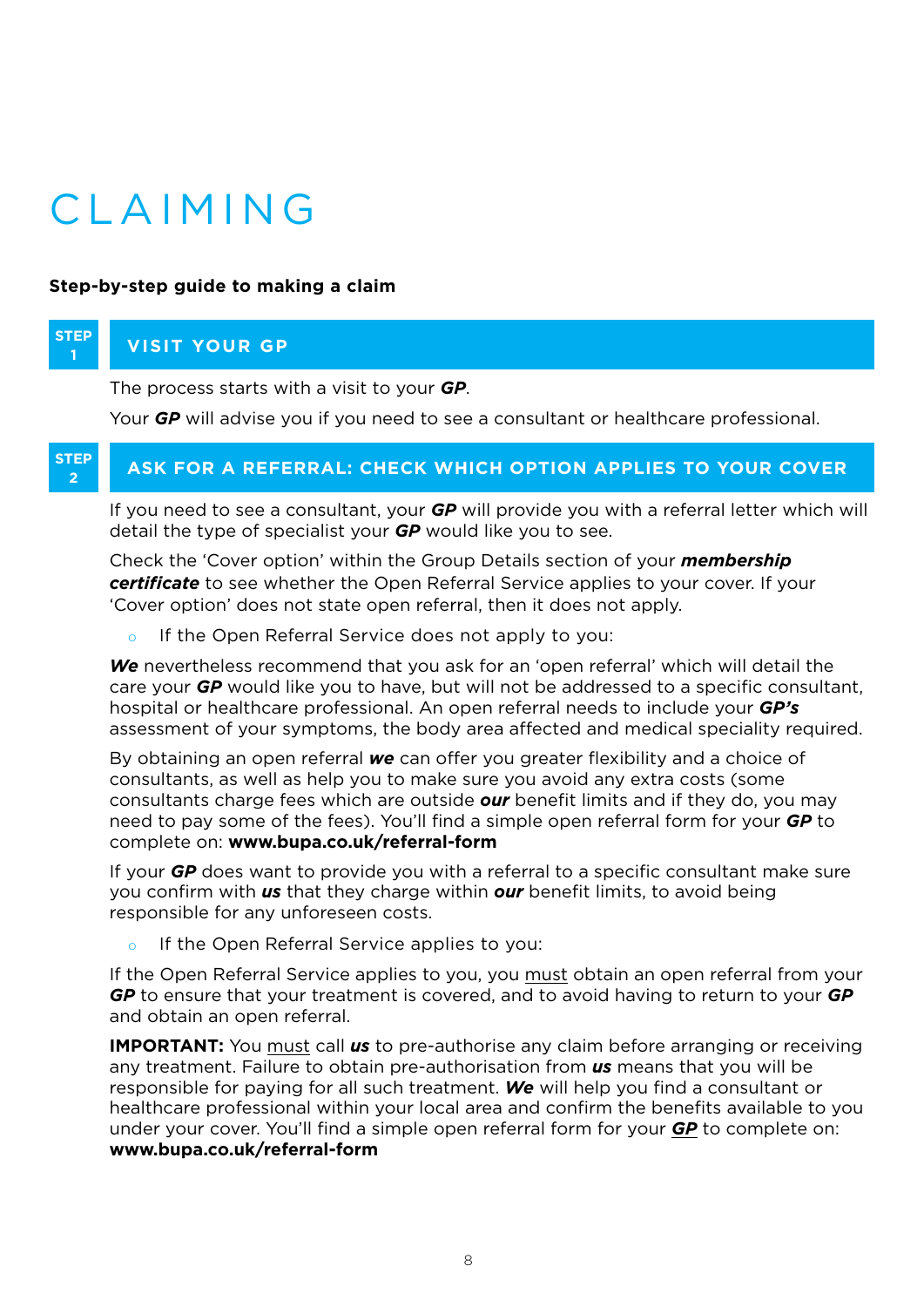# **STEP**

# **<sup>3</sup> call us**

Call *us* so that *we* can discuss your options and explain which consultants and healthcare professionals are covered under your Bupa membership. *We* will let you know what you need to do next and send you any necessary pre-treatment forms you may need to complete.

**Remember** – if the Open Referral Service applies to you, you must call *us* before arranging or receiving any treatment.

#### **STEP <sup>4</sup> Get a pre-authorisation number**

When *we* have confirmed that your treatment is covered, *we* will discuss your claim with you and issue you a 'pre-authorisation' number. You can then contact your consultant or healthcare provider to arrange an appointment.

*We* recommend you give your pre-authorisation number to the consultant or healthcare professional you see so that the invoice for any treatment costs can be sent to *us* directly. If your company has selected the Open Referral Service, then you must call *us* to pre-authorise your treatment.

If for any reason you are sent an invoice, simply send it on to: Claims Department, Bupa, Salford Quays, M50 3XL.

Once *we* have made *our* payment, *we* will send you a summary of your claim and treatment details. Please note that payment may take a number of weeks depending on how quickly invoices are submitted to *us*.

### **Claims checklist**

**What you'll need to make a claim** to help *us* to make the claims process as simple and swift as possible, please have the following information close to hand when you call to make a claim:

- your Bupa membership number
- o the condition you are suffering from
- details of when your symptoms first began
- details of when you first consulted your GP about your condition
- o details of the treatment that has been recommended
- o date(s) on which you are to receive treatment
- $\circ$  the name of the consultant or other healthcare professional involved
- o details of where your proposed treatment will take place
- o your expected length of stay in hospital (if applicable)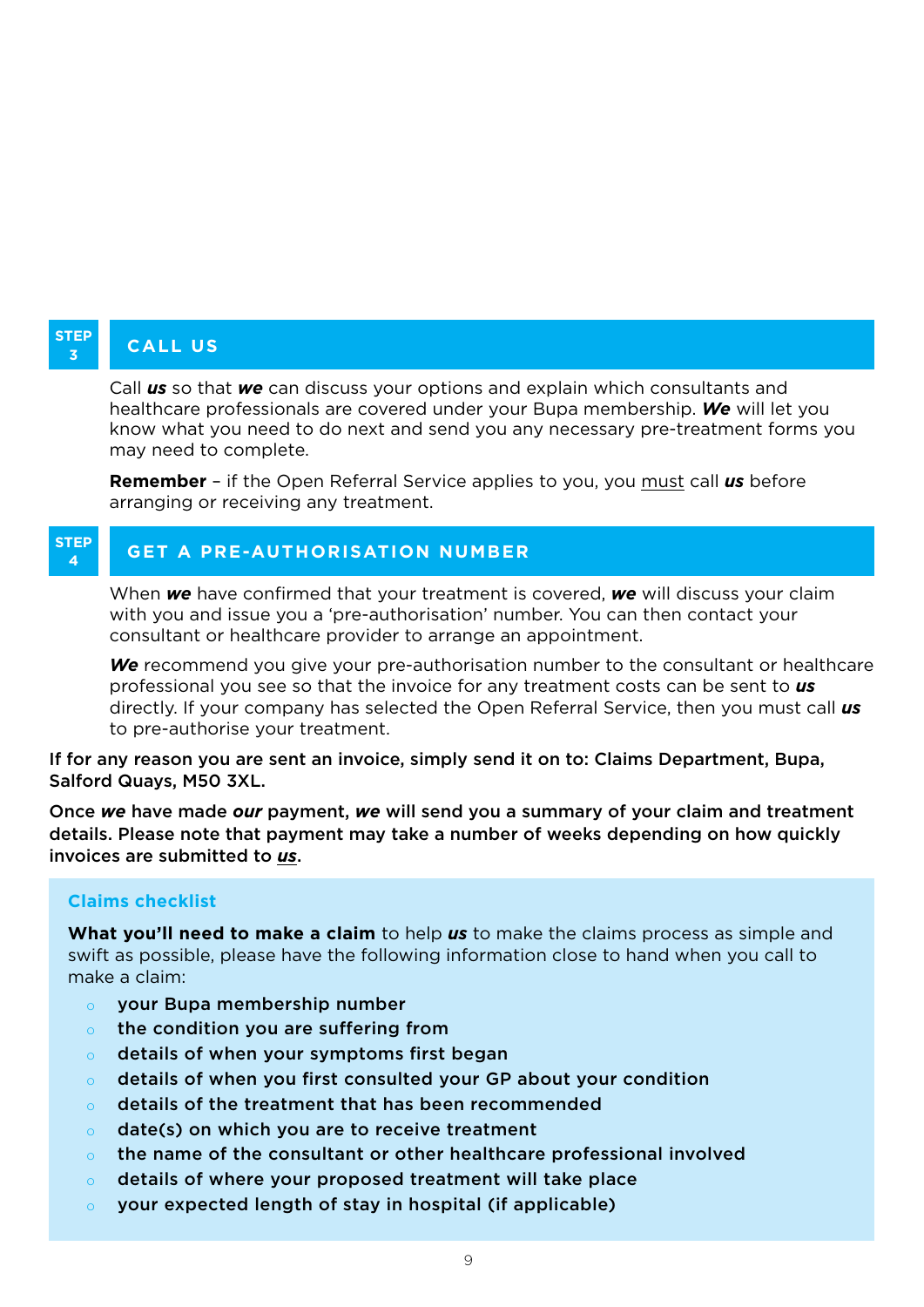# **A Making a claim**

### **A1 Claims other than Cash benefits**

**If the Open Referral Service does not apply to your cover** *we* **recommend that you always contact** *us* **before arranging or receiving any** *treatment*. This is the only way that *we* can confirm the *benefits* that are available to you before you incur any costs for your *treatment*. Any costs you incur that are not covered under your *benefits* are your responsibility.

**If the Open Referral Service applies to your cover you must ask for an 'open referral' from your** *GP (please see the 'Step-by-step guide to making a claim' earlier in this membership guide)* **and you must call** *us* **before arranging or receiving any** *treatment***.**  *We* will confirm the medical providers and treatment facilities that you must use. Failure to call *us* to obtain pre-authorisation for your treatment means that you will be responsible for paying for all such treatment.

Please see the 'Cover option' section of your *membership certificate* – it will state 'Open Referral' if the Open Referral Service applies to your cover.

#### **For moratorium members**

As a *moratorium member* you are not covered for *treatment* of any *moratorium conditions*. Each time you make a claim you must provide *us* with information so *we* can confirm whether your proposed *treatment* is covered under your *benefits.*

Before you arrange any consultation or *treatment* call *us* and *we* will send you a pretreatment form to complete. You will need to provide details of the history of the medical condition you are claiming for, including information that you will need to ask your *GP* or *consultant* for. Your *GP* or *consultant* may charge you a fee for providing a report which *we* do not pay. Each claim you make while you are a *moratorium member*  will be assessed on this information and any further information *we* ask you to provide to *us* at the time you claim.

Once *we* receive all the information *we* ask you for *we* will:

- if the Open Referral Service does not apply to your cover, confirm whether your proposed *treatment*, medical provider or treatment facility will be *eligible* under your *benefits*
- if the Open Referral Service applies to your cover, confirm whether your proposed *treatment* will be eligible under your *benefits* and, if so, the medical providers or treatment facilities you must use
- the level of *benefits* available to you, and
- tell you whether you will need to complete a claim form.

Please see the 'Cover option' section of your *membership certificate* – it will state 'Open Referral' if the Open Referral Service applies to your cover.

**If you do not need to complete a claim form** *we* will treat your submission of your pre-treatment form to *us* as your claim once *we* are notified that you have received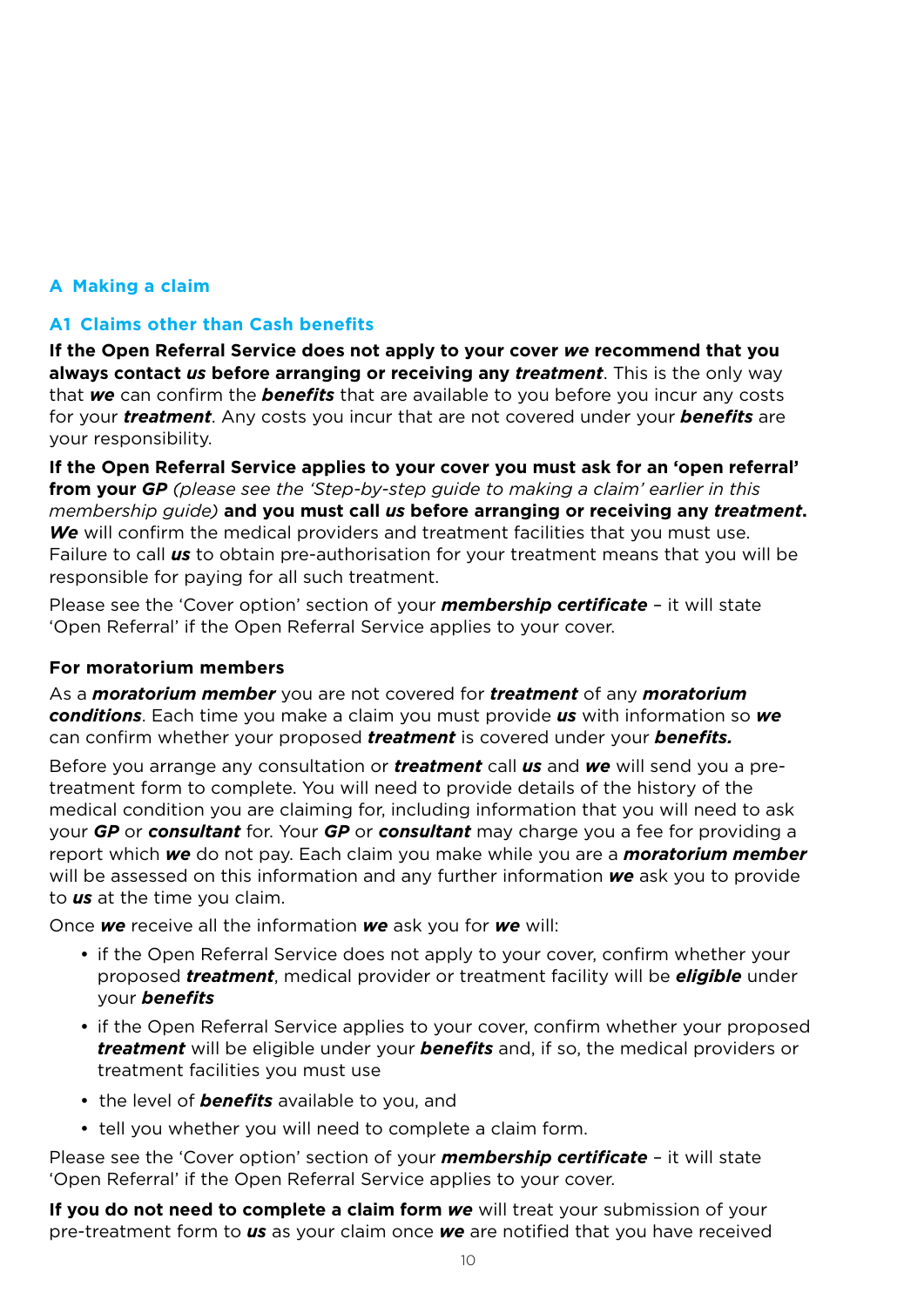your consultation or *treatment*. In most cases *we* will be notified that you have received your consultation or *treatment* by your *consultant* or the provider of your *treatment*

**If you do need to complete a claim form** you will need to return the fully completed claim form to *us* as soon as possible and in any event within six months of receiving the *treatment* for which you are claiming unless this was not reasonably possible.

### **For non moratorium members**

When you call *us we* will:

- if the Open Referral Service does not apply to your cover, confirm whether your proposed *treatment,* medical provider or treatment facility will be *eligible* under your *benefits*,
- if the Open Referral Service applies to your cover, confirm whether your proposed *treatment* will be eligible under your *benefits* and, if so, the medical providers or treatment facilities you must use
- the level of *benefits* available to you, and
- tell you whether you will need to complete a claim form, if you claim.

Please see the 'Cover option' section of your *membership certificate* – it will state 'Open Referral' if the Open Referral Service applies to your cover.

**If you do not need to complete a claim form, we** will treat your call to us as your claim once *we* are notified that you have received your consultation or *treatment*. In most cases *we* will be notified that you have received your consultation or *treatment* by your *consultant* or the provider of your *treatment*.

If you do need to complete a claim form you will need to return the fully completed claim form to *us* as soon as possible and in any event within six months of receiving the *treatment* for which you are claiming unless this was not reasonably possible.

# **A2 Claims for Cash benefits**

### **For benefits CB1, NHS cash benefit and CB6, NHS cancer cash benefit**

**• For moratorium members**

Call the helpline and *we* will send you a cash benefit pre-treatment form to complete. You will need to provide details of the history of the medical condition you are claiming for, including information that you will need to ask your *GP* or *consultant* for. Your *GP* or *consultant* may charge you a fee for providing a report which *we* do not pay. Each claim you make while you are a *moratorium member* will be assessed on this information and any further information *we* ask you to provide to *us* at the time you claim.

Once *we* receive all the information *we* ask you for *we* will:

- confirm whether your *treatment* will be *eligible* for NHS cash benefit
- the level of *benefits* available to you, and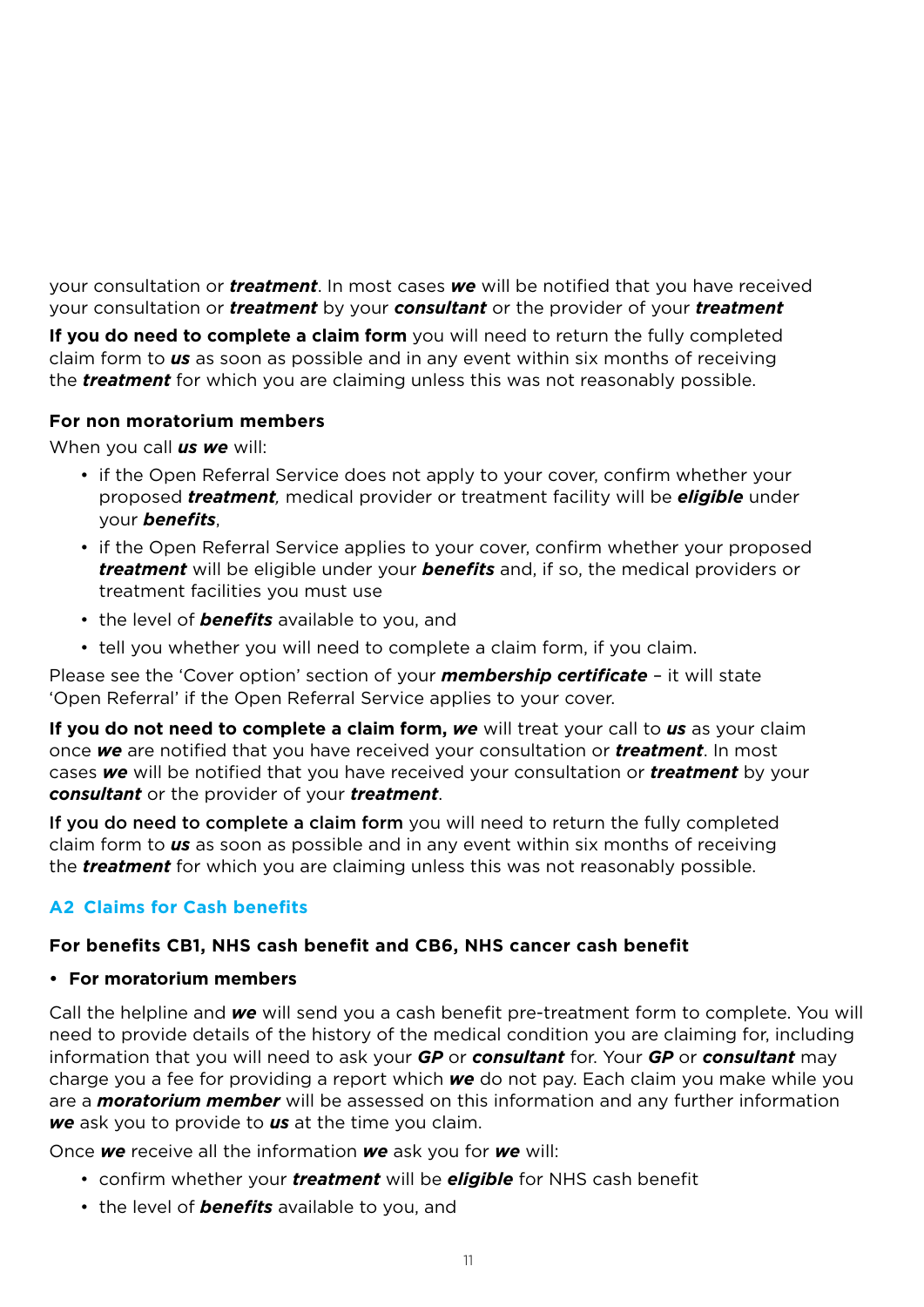• send you a claim form which you will need to take with you to the hospital and ask them to complete the hospital sections. You will need to return your fully completed form to *us* as soon as possible and in any event within six months of receiving your *treatment* unless this was not reasonably possible.

#### • **For non moratorium members**

Call the helpline to check your *benefits*. *We* will confirm your *benefits* and send you a claim form which you will need to take with you to the hospital and ask them to complete the hospital sections. You will need to return your fully completed form to *us* as soon as possible and in any event within six months of receiving your *treatment* unless this was not reasonably possible.

### **For benefits CB2 to CB5**

Call the helpline to check your *benefits*. *We* will confirm your *benefits* and tell you whether you need to complete a claim form. You must send *us* either:

• your completed claim form if you need to complete one – in which case you will need to return your fully completed form to *us* as soon as possible and in any event within six months of receiving your *treatment* unless this was not reasonably possible.

or

• if you do not need a claim form, a covering letter giving your name, address and membership number,

together with:

- for Family cash benefit: a copy of *your* child's birth or adoption certificate
- for other cash benefits: your original invoices and receipts.

### **A3 Claims for Repatriation and evacuation assistance**

You must contact *us* before any arrangements are made for your repatriation or evacuation. When you contact *us we* will check your cover and explain the process for arranging repatriation or evacuation and making a claim. From outside the *UK* – or inside the *UK* when your helpline is closed – call *us* on: + 44 (0) 161 873 0231. Lines open 24 hours 365 days a year. Calls may be recorded and may be monitored.

### **A4 Treatment needed because of someone else's fault**

When you claim for *treatment* you need because of an injury or medical condition that was caused by or was the fault of someone else (a 'third party'), for example, an injury suffered in a road accident in which you are a victim, all of the following conditions apply when you make such a claim:

- you agree you are responsible for the payment of any costs which may ultimately be recovered from the third party
- you must notify *us* as soon as possible that your *treatment* was needed as a result of a third party. You can notify *us* either by writing to *us* or completing the appropriate section on your claim form. You must provide *us* with any further details that *we* reasonably ask you for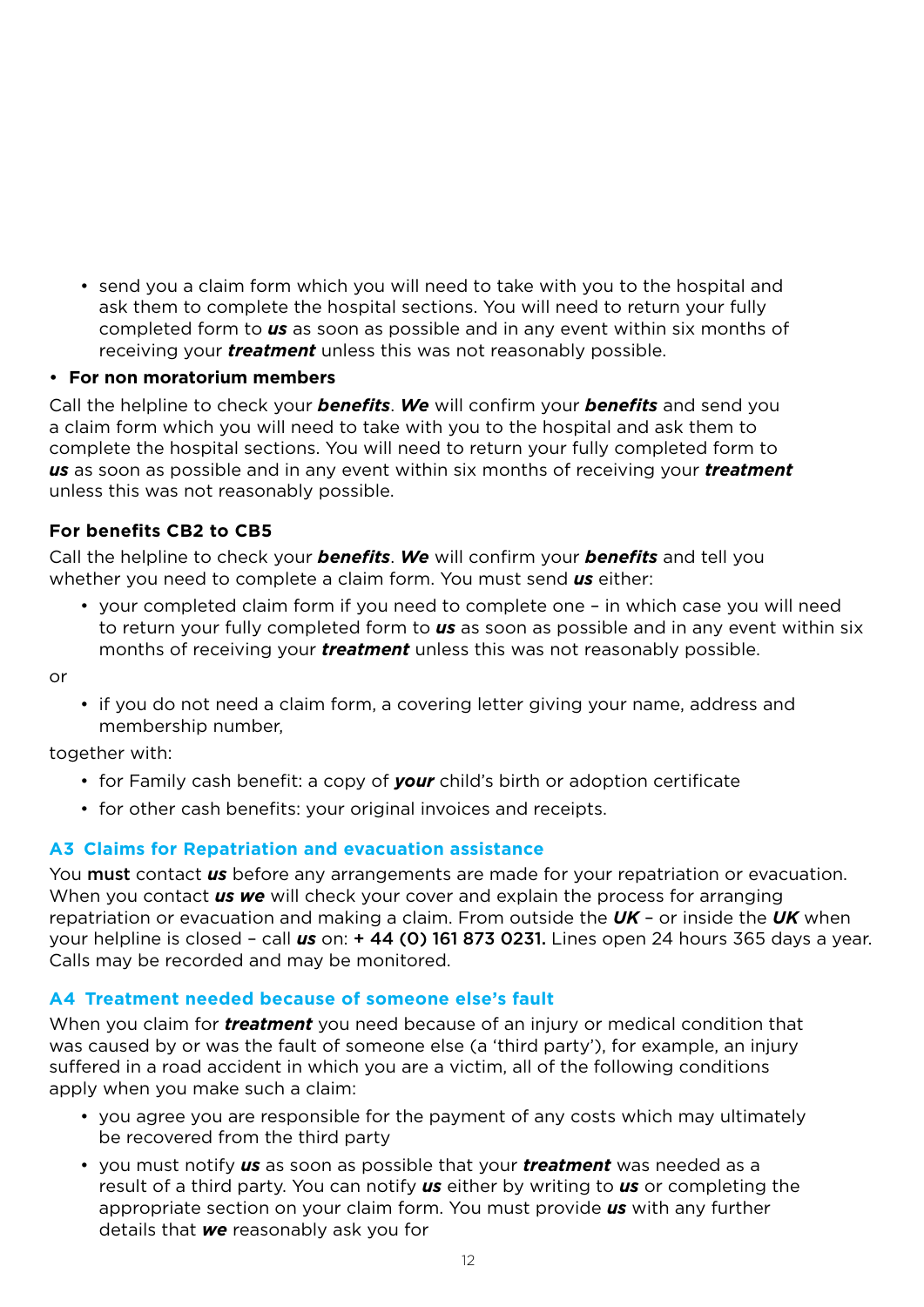- you must take any reasonable steps *we* ask of you to recover from the third party the cost of the *treatment* paid for by *us* and claim interest if you are entitled to do so
- you (or your solicitor) must keep *us* fully informed in writing of the progress and outcome of your claim
- if you recover the cost of any *treatment* paid for by *us*, you must repay the amount and any interest to *us*.

### **A5 Other insurance cover**

If you have other insurance cover for the cost of the *treatment* or services that you are claiming from *us* you must provide *us* with full details of that other insurance policy as soon as possible. You must do this either by writing to *us* or by completing the appropriate section on your claim form. In which case *we* will only pay *our* share of the cost of the *eligible treatment* for which you are claiming.

# **B How we will deal with your claim**

## **B1 General information**

*We* only pay for *treatment* that you receive, or the *benefits* that you are entitled to, while you are covered under the *agreement* and *we* only pay in accordance with the *agreement*. *We* also only pay the *benefits* that applied to you on the date you received your *treatment* or the date that you became entitled to those *benefits.*

Except for NHS cash benefit and Family cash benefit, *we* only pay eligible costs and expenses actually incurred by you for *treatment* you receive.

*We* do not have to pay a claim if you break any terms and conditions of your membership.

Unless *we* tell you otherwise, your claim form and proof to support your claim must be sent to *us*.

*We* reserve the right to change the procedure for making a claim. If so, *we* will write and tell the *sponsor* about any changes.

### **B2 Providing us with information**

You will need to provide *us* with information to help *us* assess your claim if *we* make a reasonable request for you to do so. For example, *we* may ask you for one or more of the following:

- medical reports and other information about the *treatment* for which you are claiming
- the results of any independent medical examination which *we* may ask you to undergo at *our* expense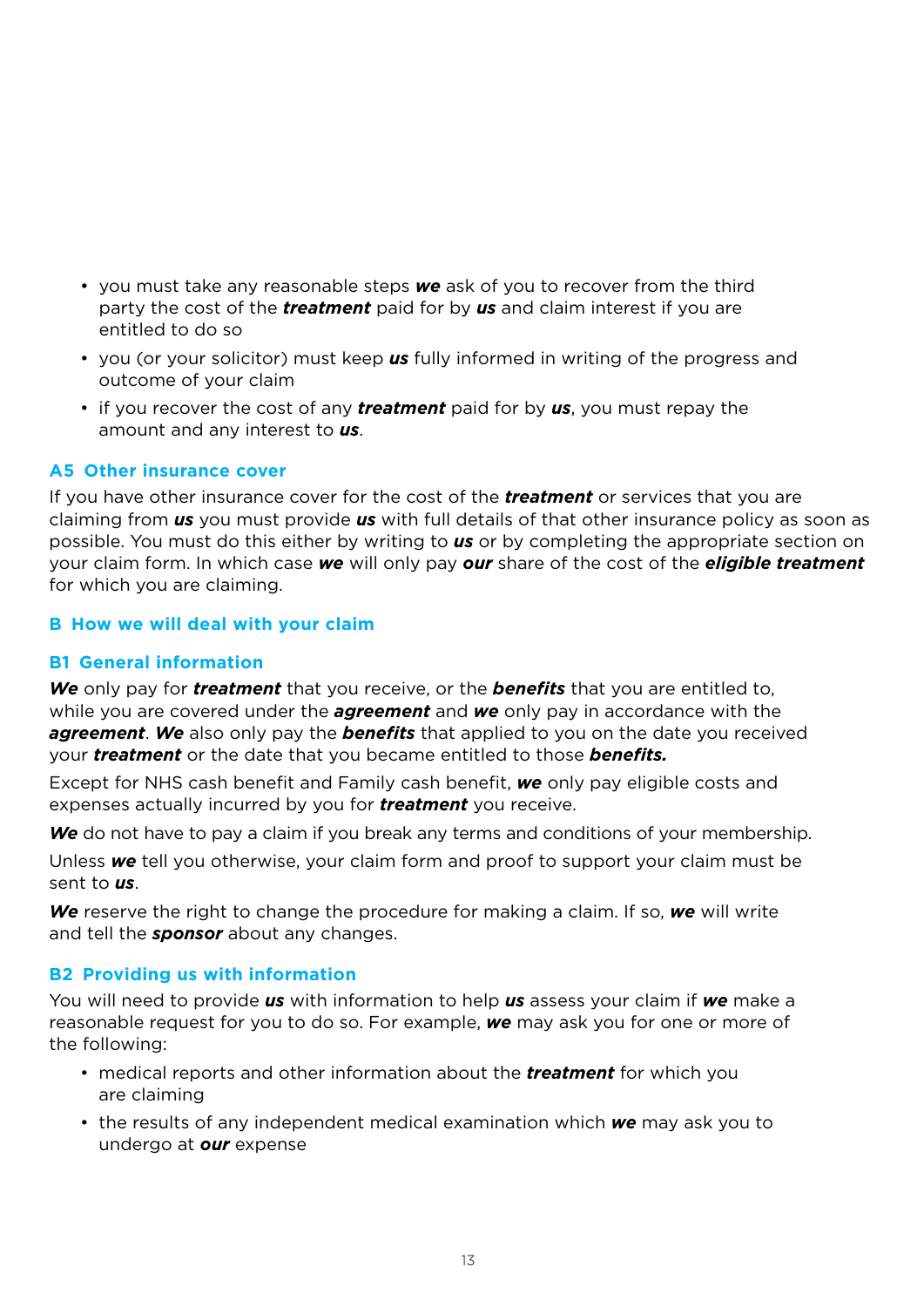• original accounts and invoices in connection with your claim (including any related to *treatment* costs covered by your *excess* or *co-insurance* – if any). *We* cannot accept photocopies of accounts or invoices or originals that have had alterations made to them

If you do not provide *us* with any information *we* reasonably ask you for *we* will be unable to assess your claim.

**Obtaining medical reports from your** *GP***:** When you need to request a medical report from your *GP*, *we* can do this on your behalf with your consent.

*We* **will always ask for your consent before requesting a report from your** *GP* **on your behalf and** *we* **will ask for your consent on the telephone when** *we* **explain to you the need for the report.** You can choose from three courses of action.

1. You can give your consent without asking to see the *GP*'s report before it is sent to *us*. The *GP* will send the report directly to *us*:

 If you give your consent to *us* obtaining a report without indicating that *you* wish to see it, you can change your mind by contacting your *GP* before the report is sent to *us*. In which case you will have the opportunity to see the report and ask the *GP* to change the report or add your comments before it is sent to *us*, or withhold your consent for its release.

2. You can give your consent, but ask to see any report before it is sent to *us*, in which case you will have 21 days, after *we* notify you that *we* have requested a report from the *GP*, to contact your *GP* to make arrangements to see the report.

 If you fail to contact the *GP* within 21 days, *we* will request they send the report direct to *us*. If however you contact your *GP* with a view to seeing the report, you must give the *GP* written consent before they can release it to *us*.

 You may ask your *GP* to change the report if you think it is misleading. If your *GP* refuses, you can insist on adding your own comment to the report before it is sent to *us*.

3. You can withhold your consent, but if you do, please bear in mind that *we* may be unable to progress with your claim.

 Whether or not you indicate that you wish to see the report before it is sent, you have the right to ask your *GP* to let you see a copy, provided that you ask them within six months of the report having been supplied to *us*.

 Your *GP* is entitled to withhold some or all of the information contained in the report if (a) they feel that it may be harmful to you (b) it would indicate their intentions in respect of you or (c) would reveal the identity of another person without their consent (other than that of a health professional in relation to your care).

 *We* may make a contribution to the costs of any report that *we* have requested on your behalf, this will be confirmed at point of telephone consent. If *we* do make a contribution, you will be responsible for any amount above this.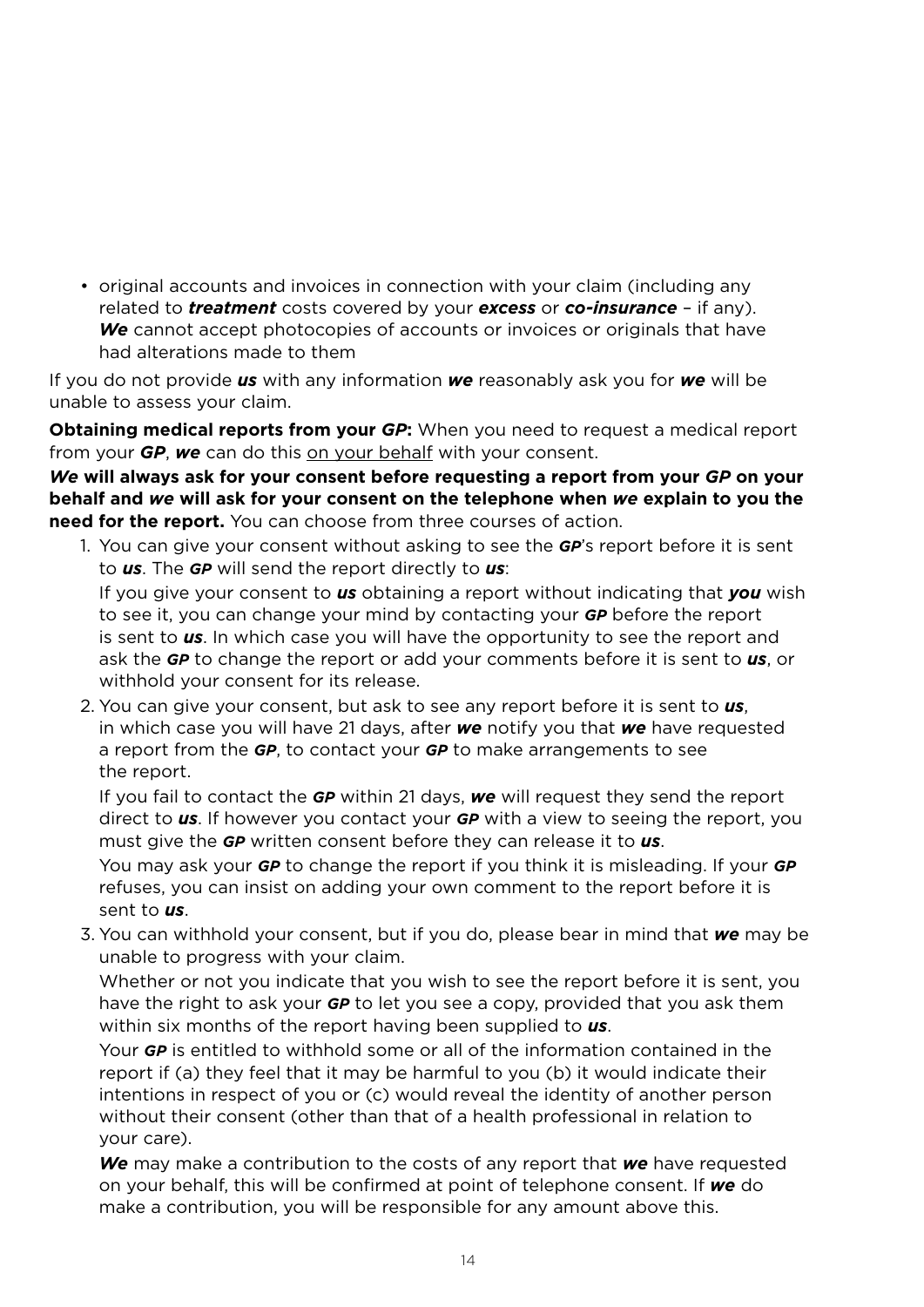#### **B3 How we pay your claim**

Claims other than Cash benefits: for *treatment* costs covered under your *benefits we* will, in most cases, pay the provider of your *treatment* direct – such as the *recognised facility* or *consultant* – or whichever other person or facility is entitled to receive the payment. Otherwise *we* will pay the *main member*. *We* will write to tell the *main member* how *we* have dealt with any claim.

Claims for cash benefits: *we* pay eligible claims by cheque to the *main member*.

Claims for overseas emergency treatment under benefit 9: *we* only pay eligible claims in £sterling. When *we* have to make a conversion from a foreign currency to £sterling *we* will use the exchange rate published in the *UK's* Financial Times on the Monday of the week in which the first day of your *treatment* takes place.

### **C If you want to withdraw a claim**

If, for any reason, you wish to withdraw your claim for the costs of *treatment* you have received, you should call the helpline to tell *us* as soon as possible. You will be unable to withdraw your claim if *we* have already paid your claim.

If you do withdraw your claim you will be responsible for paying the costs of that *treatment*.

#### **D Ex-gratia payments**

If *we* agree to pay for the costs of *treatment* to which you are not entitled under your *benefits*, ie an 'ex-gratia payment', this payment will still count towards the maximum amount *we* will pay under your *benefits*. Making these payments does not oblige *us* to make them in the future.

#### **E If you have an excess or co-insurance**

The *sponsor* may have agreed with *us* that either an *excess* or *co-insurance* shall apply to your *benefits*. The *membership certificate* shows if one does apply and if so,

- the amount
- who it applies to
- what type of *treatment* it is applied to, and
- the period for which the *excess* or *co-insurance* will apply.

Some further details of how an *excess* or *co-insurance* works are set out below and should be read together with your *membership certificate.*

If you are unsure whether an *excess* or *co-insurance* does apply to you please refer to your *membership certificate* or contact the helpline.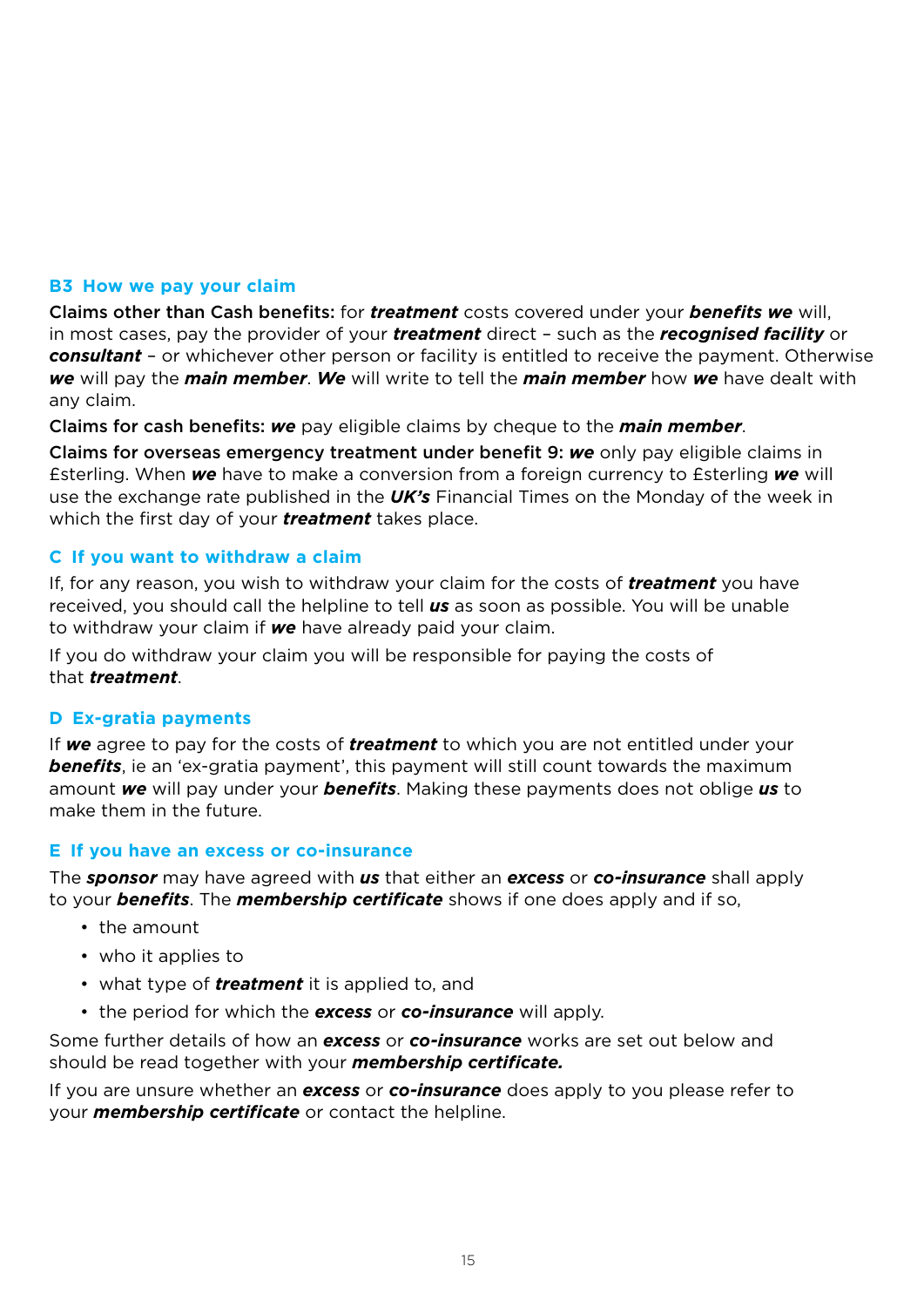#### **E1 How an excess or co-insurance works**

Having an *excess* or *co-insurance* means that you have to pay part of any eligible *treatment* costs that would otherwise be paid by *us* up to the amount of your *excess* or *co-insurance*. By eligible *treatment* costs *we* mean costs that would have been payable under your *benefits* if you had not had an *excess* or *co-insurance.*

If your *excess* or *co-insurance* applies each *year* it starts at the beginning of each *year* even if your *treatment* is ongoing. So, your *excess* or *co-insurance* could apply twice to a single course of *treatment* if your *treatment* begins in one *year* and continues into the next *year*.

*We* will write to the *main member* to tell them who you should pay the *excess* or *co-insurance* to, for example, your *consultant, therapist* or *recognised facility.* The *excess* or *co-insurance* must be paid direct to them – not to *Bupa*. *We* will also write to tell the *main member* the amount of the *excess* or *co-insurance* that remains (if any).

You should always make a claim for eligible *treatment* costs even if *we* will not pay the claim because of your *excess* or *co-insurance.* Otherwise the amount will not be counted towards your *excess* or *co-insurance* and you may lose out should you need to claim again.

#### **E2 How the excess or co-insurance applies to your benefits**

Unless *we* say otherwise in your *membership certificate:*

- *we* apply the *excess* or *co-insurance* to your claims in the order in which *we* process those claims
- when you claim for eligible *treatment* costs under a *benefit* that has a benefit limit your *excess* or *co-insurance* amount will count towards your total benefit limit for that *benefit*
- the *excess* or *co-insurance* does not apply to Cash benefits.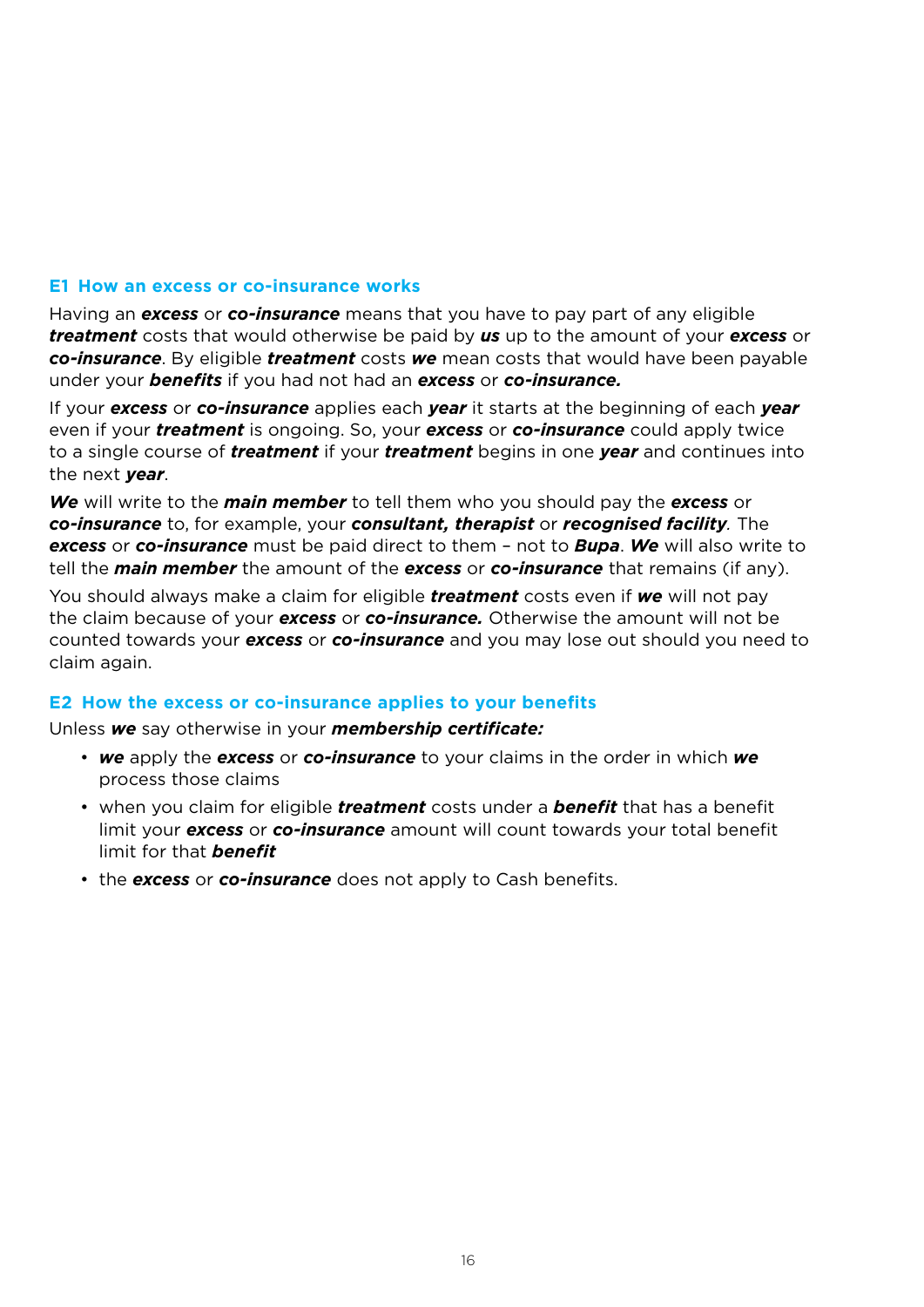# **BENEFITS**

This section explains the type of charges *we* pay for *eligible treatment* subject to your medical condition, the type of *treatment* you need and your chosen medical practitioners and/or treatment facility all being eligible under your *benefits*.

#### **Notes on benefits**

The following notes apply equally to all the benefits and should be read together with those benefits.

### **Restrictions and/or limitations to benefits**

Your cover may be limited or restricted through one or more of the following:

- benefit limits: these are limits on the amounts *we* will pay and/or restrictions on the cover you have under your *benefits*. Your *membership certificate* shows the benefit limits and/or restrictions that apply to your *benefits*.
- *excess* or *co-insurance*: these are explained in rule E in the section 'Claiming'. Your *membership certificate* shows if an *excess* or *co-insurance* applies to your *benefits*. If one does apply, your benefit limits shown in your *membership certificate* will be subject to your *excess* or *co-insurance*.
- *overall annual maximum benefit*: this is a limit on the overall amount *we* will pay under your *benefits* each *year.* Your *membership certificate* shows if an *overall annual maximum benefit* applies to your *benefits*. If one does apply, your benefit limits shown in your *membership certificate* will be subject to your *overall annual maximum benefit*. Your *excess*, *co-insurance* and any amounts *we* pay to you on an ex gratia basis will count towards your *overall annual maximum benefit*.
- if you are an *underwritten member* or a *moratorium member*.
- if the Open Referral Service applies to your cover you must obtain an "open referral" from your *GP* and you must call *us* before arranging or receiving any *treatment*. *We* will confirm the medical providers or treatment facilities you must use. Failure to call *us* to obtain pre-authorisation for your *treatment* means that you will be responsible for paying for all such *treatment*.

Please see the 'Cover option' section of your *membership certificate* – it will state 'Open Referral' if the Open Referral Service applies to your cover.

• exclusions that apply to your cover: the general exclusions are set out in the section 'What is not covered'. Some exclusions also apply in this section and there may also be exclusions in your *membership certificate*.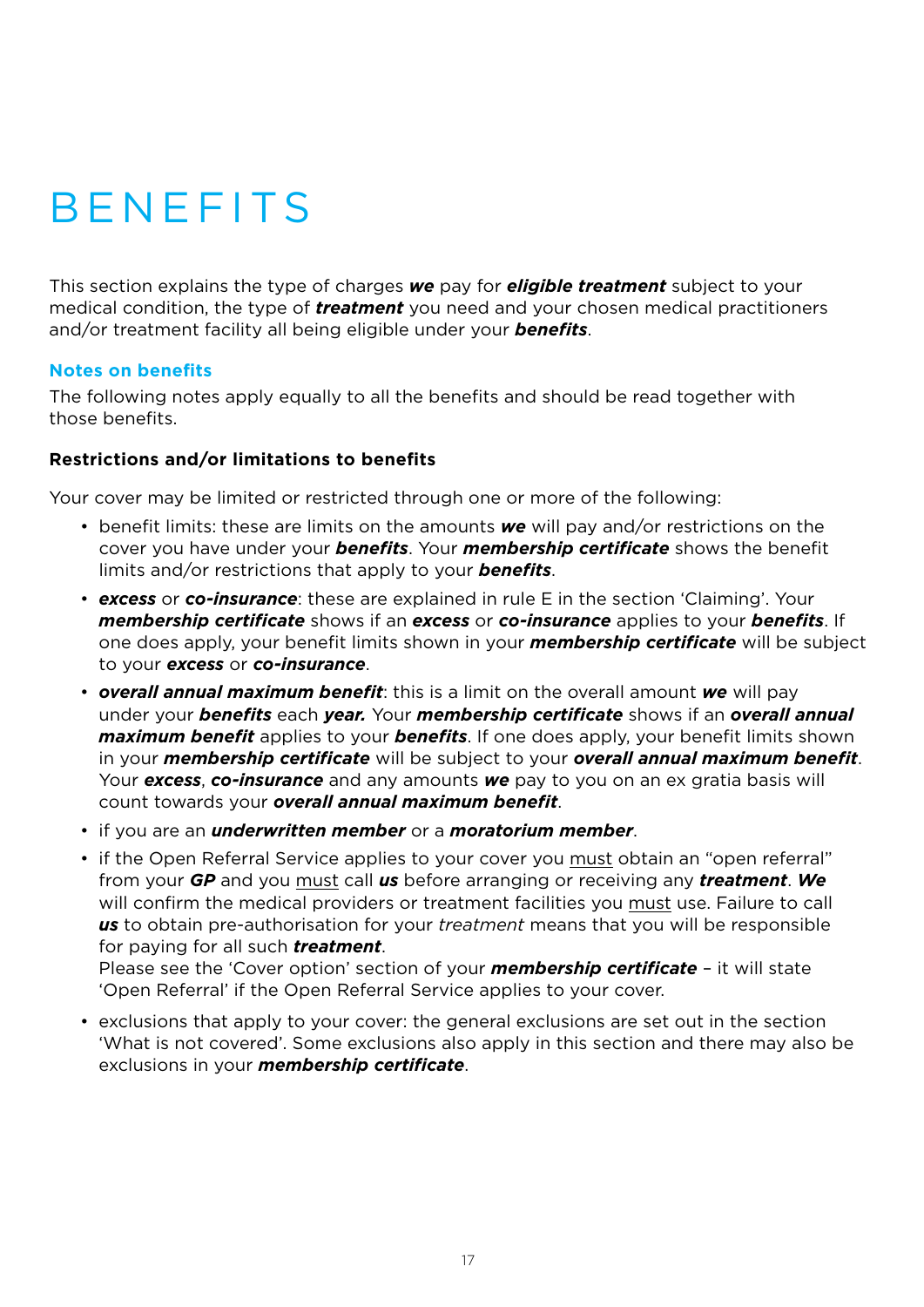# **Being referred for treatment and Bupa recognised medical practitioners and recognised facilities**

Your consultation or *treatment* must follow an initial referral by a *GP* after you have seen the *GP* in person. However, for *day-patient treatment* or *in-patient treatment* provided by a *consultant* such referral is not required in the case of a medical emergency.

Your cover for *eligible treatment* costs depends on you using certain *Bupa* recognised medical and other health practitioners and *recognised facilities*. Please note:

- the medical practitioners, other healthcare professionals and *recognised facilities* you use can affect the level of benefits *we* pay you
- certain medical practitioners, other healthcare professionals and *recognised facilities* that *we* recognise may only be recognised by *us* for certain types of *treatment* or treating certain medical conditions or certain levels of benefits
- the medical practitioners, other healthcare professionals and *recognised facilities* that *we* recognise and the type of medical condition and/or type of *treatment* and/or level of benefit that *we* recognise them for can change from time to time.

Your *treatment* costs are only covered when:

- the person who has overall responsibility for your *treatment* is a *consultant.* If the person who has overall responsibility for your *treatment* is not a *consultant* then none of your *treatment* costs are covered - the only exception to this is where a *GP* refers you for *out-patient treatment* by a *therapist*, *complementary medicine practitioner* or *mental health and wellbeing therapist*
- the medical practitioner or other healthcare professional and the *recognised facility* are recognised by *us* for treating the medical condition you have and for providing the type of *treatment* you need.
- if the Open Referral Service applies to your cover, you use the medical providers and treatment facilities *we* refer you to when *we* pre-authorise your *treatment* (see below).

### **Important**

If the Open Referral Service does not apply to your cover, you should always call *us* before arranging any *treatment* to check your *benefits* and whether your chosen medical practitioner or other healthcare professional or *recognised facility* is recognised by *us* for both treating the medical condition you have and for providing the type of *treatment* you need. Any *treatment*  costs you incur that are not covered under your *benefits* are your responsibility.

If the Open Referral Service applies to your cover you must obtain an 'open referral' from your *GP* and you must call *us* before arranging or receiving any *treatment*. *We* will confirm the medical providers or treatment facilities you must use. Failure to call *us* to obtain pre-authorisation for your *treatment* means that you will be responsible for paying for all such *treatment*.

Please see the 'Cover option' section of your *membership certificate* – it will state 'Open Referral' if the Open Referral Service applies to your cover.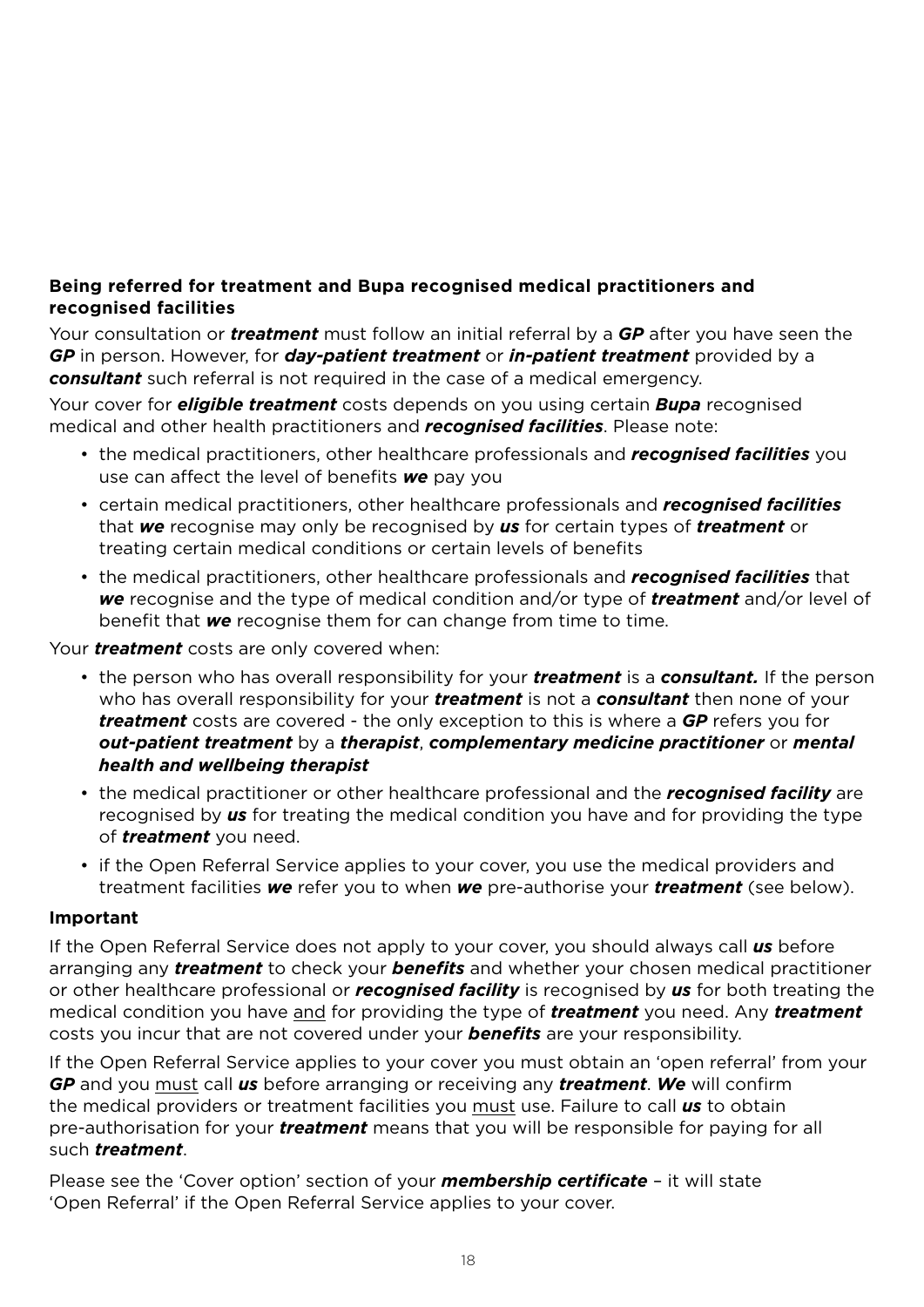### **Reasonable and customary charges**

*We* only pay *eligible treatment* charges that are reasonable and customary. This means that the amount you are charged by medical practitioners, other healthcare professionals and/or treatment facilities and what you are charged for have to be in line with what the majority of *our* other members are charged for similar *treatment* or services.

#### **What you are covered for**

#### **Finding out what is wrong and being treated as an out-patient**

#### **Benefit 1 Out-patient consultations and treatment**

This benefit 1 explains the type of charges *we* pay for *out-patient treatment*: The benefits you are covered for and the amounts *we* pay are shown on your *membership certificate*. You are not covered for any benefits that are either shown on your *membership certificate* as 'not covered' or do not appear in your *membership certificate.*

#### **benefit 1.1 out-patient consultations**

*We* pay *consultants*' fees for consultations that are to assess your *acute condition* when carried out as *out-patient treatment* and you are referred for the *out-patient* consultation by your *GP* or *consultant*.

*We* may agree to pay a *consultant* or *recognised facility* charge for the use of a consulting room used during your consultation, where *we* do agree *we* pay the charge under this benefit  $n \cap t \in 11$ 

#### **benefit 1.2 out-patient therapies and charges related to out-patient treatment**

#### Out-patient therapies

*We* pay *therapists'* fees for *treatment* when you are referred for the *treatment* by your *GP* or *consultant*.

If your *consultant* refers you to a medical or health practitioner who is not a *therapist we* may pay the charges as if the practitioner were a *therapist* if all of the following apply:

- your *consultant* refers you to the practitioner before the *out-patient treatment* takes place and remains in overall charge of your care, and
- the practitioner has applied for *Bupa* recognition and *we* have not written to say he/she is not recognised by *Bupa*.

#### Charges related to out-patient treatment

*We* pay provider charges for *out-patient treatment* which is related to and is an integral part of your *out-patient treatment*. *We* treat these charges as falling under this benefit 1.2 and subject to its benefit limit.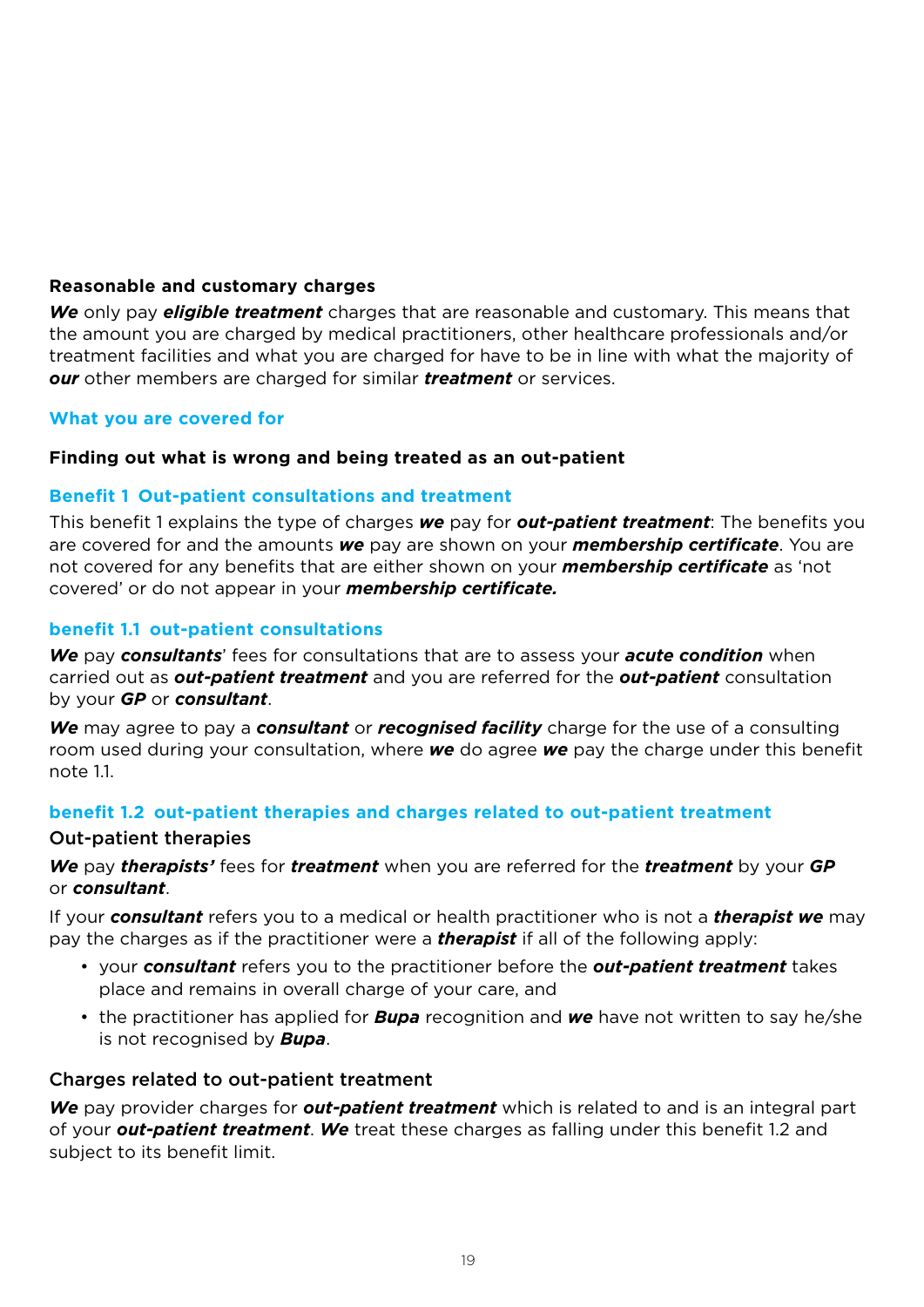# **benefit 1.3 out-patient complementary medicine treatment**

*We* pay *complementary medicine practitioners'* fees for *out-patient treatment* when you are referred for the *treatment* by your *GP* or *consultant*.

We do not pay for any complementary or alternative products, preparations or remedies. *Please see Exclusion 14, 'Drugs and dressings for out-patient or take-home use and complementary and alternative products' in the section 'What is not covered'.*

### **benefit 1.4 diagnostic tests**

When requested by your *consultant* to help determine or assess your condition as part of *out-patient treatment we* pay *recognised facility* charges (including the charge for interpretation of the results) for *diagnostic tests*.

*We* do not pay charges for *diagnostic tests* that are not from the *recognised facility*. (MRI, CT and PET scans are not paid under this benefit – see benefit 1.5.)

# **benefit 1.5 out-patient MRI, CT and PET scans**

When requested by your *consultant* to help determine or assess your condition as part of *out-patient treatment we* pay *recognised facility* charges (including the charge for interpretation of the results), for:

- MRI scans (magnetic resonance imaging)
- CT scans (computed tomography), and
- PET scans (positron emission tomography).

*We* do not pay charges for MRI, CT and PET scans that are not from the *recognised facility.* 

### **Being treated in hospital**

### **Benefit 2 Consultants' fees for surgical and medical hospital treatment**

This benefit 2 explains the type of *consultants*' fees *we* pay for *eligible treatment*. The benefits you are covered for and the amounts *we* pay are shown on your *membership certificate.* You are not covered for any benefits that are either shown on your *membership certificate* as 'not covered' or do not appear in your *membership certificate.*

#### **benefit 2.1 surgeons and anaesthetists**

*We* pay *consultant* surgeons' fees and *consultant* anaesthetists' fees for *eligible surgical operations* carried out in a *recognised facility*.

### **benefit 2.2 physicians**

*We* pay *consultant* physicians' fees for *day-patient treatment* or *in-patient treatment* carried out in a *recognised facility* if your *treatment* does not include a *surgical operation* or *cancer treatment*.

If your *treatment* does include an *eligible surgical operation we* only pay *consultant*  physicians' fees if the attendance of a physician is medically necessary because of your *eligible surgical operation*.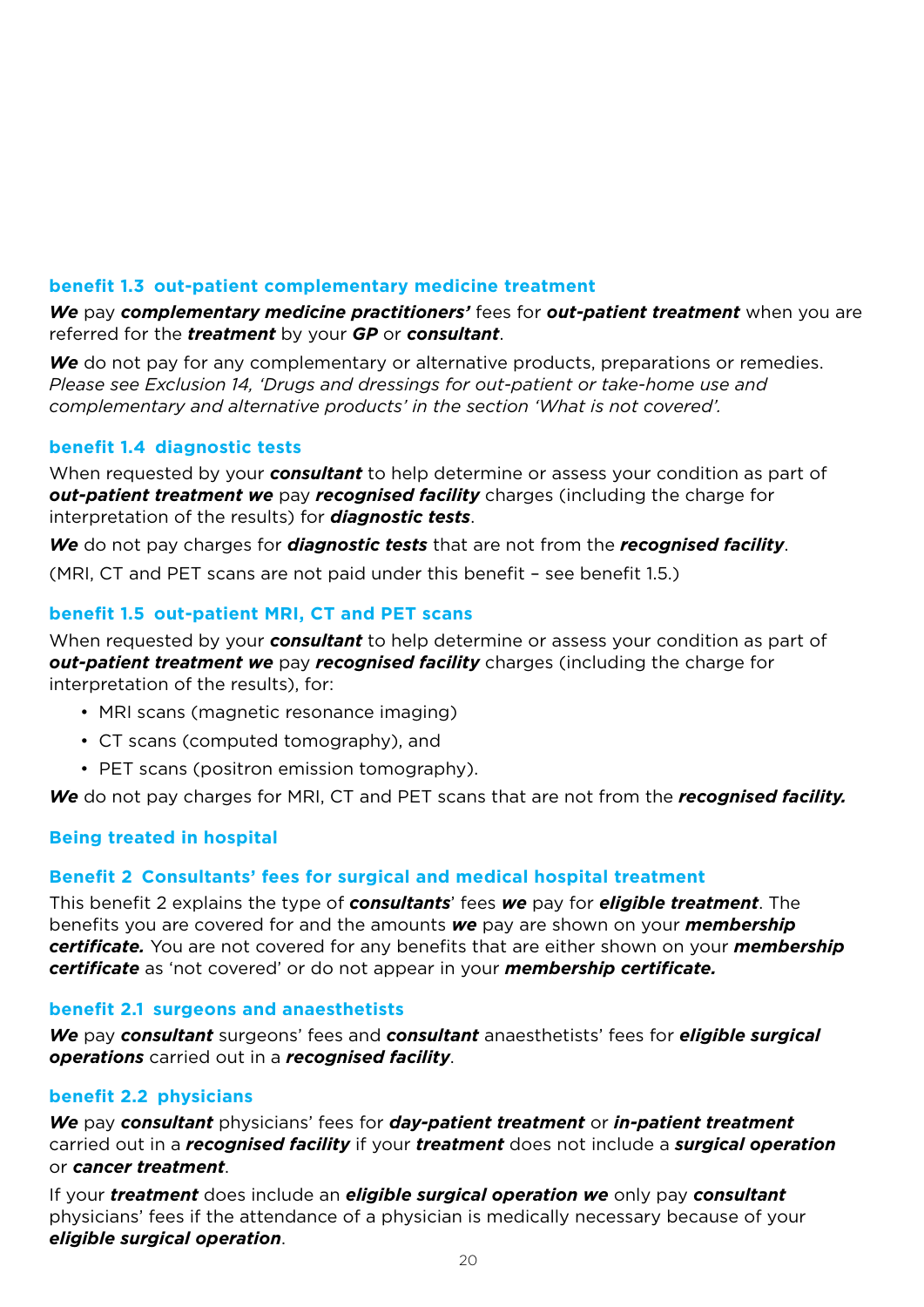If your *benefits* include cover for *cancer treatment* and your *treatment* does include *eligible treatment* for *cancer we* only pay *consultant* physicians' fees if the attendance of a *consultant*  physician is medically necessary because of your *eligible treatment* for *cancer*, for example, if you develop an infection that requires *in-patient treatment*.

# **Benefit 3 Recognised facility charges**

This benefit 3 explains the type of facility charges *we* pay for *eligible treatment.* The benefits you are covered for, including your *facility access* and the amount *we* pay are shown in your *membership certificate*. You are not covered for any benefits that are either shown on your *membership certificate* as 'not covered' or do not appear in your *membership certificate*.

**Important:** the *recognised facility* that you use for your *eligible treatment* must be recognised by *us* for treating both the medical condition you have and the type of *treatment* you need otherwise benefits may be restricted or not payable.

If the Open Referral Service does not apply to your cover, you should always call *us* before arranging any *treatment* to check whether your chosen treatment facility is recognised by *us* for both treating your medical condition and carrying out your proposed *treatment*.

If the Open Referral Service applies to your cover you must obtain an 'open referral' from your *GP* and you must call *us* before arranging or receiving any *treatment*. *We* will confirm the medical providers or *treatment* facilities you must use. Failure to call *us* to obtain pre-authorisation for your *treatment* means that you will be responsible for paying for all such *treatment*.

Please see the 'Cover option' section of your *membership certificate* – it will state 'Open Referral' if the Open Referral Service applies to your cover.

### **benefit 3.1 out-patient surgical operations**

*We* pay *recognised facility* charges for *eligible surgical operations* carried out as *out-patient treatment*. *We* pay for theatre use, including equipment, and drugs and surgical dressings used during the *surgical operation*.

### **benefit 3.2 day-patient and in-patient treatment**

*We* pay *recognised facility* charges for *day-patient treatment* and *in-patient treatment* and the charges *we* pay for are set out in 3.2.1 to 3.2.7.

Please note: If your *facility access* is *participating facility*, your cover for *recognised facility*  charges also depends on your *scale of cover*. *Participating facilities* have three categories of accommodation – A, B and C – with A being the higher and C the lower. If your *scale of cover* is:

- Scale A: you are covered for category A, B and C accommodation
- Scale B: you are covered for category B and C accommodation
- Scale C: you are covered for category C accommodation.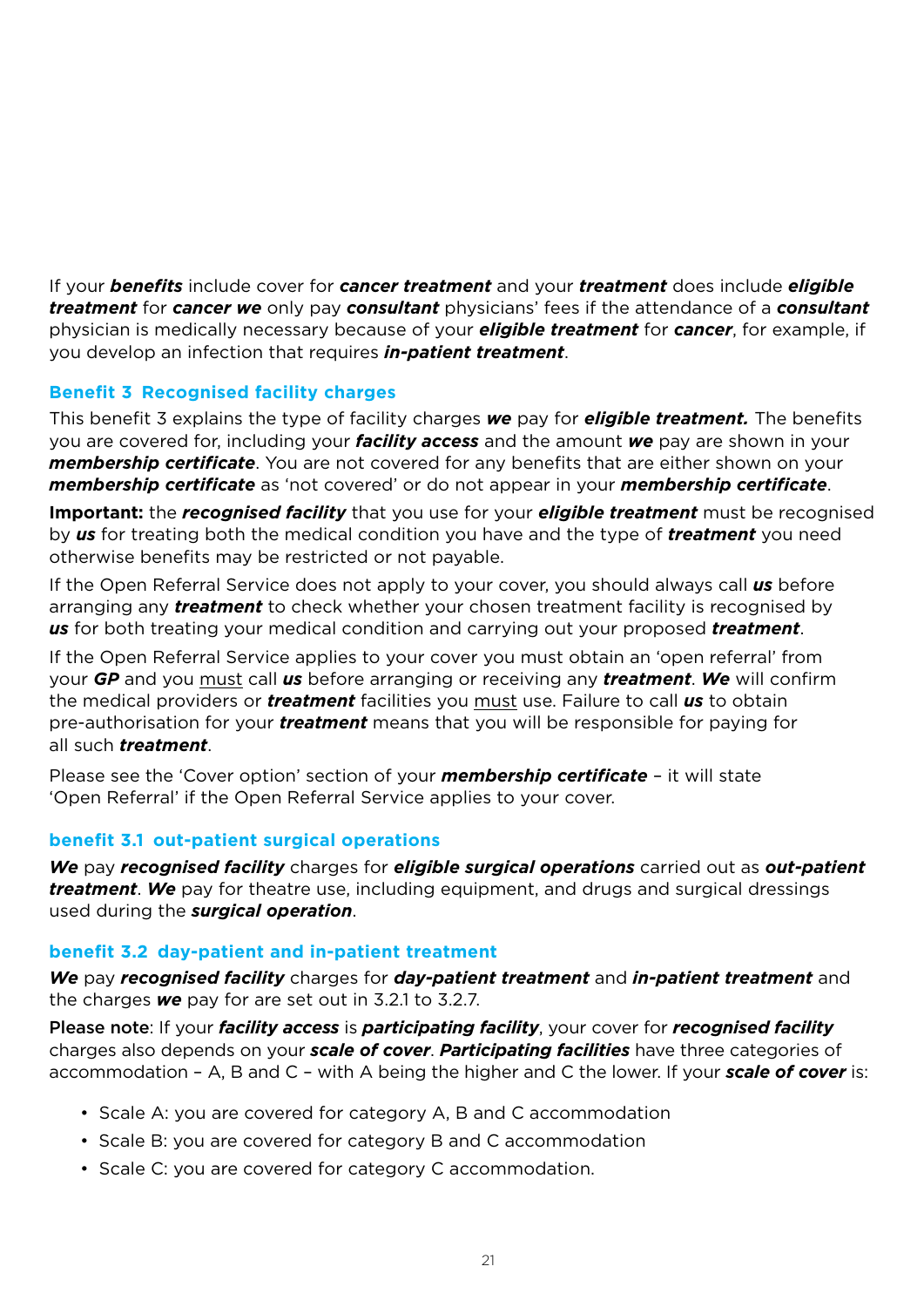### **Using a non-recognised facility**

If, for medical reasons, your proposed *day-patient treatment* or *in-patient treatment* cannot take place in a *recognised facility we* may agree to your *treatment* being carried out in a treatment facility that is not a *recognised facility*. *We* need full clinical details from your *consultant* before *we* can give *our* decision. If *we* do agree, *we* pay benefits for the *treatment*  as if the treatment facility had been a *recognised facility*. When you contact *us we* will check your cover and help you to find a suitable alternative *Bupa* recognised treatment facility.

### **benefit 3.2.1 accommodation**

*We* pay for your *recognised facility* accommodation including your own meals and refreshments while you are receiving your *treatment*.

*We* do not pay for personal items such as telephone calls, newspapers, guest meals and refreshments or personal laundry.

*We* do not pay *recognised facility* charges for accommodation if:

- the charge is for an overnight stay for *treatment* that would normally be carried out as *out-patient treatment* or *day-patient treatment*
- the charge is for use of a bed for *treatment* that would normally be carried out as *out-patient treatment*
- the accommodation is primarily used for any of the following purposes:
	- convalescence, rehabilitation, supervision or any purpose other than receiving *eligible treatment*
	- receiving general nursing care or any other services which could have been provided in a nursing home or in any other establishment which is not a *recognised facility*
	- receiving services from a *therapist, complementary medicine practitioner* or *mental health and wellbeing therapist*.

### **benefit 3.2.2 parent accommodation**

*We* pay for each night a parent needs to stay in the *recognised facility* with their child. *We* only pay for one parent each night. This benefit applies to the child's cover and any charges are payable from the child's *benefits*. The child must be:

- a member under the *agreement*
- under the age limit shown against parent accommodation on the *membership certificate*  that applies to the child's *benefits*, and
- receiving *in-patient treatment*.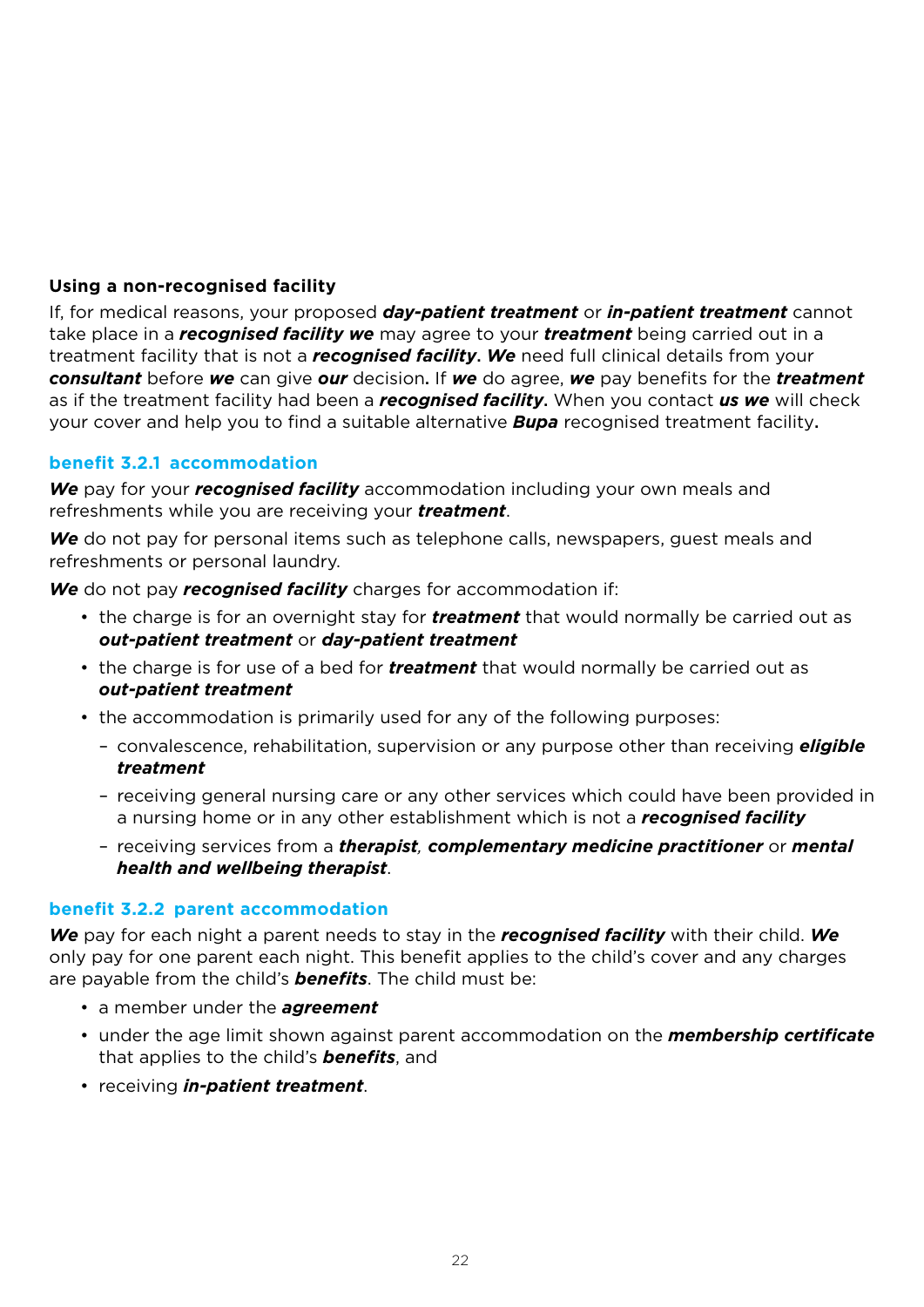# **benefit 3.2.3 theatre charges, nursing care, drugs and surgical dressings**

*We* pay for use of the operating theatre and for nursing care, drugs and surgical dressings when needed as an essential part of your *day-patient treatment* or *in-patient treatment*.

*We* do not pay for extra nursing services in addition to those that the *recognised facility*  would usually provide as part of normal patient care without making any extra charge.

*We* do not pay for drugs and surgical dressings used for *out-patient treatment* or for you to use after your stay in the *recognised facility* except for out-patient cancer drugs as set out in benefit 4.

*Please also see Exclusion 14, 'Drugs and dressings for out-patient or take-home use and complementary and alternative products' in the section 'What is not covered'.*

### **benefit 3.2.4 intensive care**

*We* pay for *intensive care* when needed as an essential part of your *day-patient treatment* or *in-patient treatment* but *we* only pay if all the following conditions are met:

- the *intensive care* is required routinely by patients undergoing the same type of *treatment* as yours
- you are receiving private *eligible treatment* in a *recognised facility* equipped with a *critical care unit*
- the *intensive care* is carried out in the *critical care unit,* and
- it follows your planned admission to the *recognised facility* for private *treatment.*

*We* also pay for *intensive care* for *day-patient treatment* or *in-patient treatment* if unforeseen circumstances arise from a medical or surgical procedure which does not routinely require *intensive care* as part of the *treatment* but only if:

- you are receiving private *eligible treatment* in a *recognised facility* equipped with a *critical care unit*, and
- the *intensive care* is carried out in the *critical care unit*

in which case your *consultant* or *recognised facility* should contact *us* at the earliest opportunity. *We* do not pay for any *intensive care* in any of the following circumstances:

- it follows an unplanned or an emergency admission to an *NHS* hospital or facility
- it follows a transfer (whether on an emergency basis or not) to an *NHS* hospital or facility from a private *recognised facility*
- it is carried out in a unit or facility which is not a *critical care unit*.

*Please also see Exclusion 19, 'Intensive care' in the section 'What is not covered'.*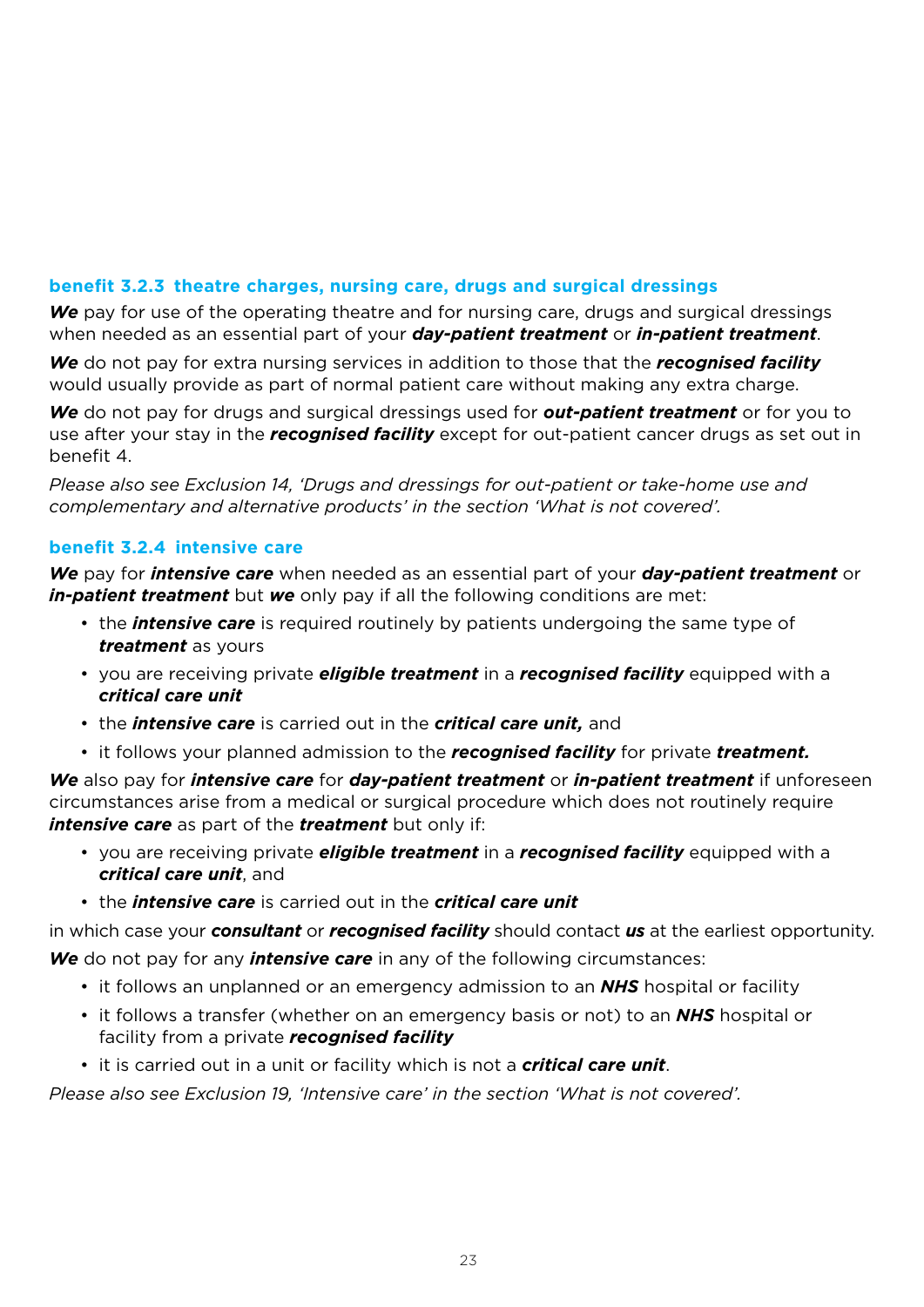# **benefit 3.2.5 diagnostic tests and MRI, CT and PET scans**

When recommended by your *consultant* to help determine or assess your condition as part of *day-patient treatment* or *in-patient treatment we* pay *recognised facility* charges for:

- *diagnostic tests* (such as ECGs, X-rays and checking blood and urine samples)
- MRI scans (magnetic resonance imaging)
- CT scans (computed tomography), and
- PET scans (positron emission tomography).

### **benefit 3.2.6 therapies**

*We* pay *recognised facility* charges for *eligible treatment* provided by *therapists* when needed as part of your *day-patient treatment* or *in-patient treatment*.

### **benefit 3.2.7 prostheses and appliances**

*We* pay *recognised facility* charges for a *prosthesis* or *appliance* needed as part of your *day-patient treatment* or *in-patient treatment*.

*We* do not pay for any *treatment* which is for or associated with or related to a prosthesis or appliance that you are not covered for under your *benefits*.

### **Benefits for specific medical conditions**

### **Benefit 4 Cancer treatment**

You are only covered for this benefit if your *membership certificate* shows it is covered. This benefit 4 explains what *we* pay for:

- *out-patient treatment* for *cancer*
- out-patient drugs for *eligible treatment* for *cancer*.

For all other *eligible treatment* for *cancer,* including out-patient MRI, CT and PET scans, you are covered on the same basis and up to the same limits as your *benefits* for other *eligible treatment* as set out in benefits 1.5, 2, 3, 6, 7 and 8 in this section.

### **benefit 4.1 out-patient consultations for cancer**

*We* pay *consultants'* fees for consultations that are to assess your *acute condition* of *cancer* when carried out as *out-patient treatment* and you are referred for the *out-patient*  consultation by your *GP* or *consultant.*

*We* may agree to pay a *consultant* or *recognised facility* charge for the use of a consulting room used during your *out-patient* consultation, where *we* do agree *we* pay the charge under this benefit  $41$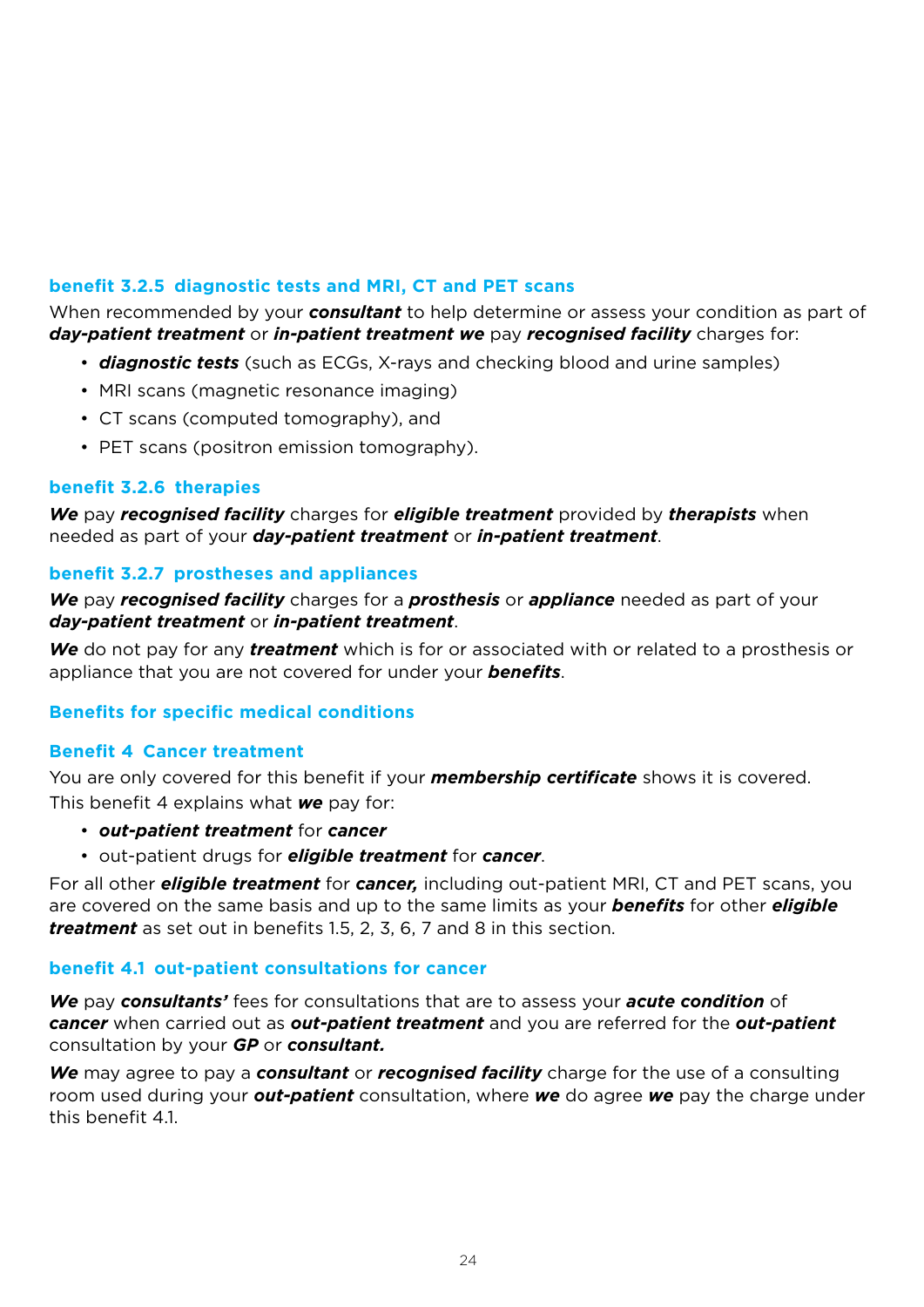# **benefit 4.2 out-patient therapies and charges related to out-patient treatment for cancer**

# **Out-patient therapies**

We pay *therapists*' fees for *out-patient treatment* for *cancer* when you are referred for the *treatment* by your *GP* or *consultant*.

If your *consultant* refers you to a medical or health practitioner who is not a *therapist we* may pay the charges as if the practitioner were a *therapist* if all of the following apply:

- your *consultant* refers you to the practitioner before the *out-patient treatment* takes place and remains in overall charge of your care, and
- the practitioner has applied for *Bupa* recognition and *we* have not written to say he/she is not recognised by *Bupa*.

# **Charges related to out-patient treatment**

*We* pay provider charges for *out-patient treatment* when the *treatment* is related to and is an integral part of your *out-patient treatment* or out-patient consultation for *cancer*.

### **benefit 4.3 out-patient complementary medicine treatment for cancer**

*We* pay *complementary medicine practitioners*' fees for *out-patient treatment* for *cancer*  when you are referred for the *treatment* by your *GP* or *consultant*.

We do not pay for any complementary or alternative products, preparations or remedies see Exclusion 14 in the section 'What is not covered'.

### **benefit 4.4 out-patient diagnostic tests for cancer**

When requested by your *consultant* to help determine or assess your condition as part of *out-patient treatment* for *cancer we* pay *recognised facility* charges (including the charge for interpretation of the results) for *diagnostic tests*. *We* do not pay charges for *diagnostic tests* that are not from the *recognised facility*.

(MRI, CT and PET scans are not paid under this benefit – see benefit 1.5.)

### **benefit 4.5 out-patient cancer drugs**

We pay *recognised facility* charges for drugs (such as cytotoxic drugs) that are related specifically to planning and carrying out *out-patient treatment* for *cancer*.

*We* do not pay for any complementary, homeopathic or alternative products, preparations or remedies for *treatment* of *cancer*.

*Please see Exclusion 14, 'Drugs and dressings for out-patient or take-home use and complementary and alternative products' in the section 'What is not covered'.*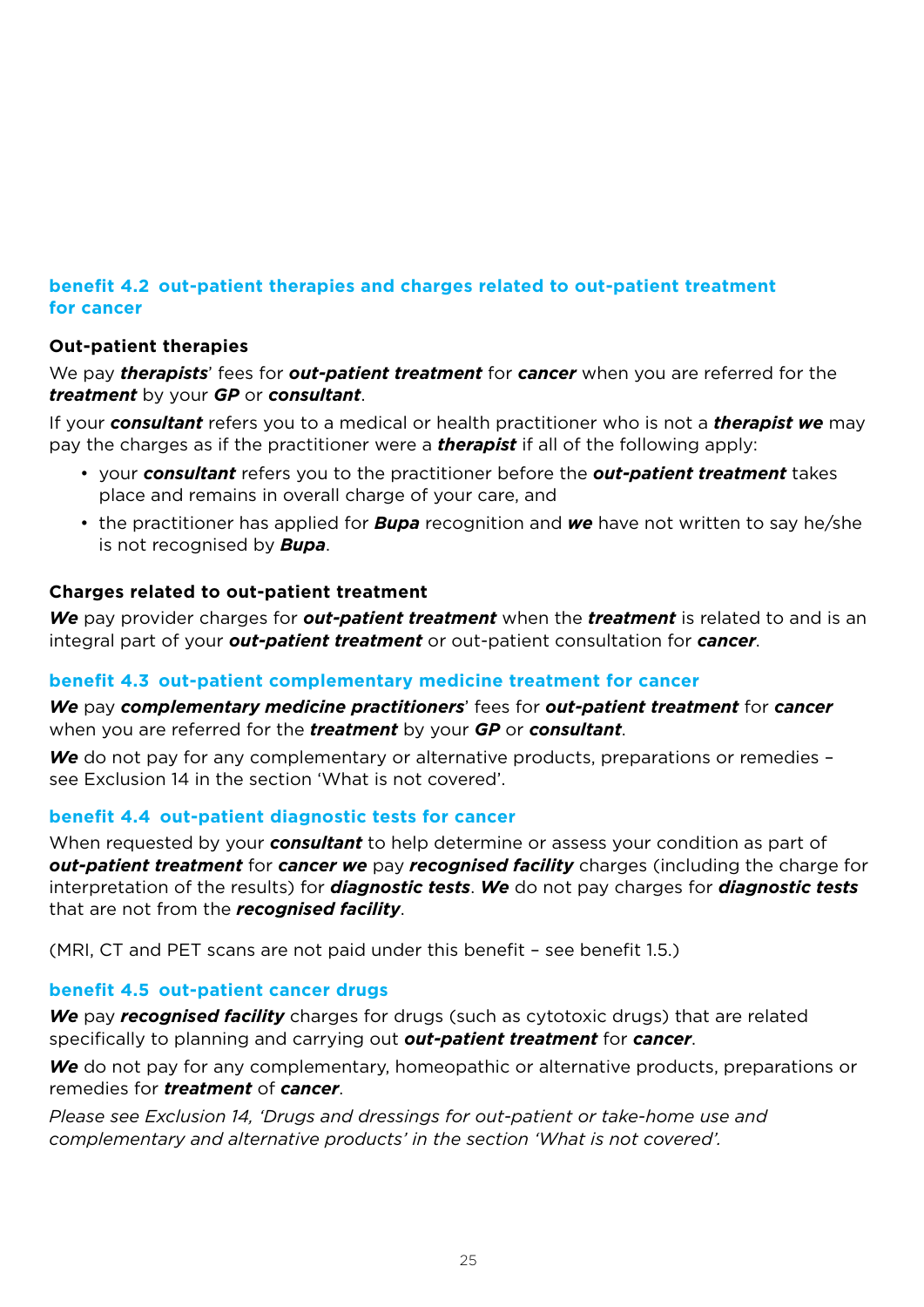## **Benefit 5 Mental health treatment**

You are only covered for this benefit if your *membership certificate* shows it is covered.

Your cover is designed to provide help for short- or medium-term medical *treatment* that restores you back to health. *Mental health conditions* are often long term in nature and may change in nature over time.

*We* do not pay for any *mental health treatment* for any member who has suffered from or is suffering from a *chronic mental health conditions* (please *see Exclusion 34, 'Chronic mental health conditions' in the section 'What is not covered'.)*. If this exclusion applies you will not be covered for this benefit even if your *membership certificate* shows it is covered.

#### **What we pay for mental health treatment**

*We* pay *consultants*' and *mental health and wellbeing therapists'* fees and *recognised facility*  charges for *mental health treatment* as follows:

#### **benefit 5.1 out-patient mental health treatment**

*We* pay fees and charges as set out in benefits 5.1.1 to 5.1.3.

### **benefit 5.1.1 consultants' fees**

*We* pay *consultants'* fees for *out-patient* consultations to assess your *mental health condition*  and for *out-patient mental health treatment*.

### **benefit 5.1.2 mental health and wellbeing therapists' fees**

*We* pay *mental health and wellbeing therapists'* fees for *out-patient mental health treatment* when the *treatment* is recommended by your *GP* or *consultant.*

If your *GP* or your *consultant* refers you to a medical or health practitioner who is not a *mental health and wellbeing therapist we* may pay the charges as if the practitioner were a *mental health and wellbeing therapist* if all of the following apply:

- your *GP* or your *consultant* refers you to the practitioner before the *out-patient treatment* takes place and remains in overall charge of your care, and
- the practitioner has applied for *Bupa* recognition and *we* have not written to say he/she is not recognised by *Bupa*.

#### **benefit 5.1.3 diagnostic tests**

When requested by your *consultant* to help determine or assess your condition as part of *outpatient mental health treatment we* pay *recognised facility* charges (including the charge for interpretation of the results) for *diagnostic tests*.

*We* do not pay charges for *diagnostic tests* that are not from the *recognised facility*.

(MRI, CT and PET scans are not paid under this benefit – see benefit 1.5.)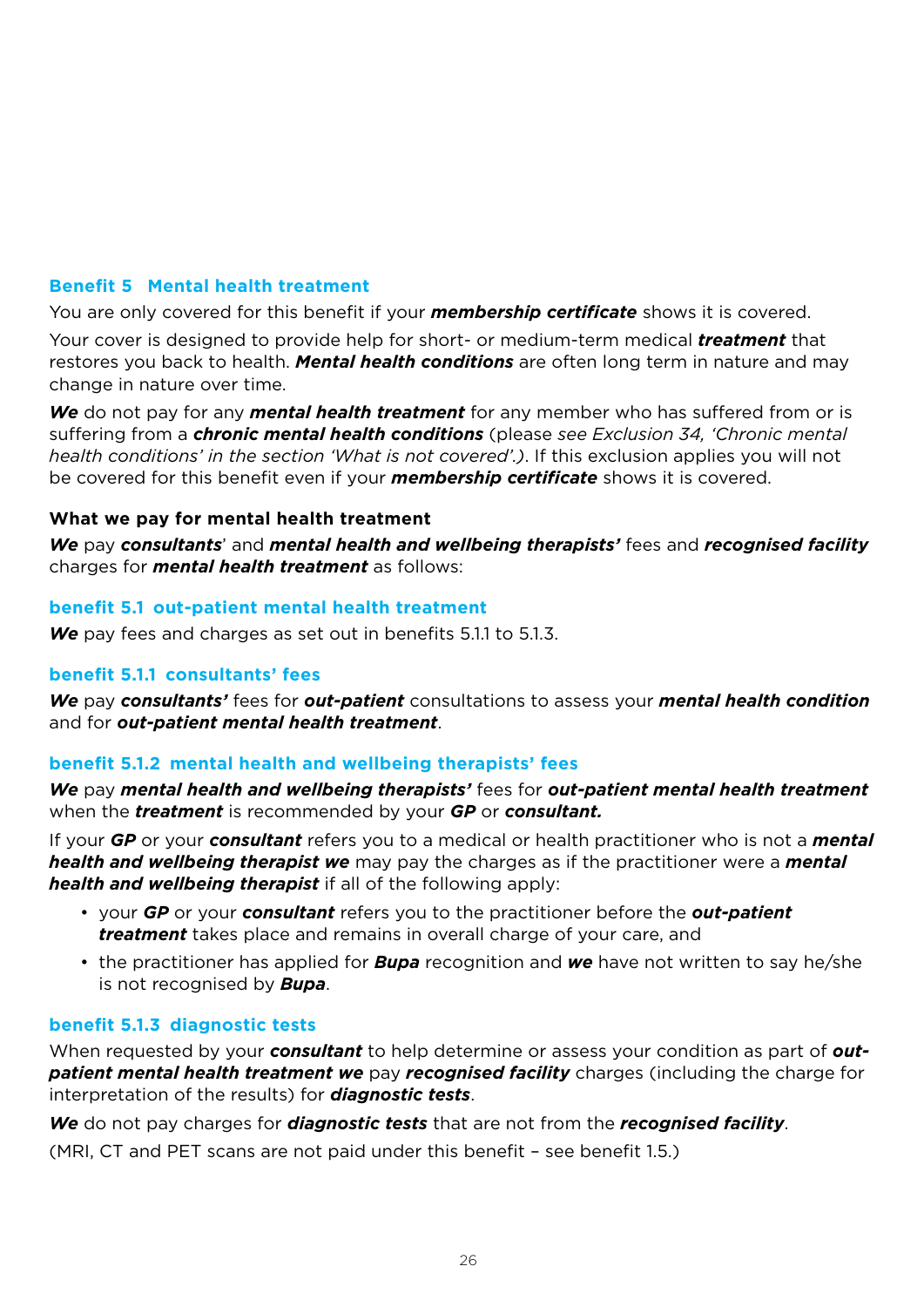# **benefit 5.2 day-patient and in-patient mental health treatment**

Your *membership certificate* shows the maximum number of days that *we* may pay up to for *mental health day-patient treatment* and *mental health in-patient treatment* under your *benefits.*

*We* pay *consultants*' fees and *recognised facility* charges for *mental health day-patient treatment* and *mental health in-patient treatment* as set out below.

#### **Consultants' fees**

*We* pay *consultants*' fees for *mental health treatment* carried out in a *recognised facility*.

#### **Recognised facility charges**

*We* pay the type of *recognised facility* charges *we* say *we* pay for in benefit 3.

*Please also see Exclusion 6, 'Chronic conditions' and Exclusion 29, 'Telephone consultations' in the section 'What is not covered'.*

# **Additional benefits**

### **Benefit 6 Treatment at home**

You are only covered for this benefit if your *membership certificate* shows it is covered.

*We* may, at *our* discretion, pay for you to receive *eligible treatment* at *home*. You must have *our* written agreement before the *treatment* starts and *we* need full clinical details from your *consultant* before *we* can make *our* decision. *We* will only consider *treatment* at *home* if all the following apply:

- your *consultant* has recommended that you receive the *treatment* at *home* and remains in overall charge of your *treatment*
- if you did not have the *treatment* at *home* then, for medical reasons, you would need to receive the *treatment* in a *recognised facility*, and
- the *treatment* is provided to you by a *medical treatment provider.*

*We* do not pay for any fees or charges for *treatment* at *home* that has not been provided to you by the *medical treatment provider*.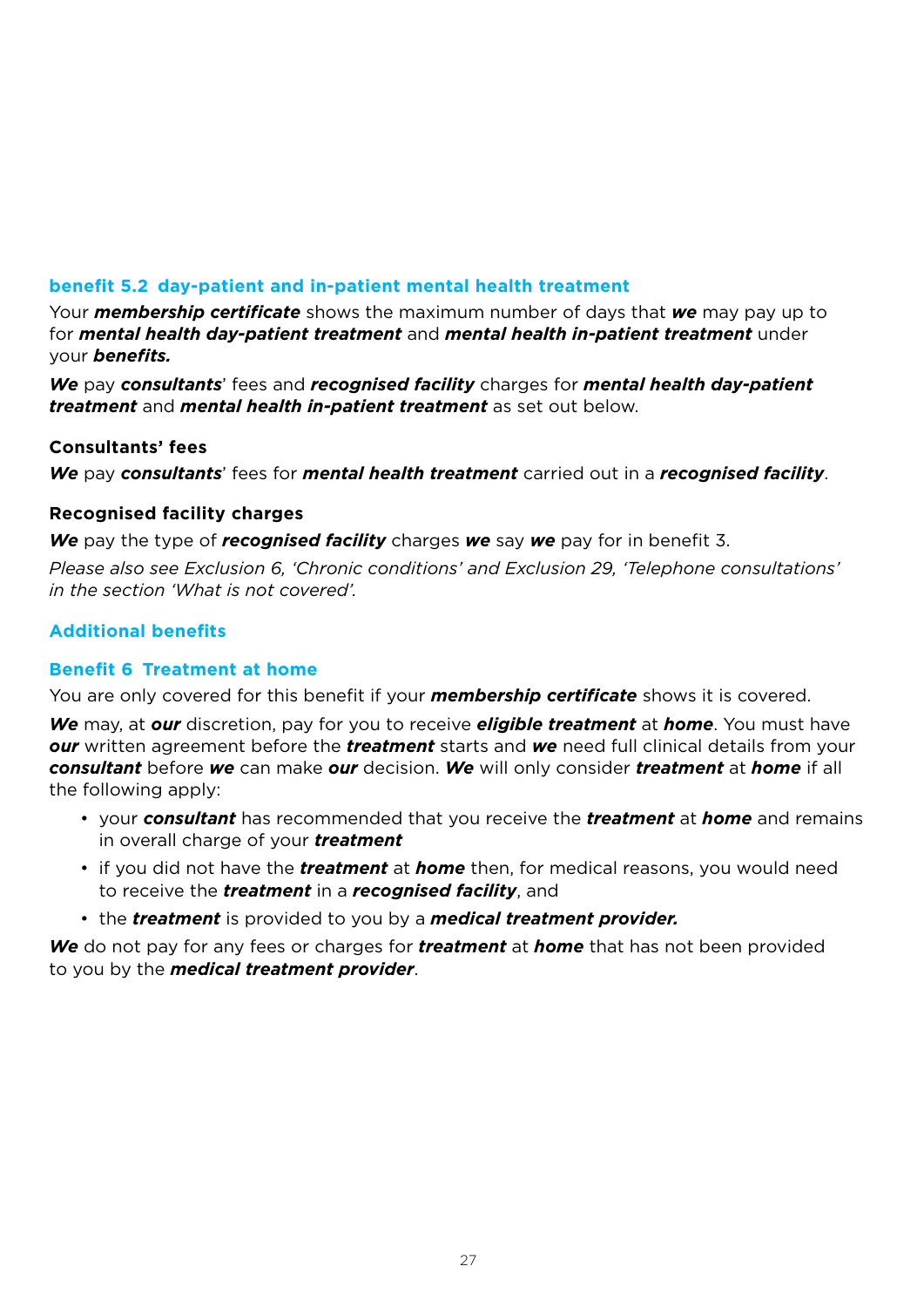# **Benefit 7 Home nursing after private eligible in-patient treatment**

If this benefit does not appear on your *membership certificate* then you do not have cover for this benefit.

*We* pay for home nursing immediately following private *in-patient treatment* if the home nursing:

- is for *eligible treatment*
- is needed for medical reasons ie not domestic or social reasons
- is necessary ie without it you would have to remain in the *recognised facility*
- starts immediately after you leave the *recognised facility*
- is provided by a *nurse* in your own *home*, and
- is carried out under the supervision of your *consultant*.

You must have *our* written agreement before the *treatment* starts and *we* need full clinical details from your *consultant* before *we* can make *our* decision.

*We* do not pay for home nursing provided by a community psychiatric nurse.

### **Benefit 8 Private ambulance charges**

If this benefit does not appear on your *membership certificate* then you do not have cover for this benefit.

*We* pay for travel by private road ambulance if you need private *day-patient treatment* or *in-patient treatment*, and it is medically necessary for you to travel by ambulance:

- from your home or place of work to a *recognised facility*
- between *recognised facilities* when you are discharged from one *recognised facility* and admitted to another *recognised facility* for *in-patient treatment*
- from a *recognised facility* to home, or
- between an airport or seaport and a *recognised facility*.

### **Benefit 9 Overseas emergency treatment**

If this benefit does not appear on your *membership certificate* then you do not have cover for this benefit.

*We* pay for emergency *treatment* that you need because of a sudden illness or injury when you are temporarily travelling outside the *United Kingdom.* By temporarily travelling *we* mean a trip of up to a maximum of 28 consecutive days starting from the date you leave the *UK* and ending on the date you return to the *UK*. There is no limit to the number of temporary trips outside the *UK* that you take each *year*.

*We* do not pay for overseas emergency *treatment* if any of the following apply:

- you travelled abroad despite being given medical advice not to travel abroad
- you were told before travelling that you were suffering from a terminal illness
- you travelled abroad to receive *treatment*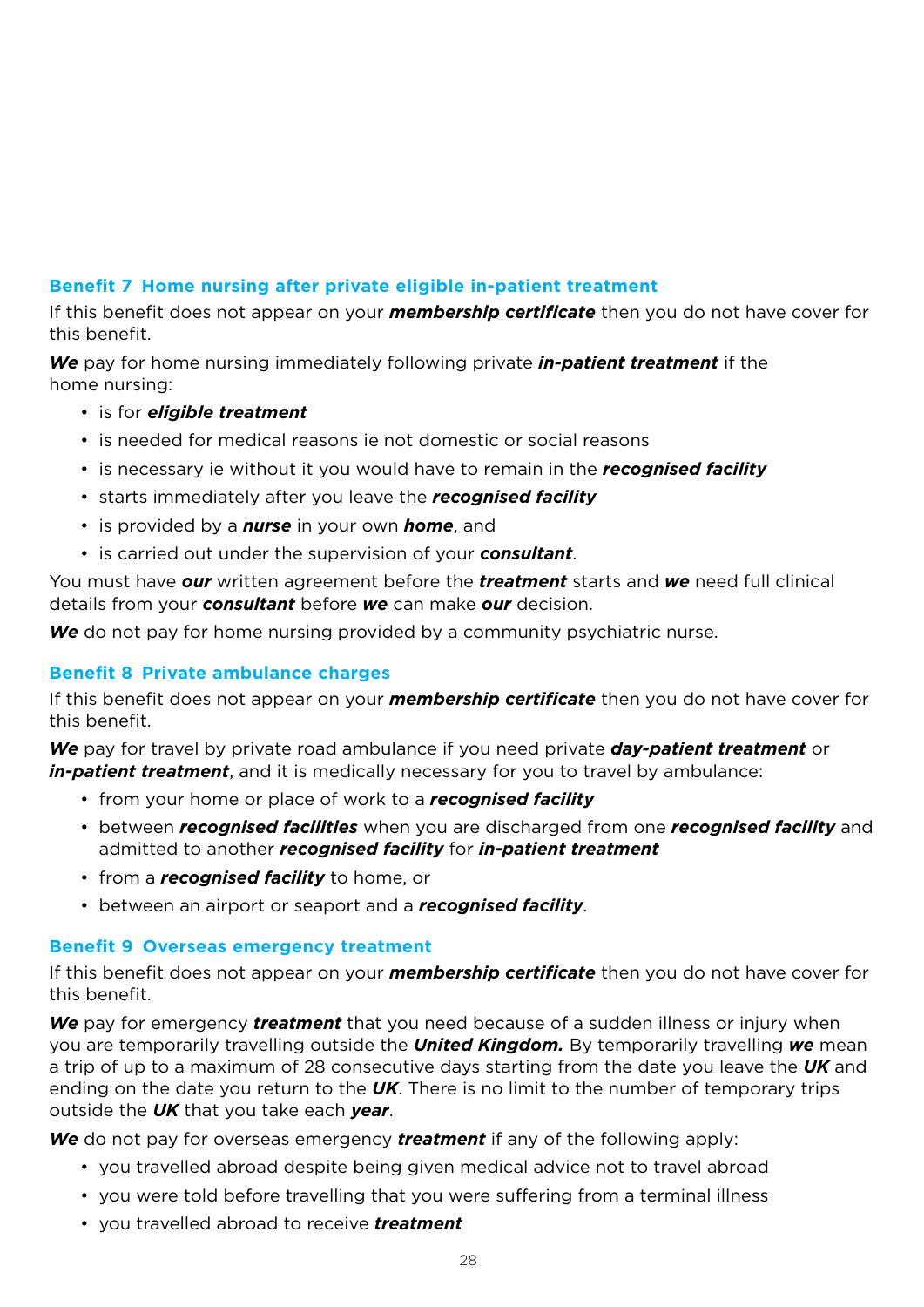- you knew you would need the *treatment* or thought you might
- the *treatment* is the type of *treatment* that is normally provided by *GP*s in the *UK*
- the *treatment,* services and/or charges are excluded under your *benefits*.

You are not covered for:

- *treatment* provided by a general practitioner
- *out-patient* or take home drugs and dressings.

### **What we pay for**

Subject to the *treatment* being Eligible Treatment *we* pay for the same type of fees and charges and on the same basis as *we* pay for *treatment* in the *UK* as set out in benefits 1, 2 and 3.

Important: for the purpose of this benefit 9:

- *we* only pay for Eligible Treatment carried out by a consultant, therapist or complementary medicine practitioner who is:
	- fully trained and legally qualified and permitted to practice by the relevant authorities in the country in which your *treatment* takes place, and
	- is recognised by the relevant authorities in that country as having specialised knowledge of, or expertise in, the *treatment* of the disease, illness or injury being treated
- *we* only pay facility charges for Eligible Treatment when the facility is specifically recognised or registered under the laws of the territory in which it stands as existing primarily for:
	- carrying out major surgical operations, and
	- providing treatment that only a consultant can provide
- where *we* refer to Eligible Treatment *we* mean, *treatment* of an *acute condition* together with the products and equipment used as part of the *treatment* that:
	- are consistent with generally accepted standards of medical practice and representative of best practices in the medical profession in the country in which the overseas emergency *treatment* is carried out
	- are clinically appropriate in terms of type, frequency, extent, duration and the facility or location where the services are provided
	- are demonstrated through scientific evidence to be effective in improving health outcomes, and
	- are not provided or used primarily for the expediency of you or your consultant or other healthcare professional

and the *treatment,* services or charges are not excluded under your *benefits*.

*Please also see Exclusion 21, 'Overseas treatment*' *in the section 'What is not covered'.*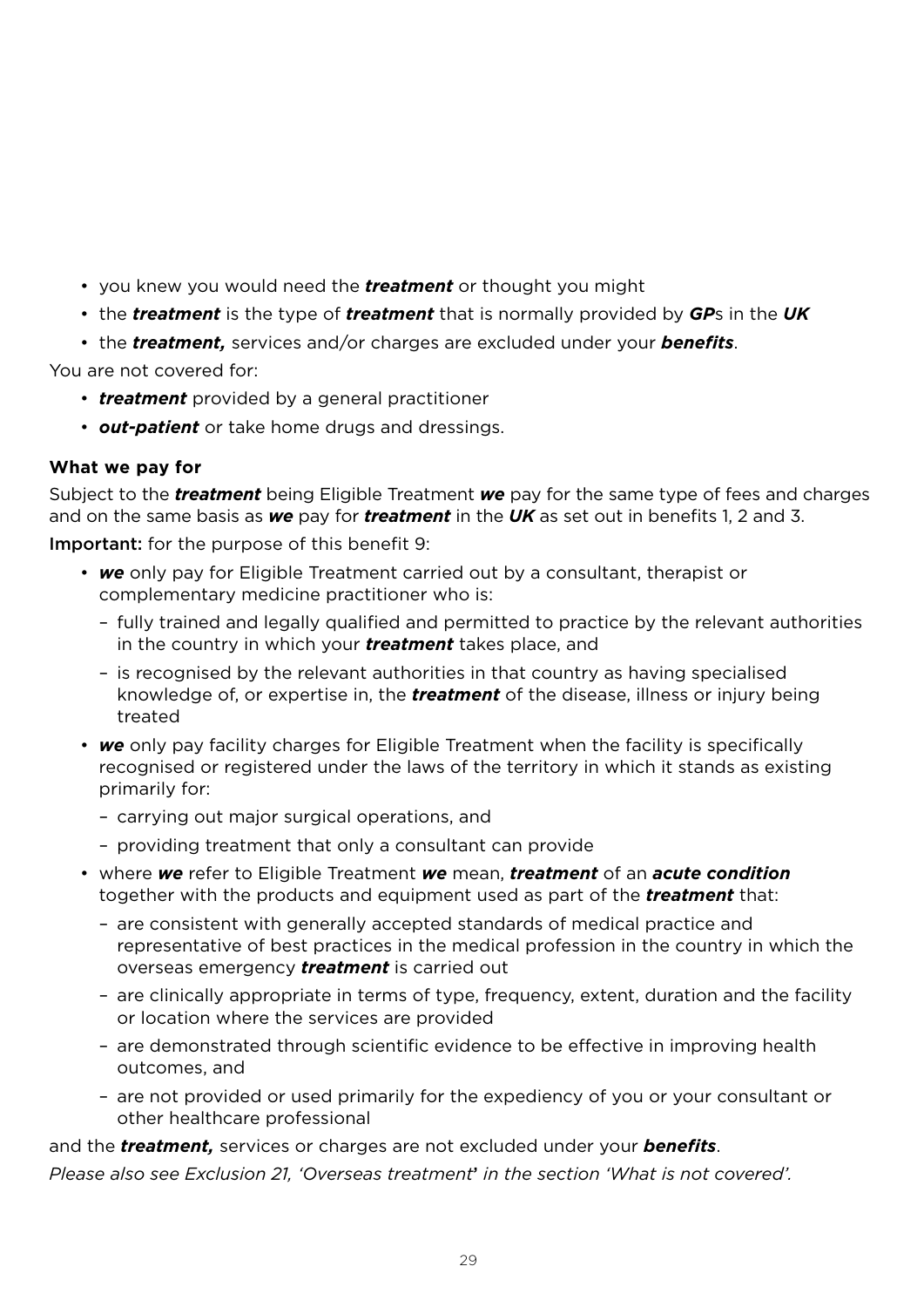# **Benefit 10 Repatriation and evacuation assistance**

If this benefit does not appear on your *membership certificate* then you do not have cover for this benefit.

*We* only pay repatriation and evacuation assistance benefit at *our* discretion.

*We* will only consider repatriation or evacuation if all the following apply:

- you do not have any other repatriation or evacuation insurance cover to help you receive the *treatment* you need
- the *treatment* you need is either *day-patient treatment* or *in-patient treatment* that is covered under your *benefits*
- you need to get *eligible treatment* from a *consultant* which, for medical reasons, cannot be provided in the country or location you are visiting.

*We* will not consider repatriation or evacuation if any of the following apply:

- you travelled abroad despite being given medical advice that you should not travel abroad
- you were told before travelling abroad that you were suffering from a terminal illness
- you travelled abroad to receive *treatment*
- you knew that you would need *treatment* before travelling abroad or thought you might
- repatriation and/or evacuation would be against medical advice.

# What we pay for

Important notes: these notes apply equally to benefits 10.1 to 10.3.

- You must provide *us,* and where applicable the *medical assistance company,* with any information or proof that *we* may reasonably ask you for to support your request for repatriation/evacuation.
- *We* only pay costs that are reasonable. *We* only pay costs incurred for you by the *medical assistance company* and only when the arrangements have been made in advance of your repatriation/evacuation by the *medical assistance company*. *We* do not pay any costs that have not been arranged by the *medical assistance company*.
- *We* only pay for transport costs incurred during your repatriation and/or evacuation. *We* do not pay any other costs related to the repatriation and/or evacuation such as hotel accommodation or taxis. Costs of any *treatment* you receive are not covered under this benefit.
- *We* may not be able to arrange evacuation or repatriation in cases where the local situation makes it impossible, unreasonably dangerous or impractical to enter the area; for example from an oil rig or within a war zone. *We* also cannot be held responsible for any delays or restrictions associated with the transportation that are beyond *our* control such as weather conditions, mechanical problems, restrictions imposed by local or national authorities or the pilot.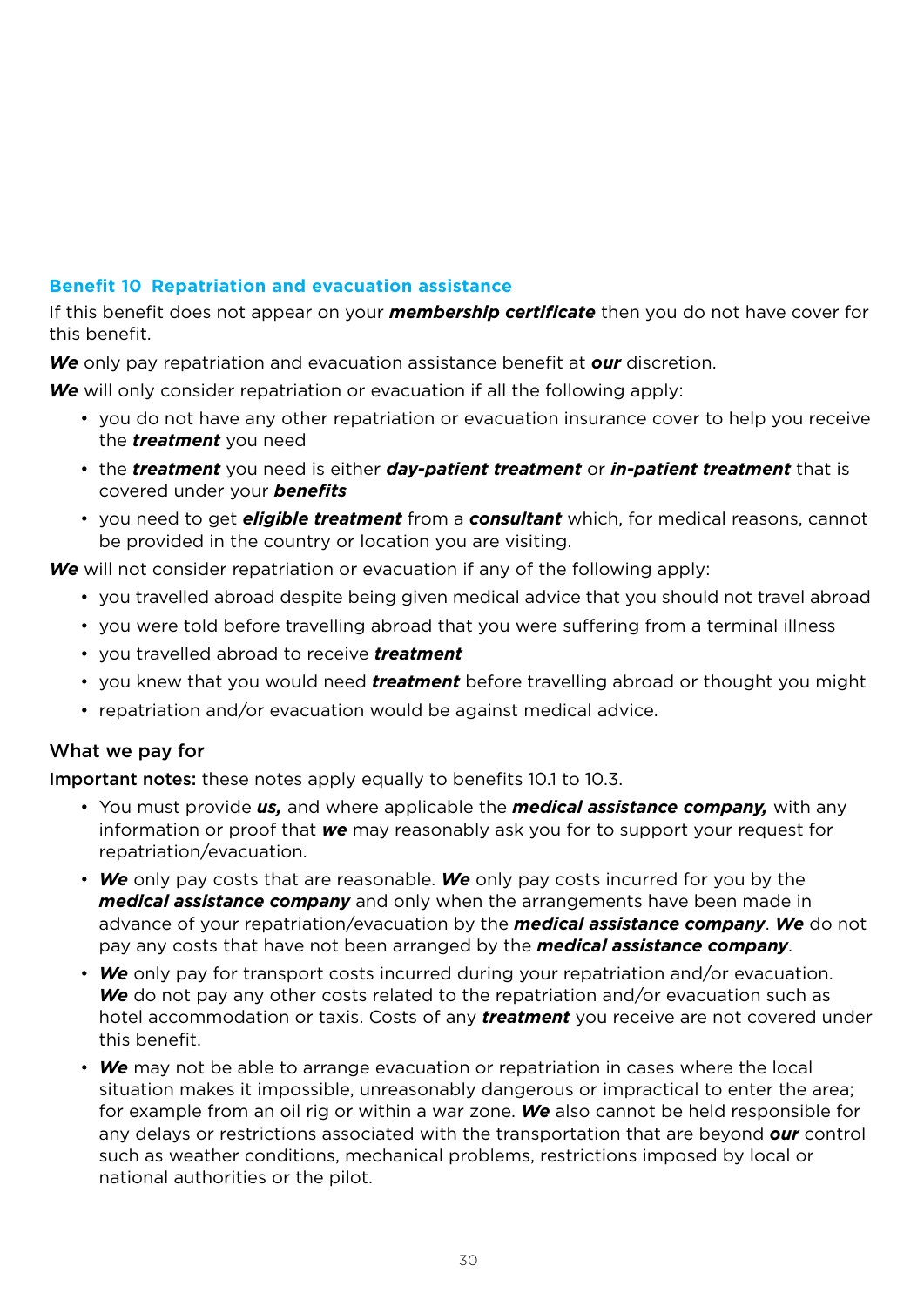If *we* agree to your request for repatriation or evacuation *we* pay the following travel costs subject to *us* agreeing with your consultant whether you should be repatriated or evacuated.

### **benefit 10.1 your repatriation/evacuation**

*We* pay for either:

- your repatriation back to a hospital in the *UK* from abroad for your *day-patient treatment or in-patient treatment*, or
- when medically essential, for evacuation to the nearest medical facility where your *day-patient treatment or in-patient treatment* is available if it is not available locally. This could be another part of the country you are in or another country, whichever is medically appropriate. Following such *treatment*, *we* pay for your immediate onward repatriation to a hospital in the *UK* but only if it is medically essential that:
	- you are repatriated to the *UK*, and
	- your *day-patient* or *in-patient treatment* is continued immediately you arrive in the *UK*.

### **benefit 10.2 accompanying partner/relative**

*We* pay for your *partner* or a relative to accompany you during your repatriation and/or evacuation but only if *we* have authorised this in advance of the repatriation and/or evacuation.

### **benefit 10.3 in the event of death**

If you die abroad *we* will pay reasonable transport costs to bring your body back to a port or airport in the *UK,* including reasonable statutory costs associated with transporting the body but only when all the arrangements are made by the *medical assistance company*.

### To make a claim for Repatriation and evacuation assistance

You must contact *us* before any arrangements are made for your repatriation or evacuation. When you contact *us we* will check your cover and explain the process for arranging repatriation or evacuation.

From outside the *UK* – or inside the *UK* when your helpline is closed – call *us* on: + 44 (0) 161 873 0231. Lines open 24 hours 365 days a year. Calls may be recorded and may be monitored.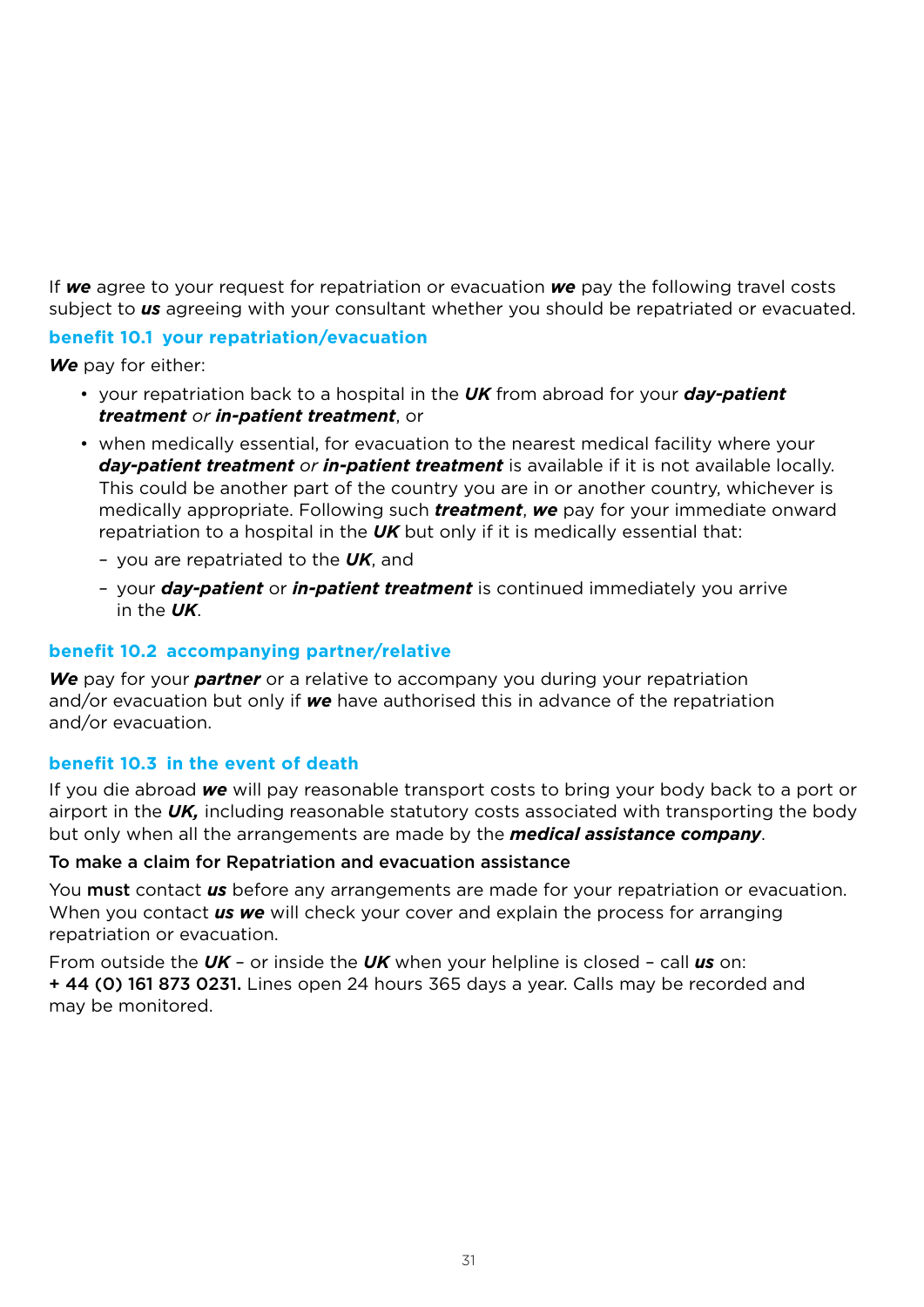# CASH BENFFITS

Your *membership certificate* shows which Cash benefits (if any) apply to your *benefits* and the benefit limits that apply. If any Cash benefit does not appear on your *membership certificate*  then you are not covered for that benefit.

#### **Important note for Cash benefits CB3 to CB5**

**We** do not pay Cash benefits CB3 to CB5 for **you**, if you are under 16 years old, or any **dependant** under 16 years old. If these Cash benefits are included in the cover under the **agreement** they will only apply to **you** or such a **dependant** at the **renewal date** following **your** or their 16th birthday and then only if the **sponsor** includes that Cash benefit in **your** or their cover from that **renewal date**.

#### **Benefit CB1 NHS cash benefit for NHS hospital in-patient treatment**

*We* pay NHS cash benefit for each night you receive *in-patient treatment* provided to you free under your *NHS*. *We* only pay NHS cash benefit if your *treatment* would otherwise have been covered for private *in-patient treatment* under your *benefits*.

Any costs you incur for choosing to occupy an amenity bed while receiving your *in-patient treatment* are not covered under your *benefits*. By an amenity bed *we* mean a bed for which the hospital makes a charge but where your *treatment* is still provided free under your *NHS*.

#### **Benefit CB2 Family cash benefit**

*We* pay Family cash benefit for a *main member* only.

Waiting period. This benefit is only payable if *your benefits* have included cover for Family cash benefit for at least 10 continuous months before the date of *your* child's birth or adoption. If *you* had cover for Family cash benefit under a *previous scheme we*  take this into account when assessing *your* 10 continuous months cover provided there has been no break in *your* cover between the *previous scheme* and this *scheme*.

#### **What we pay**

*We* pay benefits on the birth or adoption of *your* child during the *year*.

#### **Benefit CB3 Optical cash benefit**

*We* only pay benefits during your *optical benefit period* and only if, at the time you incur the cost of the goods or services for which you are claiming:

- you are covered under the *agreement*, and
- Optical cash benefit is covered under your *benefits*.

#### **What is covered**

We pay benefits for the following goods and services when provided to or prescribed for you by an *optician:*

- routine sight tests
- the purchase of prescribed glasses
- the purchase of non-disposable contact lenses.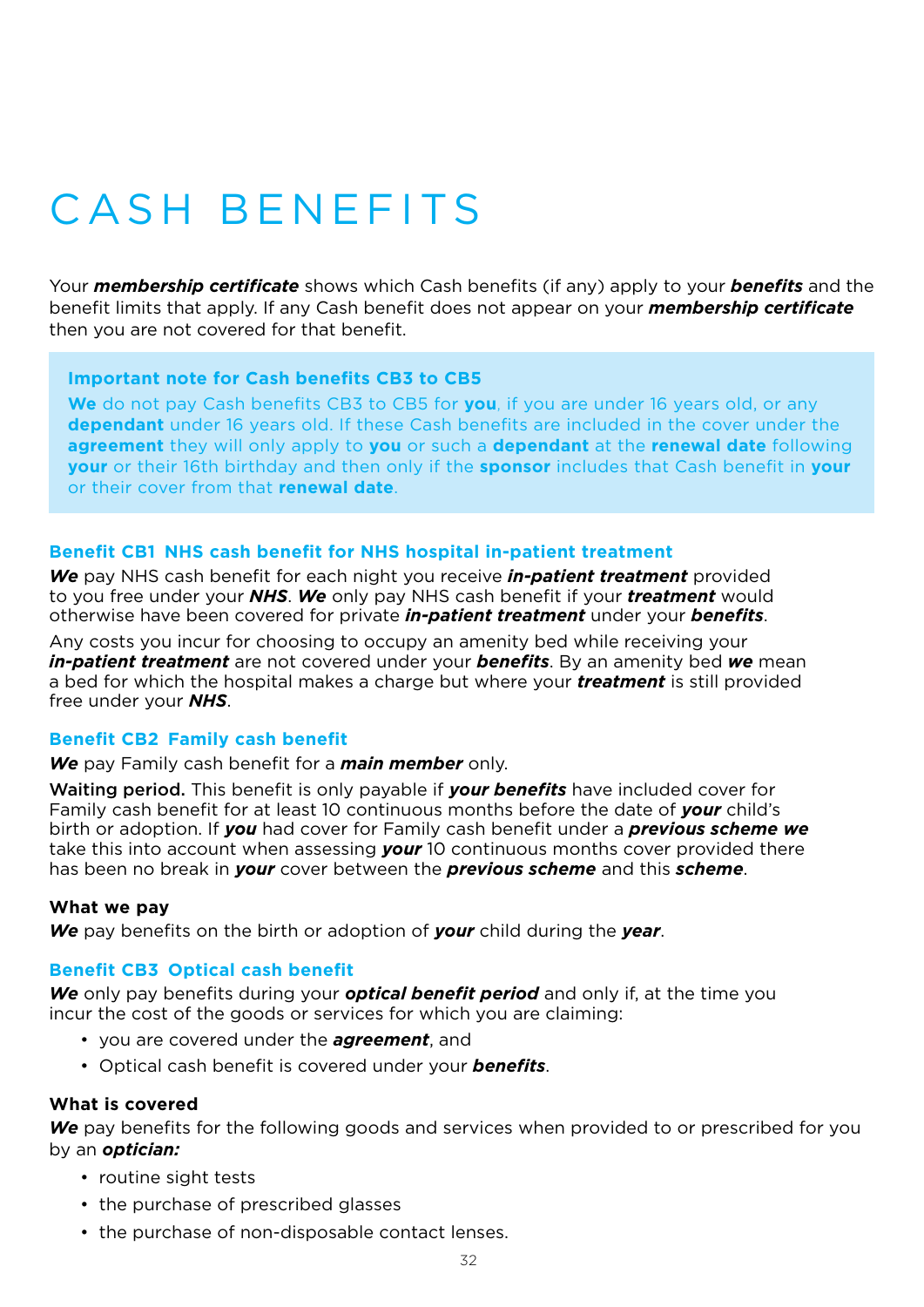*We* also pay benefits when you receive laser eye surgery to correct your sight when provided to you by a *consultant* or other qualified practitioner.

### **What is not covered**

We do not pay for any optical goods or services that are not specified as being covered under this benefit including but not limited to:

- cosmetic contact lenses
- sunglasses whether they have been prescribed for you or not
- prescription diving masks.

### **Benefit CB4 Accidental dental injury cash benefit**

#### **What is covered**

*We* pay benefits for *dental treatment* provided to you by a *dentist* or orthodontist and which you need as a result of an *accidental dental injury* that you suffer while

- you are covered under the *agreement*, and
- Accidental dental injury cash benefit is covered under your *benefits.*

*We* only pay for *dental treatment* that takes place:

- within six months of the date on which you received the *accidental dental injury* for which your *dental treatment* is needed
- while you are member under the *agreement*, and
- Accidental dental injury cash benefit is covered under your *benefits.*

# **What is not covered**

We do not pay for any dental or oral surgical or medical services that are not specified as being covered under this benefit including but not limited to:

- *dental treatment* where the teeth or gums have been decayed, diseased, repaired restored or treated (other than scaling or polishing) before the *accidental dental injury* occurred
- *dental treatment* to repair damaged dentures or implants.

### **Benefit CB5 Prescription cash benefit**

#### **What is covered**

*We* pay benefits for prescription charges you incur for prescribed medicines and/ or devices used to treat a medical condition and/or alleviate symptoms. Eligible prescription charges include those for:

- *NHS* or private prescriptions issued by your *GP*, hospital or consultant
- drugs and/or dressings for take home use after hospital treatment when prescribed by your consultant or the hospital
- prescription pre-payment certificates.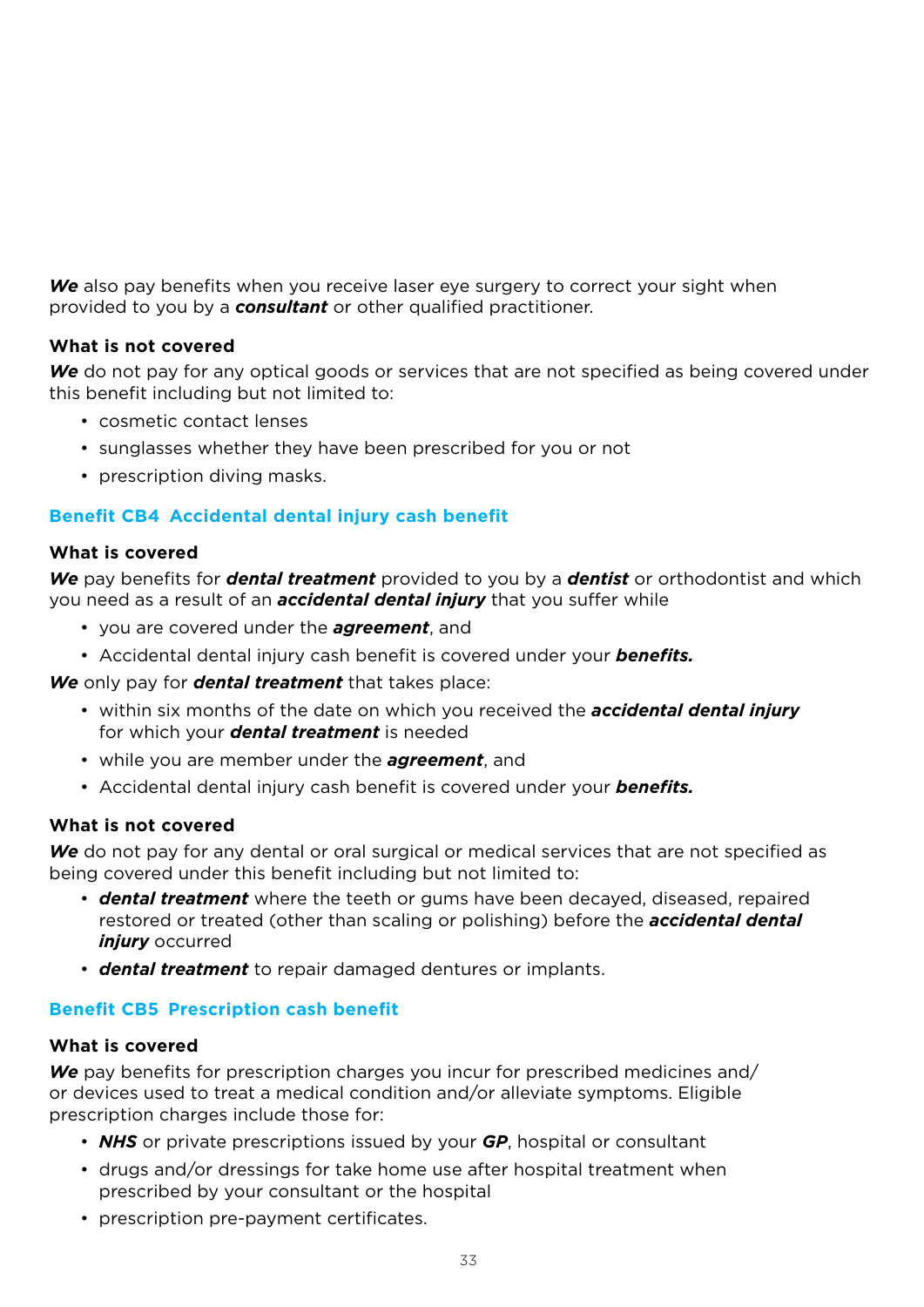### **What is not covered**

*We* do not pay benefit for any prescription charges you incur for medicines used solely to prevent contracting an illness and/or prevent the onset of an illness. For example, *we* do not pay when a prescription is for prophylactic medication for malaria.

# **Benefit CB6 NHS cash benefit for treatment for cancer**

#### **benefit CB6.1 NHS cash benefit for NHS in-patient treatment for cancer**

You are only covered for this benefit if your *membership certificate* shows it is covered. If you are covered your *membership certificate* shows the benefit limits that apply. This benefit is not payable at the same time as any other NHS cash benefit for *NHS in-patient treatment*.

*We* pay NHS cash benefit for each night you receive *in-patient treatment* that is for, or directly related to, *cancer treatment*. The *in-patient treatment* must be provided to you free under your *NHS* and *we* only pay if your *treatment* would otherwise have been covered for private *in-patient treatment* under your *benefits*.

Any costs you incur for choosing to occupy an amenity bed while receiving your *in-patient treatment* are not covered under your *benefits*. By an amenity bed *we* mean a bed which the hospital makes a charge for but where your *treatment* is still provided free under your *NHS*.

# **benefit CB6.2 NHS cash benefit for NHS out-patient, day-patient and home treatment for cancer**

You are only covered for this benefit if your *membership certificate* shows it is covered. If you are covered your *membership certificate* shows the benefit limits that apply.

This benefit is not payable at the same time as any other NHS cash benefit.

*We* pay NHS cash benefit for each day you receive:

- radiotherapy
- chemotherapy, or
- a *surgical operation*

which is *treatment* for *cancer* carried out as *out-patient treatment*, *day-patient treatment* or in your *home*, when it is provided to you free under your *NHS*. *We* only pay NHS cash benefit if your *treatment* would otherwise have been covered for private *out-patient* or *day-patient treatment* under your *benefits*.

*We* only pay this benefit once for each day you have *treatment* even if you have more than one *eligible treatment* on the same day.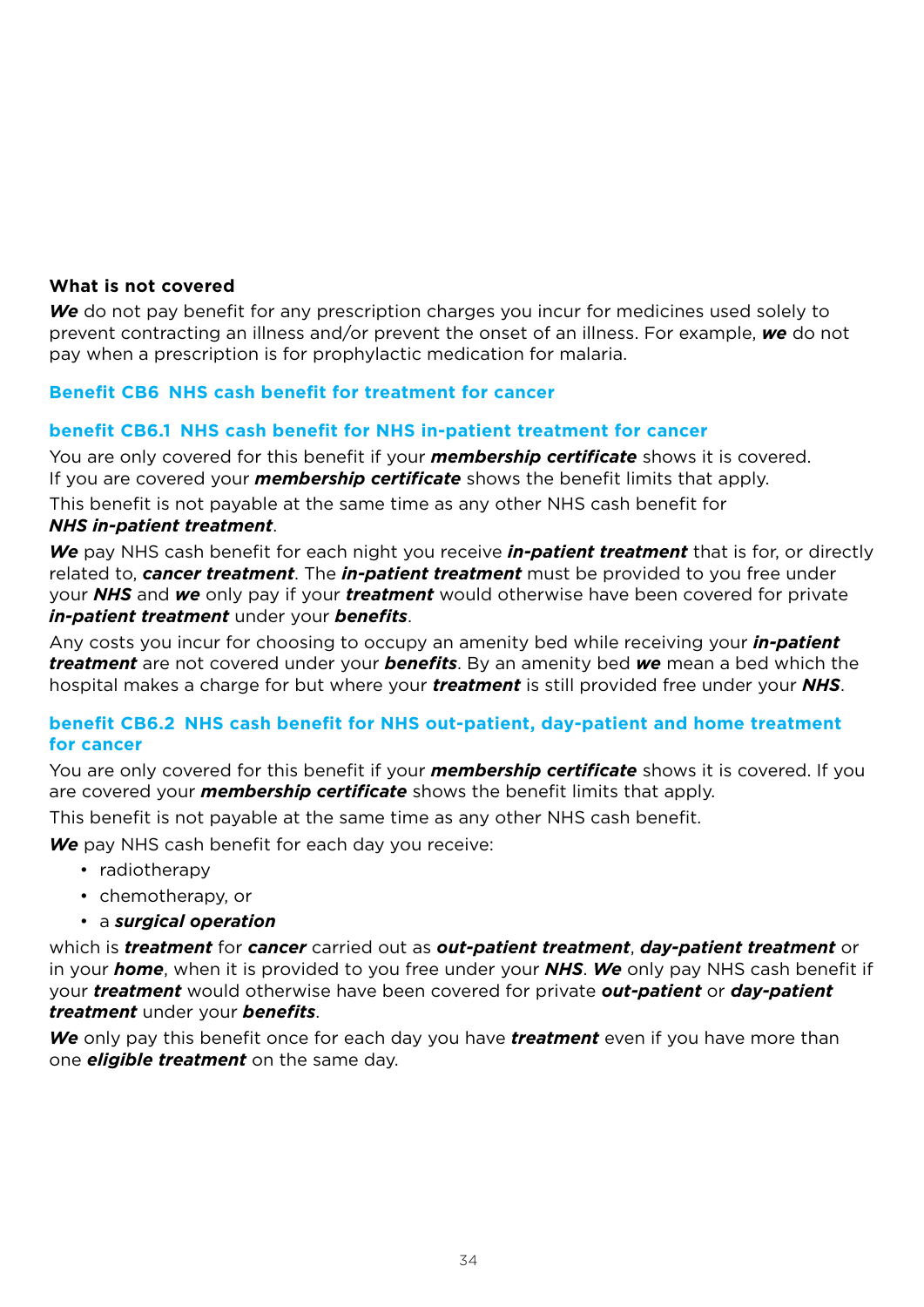# WHAT IS NOT **COVERED**

This section explains the *treatment*, services and charges that are not covered under Bupa Select. The exclusions are grouped under headings. The headings are just signposts, they are not part of the exclusion. If there is an exception to an exclusion this is shown. In the exceptions where, as an example, *we* refer to specific treatments or medical conditions these are examples only and not evidence that it is covered under your *benefits.*

This section does not contain all the limits and exclusions to cover. For example the benefits set out in the section 'Benefits' also describe some limitations and restrictions for particular types of *treatment*, services and charges.

This section does not apply to Cash benefits CB2 to CB5 as set out in the section 'Cash benefits'.

# **Exclusion 1 Ageing, menopause and puberty**

**We** do not pay for *treatment* to relieve symptoms commonly associated with any bodily change arising from any physiological or natural cause such as ageing, menopause or puberty and which is not due to any underlying disease, illness or injury.

### **Exclusion 2 AIDS/HIV**

*We* do not pay for *treatment* for, related to, or arising from, AIDS or HIV, including any condition which is related to, or results from, AIDS or HIV.

**Exception:** *We* pay for *eligible treatment* for or arising from AIDS or HIV if the person with AIDS or HIV:

- became infected five years or more after their current continuous membership began, or
- has been covered for this type of *treatment* under a *Bupa* private medical insurance scheme (including under the *agreement*) since at least July 1987 without a break in their cover.

### **Exclusion 3 Allergies or allergic disorders**

*We* do not pay for *treatment* to de-sensitise or neutralise any allergic condition or disorder.

### **Exclusion 4 Benefits that are not covered and/or are above your benefit limits**

*We* do not pay for any *treatment*, services or charges that are not covered under your *benefits*. *We* also do not pay for any *treatment* costs in excess of the amounts for which you are covered under your *benefits*.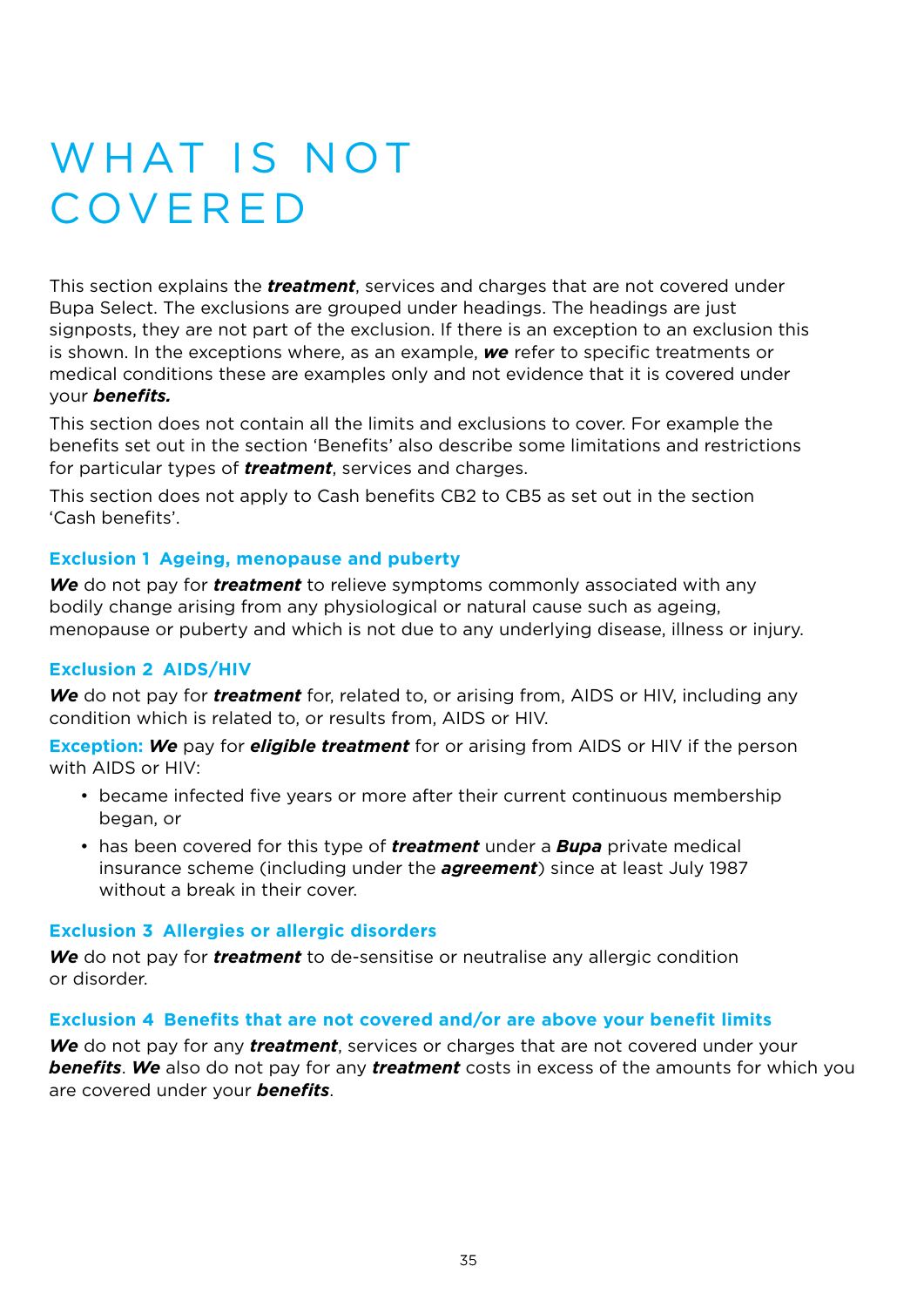# **Exclusion 5 Birth control, conception, sexual problems and sex changes**

*We* do not pay for *treatment*:

- for any type of contraception, sterilisation, termination of pregnancy
- for any type of sexual problems (including impotence, whatever the cause)
- for any type of assisted reproduction (eg IVF investigations or *treatment*), surrogacy, the harvesting of donor eggs or donor insemination
- where it relates solely to the *treatment* of infertility
- sex changes or gender reassignments

or *treatment* for or arising from any of these.

*Please also see 'Pregnancy and childbirth' in this section.* 

### **Exclusion 6 Chronic conditions**

*We* do not pay for *treatment* of *chronic conditions*. By this, we mean a disease, illness or injury which has at least one of the following characteristics:

- it needs ongoing or long-term monitoring through consultations, examinations, check-ups and/or tests
- it needs ongoing or long-term control or relief of symptoms
- it requires rehabilitation or for you to be specially trained to cope with it
- it continues indefinitely
- it has no known cure
- it comes back or is likely to come back.

**Exception:** *We* pay for *eligible treatment* arising out of a *chronic conditio*n, or for *treatment* of acute symptoms of a *chronic condition* that flare up. However, *we* only pay if the *treatment* is likely to lead quickly to a complete recovery or to you being restored fully to your previous state of health, without you having to receive prolonged *treatment*. For example, *we* pay for *treatment* following a heart attack arising out of chronic heart disease. This exception does not apply to *treatment* of a *mental health condition*.

**Please note:** in some cases it might not be clear, at the time of *treatment*, that the disease, illness or injury being treated is a *chronic condition*. *We* are not obliged to pay the ongoing costs of continuing, or similar, *treatment*. This is the case even where *we* have previously paid for this type of or similar *treatment*.

*Please also see 'Temporary relief of symptoms' in this section.*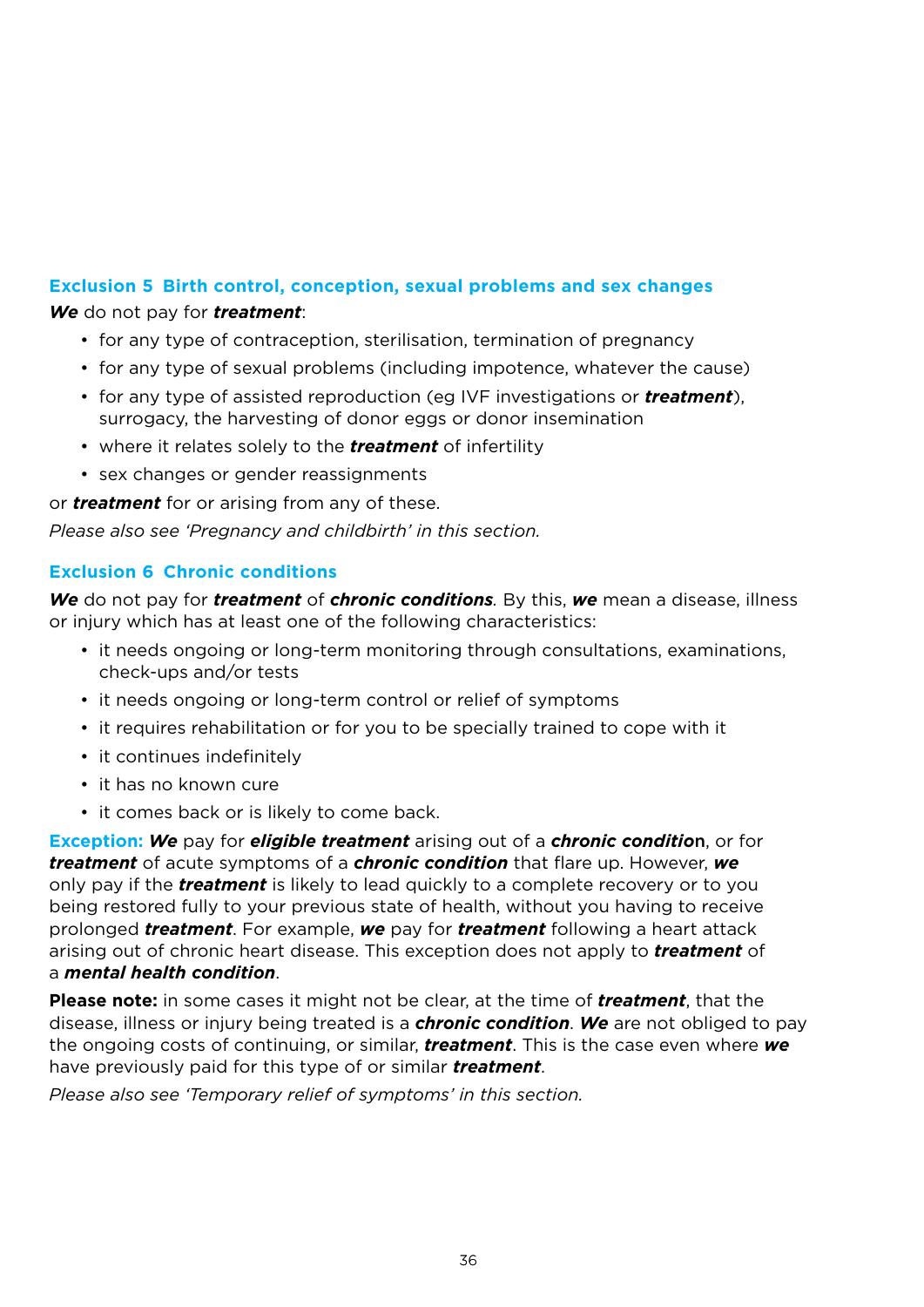# **Exclusion 7 Complications from excluded conditions treatment and experimental treatment**

*We* do not pay any *treatment* costs, including any increased *treatment* costs, you incur because of complications caused by a disease, illness, injury or *treatment* for which cover has been excluded or restricted from your membership. For example, if cover for diabetes is excluded by a *special condition*, and you have to spend any extra days in hospital or a treatment facility after an operation because you have diabetes, *we* would not pay for these extra days.

*We* do not pay any *treatment* costs you incur because of any complications arising or resulting from experimental *treatment* that you receive or for any subsequent *treatment* you may need as a result of you undergoing any experimental *treatment*.

# **Exclusion 8 Contamination, wars, riots and terrorist acts**

*We* do not pay for *treatment* for any disease, illness or injury resulting from nuclear or chemical contamination, war, riot, revolution, terrorist act or any similar event.

# **Exclusion 9 Convalescence, rehabilitation and general nursing care**

**We** do not pay for *recognised facility* accommodation if it is primarily used for any of the following purposes:

- convalescence, rehabilitation, supervision or any purpose other than receiving *eligible treatment*
- receiving general nursing care or any other services which could have been provided in a nursing home or in any other establishment which is not a *recognised facility*
- receiving services from a *therapist*, *complementary medicine practitioner*  or *mental health and wellbeing therapist*.

**Exception:** *We* may, at *our* discretion, pay for *eligible treatment* for rehabilitation. By rehabilitation *we* mean *treatment* which is aimed at restoring health or mobility or to allow you to live an independent life, such as after a stroke. *We* will only consider cases where the rehabilitation:

- is an integral part of *in-patient treatment*
- starts within 42 days from and including the date you first receive that *in-patient treatment*, and
- takes place in a *recognised facility.*

You must have *our* written agreement before the rehabilitation starts and *we* need full clinical details from your *consultant* before *we* can give *our* decision. If *we* agree *we* pay for up to a maximum of 21 consecutive days rehabilitation.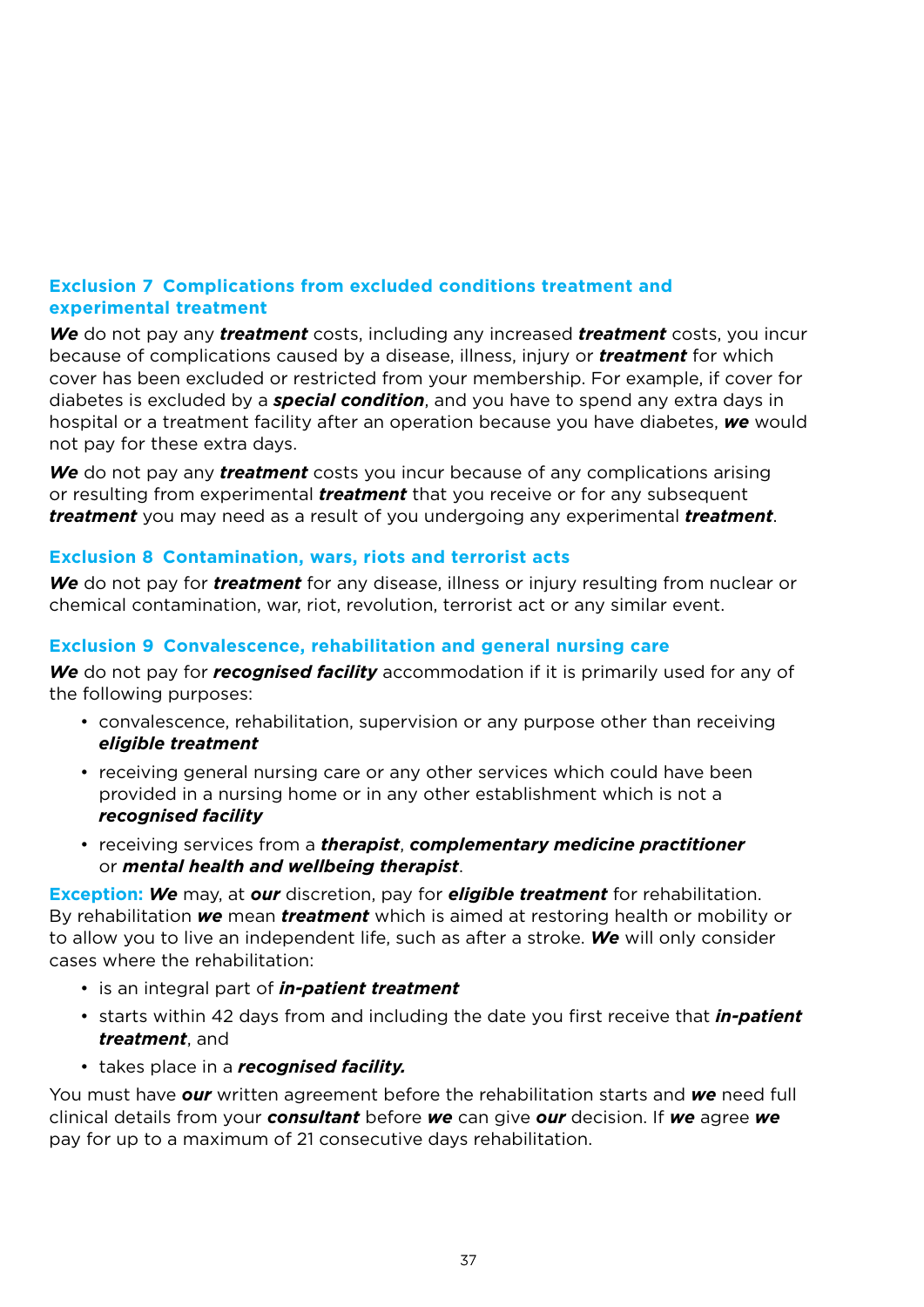# **Exclusion 10 Cosmetic, reconstructive or weight loss treatment**

*We* do not pay for *treatment* to change your appearance, such as a remodelled nose or facelift whether or not it is needed for medical or psychological reasons.

*We* do not pay for breast enlargement or reduction or any other *treatment* or procedure to change the shape or appearance of your breast(s) whether or not it is needed for medical or psychological reasons, for example, for backache or gynaecomastia (which is the enlargement of breasts in males).

*We* do not pay for any *treatment*, including surgery:

- which is for or involves the removal of healthy tissue (ie tissue which is not diseased), or the removal of surplus or fat tissue, or
- where the intention of the *treatment*, whether directly or indirectly, is the reduction or removal of surplus or fat tissue including weight loss (for example, surgery related to obesity including morbid obesity)

whether or not the *treatment* it is needed for medical or psychological reasons.

*We* do not pay for *treatment* of keloid scars. *We* also do not pay for scar revision.

**Exception:** *We* pay for an *eligible surgical operation* to restore your appearance after:

- an accident, or
- if your *benefits* include cover for *cancer treatment*, as a direct result of surgery for *cancer.*

*We* only pay if the accident or the *cancer* surgery takes place during your current continuous period of cover under this *scheme* and any other *Bupa* scheme provided there has been no break in your cover between this *scheme* and the other *Bupa*  scheme. *We* will only pay if this is part of the original *eligible treatment* resulting from the accident or *cancer* surgery and you have obtained *our* written agreement before receiving the *treatment*.

*Please also see 'Screening, monitoring and preventive treatment' in this section.*

### **Exclusion 11 Deafness**

*We* do not pay for *treatment* for or arising from deafness caused by a congenital abnormality, maturing or ageing.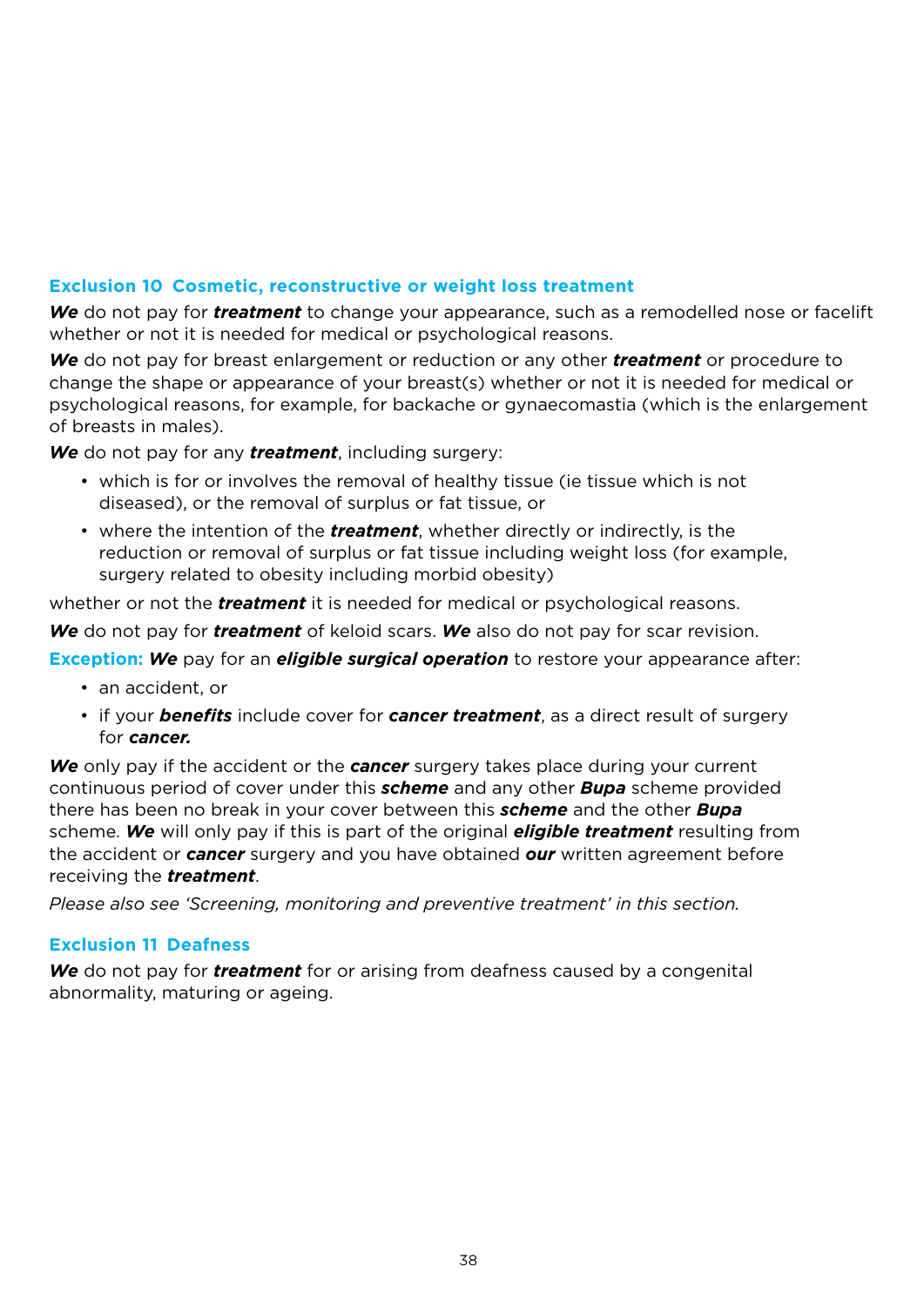# **Exclusion 12 Dental/oral treatment**

*We* do not pay for any dental or oral *treatment* including:

- the provision of dental implants or dentures, the repair or replacement of damaged teeth (including crowns, bridges, dentures, or any dental prosthesis made by a laboratory technician)
- the management of, or any *treatment* related to, jaw shrinkage or loss as a result of dental extractions or gum disease
- the *treatment* of bone disease when related to gum disease or tooth disease or damage.

**Exception 1:** *We* pay for an *eligible surgical operation* carried out by a *consultant* to:

- put a natural tooth back into a jaw bone after it is knocked out or dislodged in an unexpected accidental injury
- treat a jaw bone cyst, but not if it is related to a cyst or abscess on the tooth root or any other tooth or gum disease or damage.

**Exception 2:** *We* pay for an *eligible surgical operation* carried out by a *consultant* to surgically remove a complicated, buried or impacted tooth root, such as an impacted wisdom tooth, but not if the purpose is to facilitate dentures or the *acute condition* relates to a *pre-existing condition* or a *moratorium condition.*

### **Exclusion 13 Dialysis**

*We* do not pay for *treatment* for or associated with kidney dialysis (haemodialysis), meaning the removal of waste matter from your blood by passing it through a kidney machine or dialyser.

*We* do not pay for *treatment* for or associated with peritoneal dialysis, meaning the removal of waste matter from your blood by introducing fluid into your abdomen which acts as a filter.

**Exception 1:** *We* pay for *eligible treatment* for short-term kidney dialysis or peritoneal dialysis if the dialysis is needed temporarily for sudden kidney failure resulting from a disease, illness or injury affecting another part of your body.

**Exception 2:** *We* pay for *eligible treatment* for short-term kidney dialysis or peritoneal dialysis if you need this immediately before or after a kidney transplant.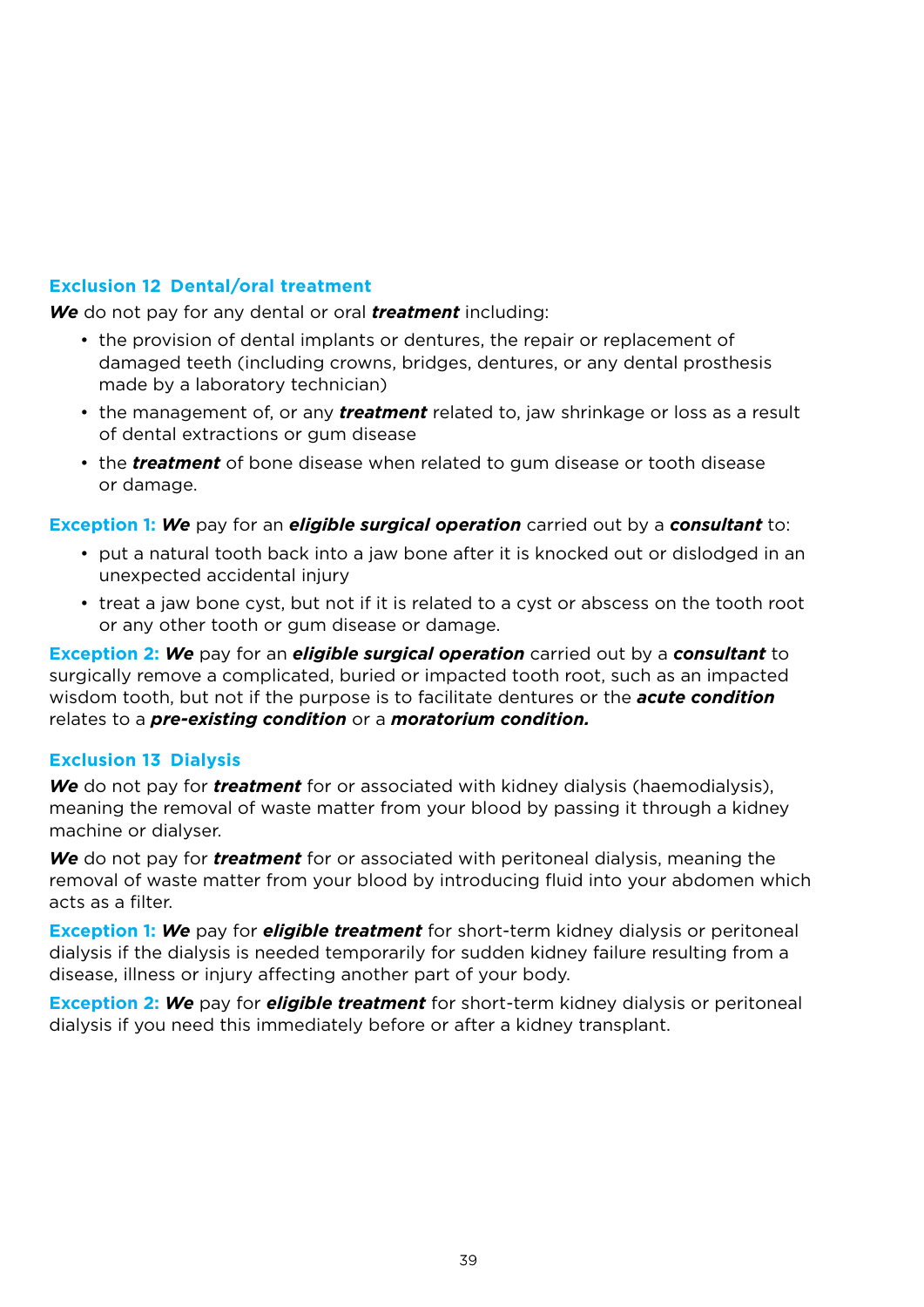# **Exclusion 14 Drugs and dressings for out-patient or take-home use and complementary and alternative products**

*We* do not pay for any drugs or surgical dressings provided or prescribed for *out-patient treatment* or for you to take home with you on leaving hospital or a treatment facility.

**We** do not pay for any complementary or alternative therapy products or preparations, including but not limited to homeopathic remedies or substances, regardless of who they are prescribed or provided by or the type of *treatment* or medical condition they are used or prescribed for.

**Exception:** If your *benefits* include cover for *cancer treatment we* pay for *out-patient* drugs (such as cytotoxic drugs) for *eligible treatment* of *cancer* but only as set out in benefit 4 in the section 'Benefits'.

*Please also see 'Experimental drugs and treatment' in this section.*

#### **Exclusion 15 Excluded treatment or medical conditions**

*We* do not pay for:

- *treatment* of any medical condition, or
- any type of *treatment*

that is specifically excluded from your *benefits*.

#### **Exclusion 16 Experimental drugs and treatment**

*We* do not pay for *treatment* or procedures which, in *our* reasonable opinion, are experimental or unproved based on established medical practice in the *United Kingdom*, such as drugs outside the terms of their licence or procedures which have not been satisfactorily reviewed by NICE (National Institute for Health and Clinical Excellence).

**Exception:** *We* may pay for this type of *treatment* of an *acute condition*. However, you will need *our* written agreement before the *treatment* is received and *we* need full clinical details from your *consultant* before *we* can give *our* decision.

*Please also see 'Complications from excluded conditions/treatment and experimental treatment' and 'Drugs and dressings for out-patient or take-home use and complementary and alternative products' in this section.*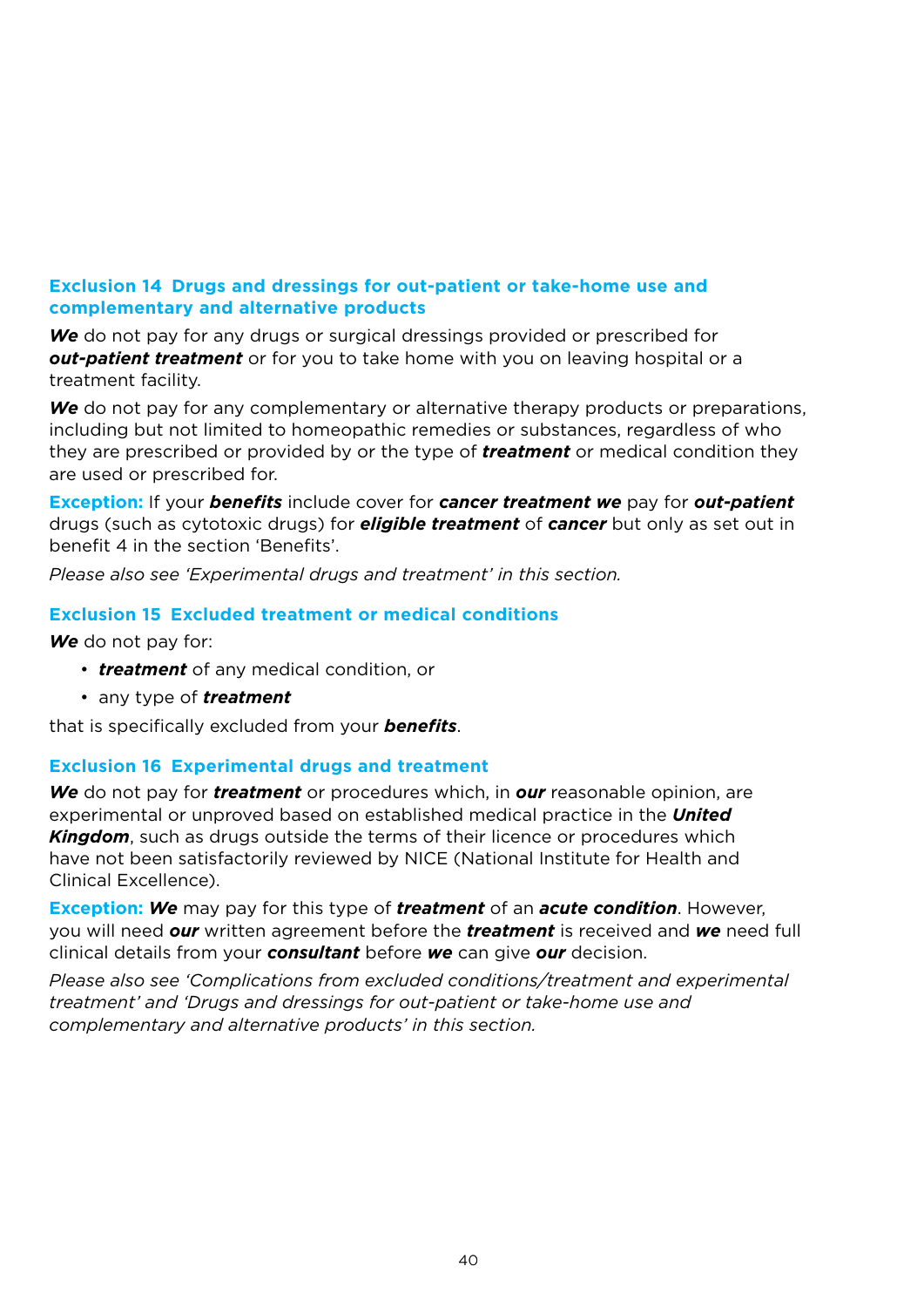# **Exclusion 17 Eyesight**

*We* do not pay for *treatment* to correct your eyesight, for example for long or short sight or failing eyesight due to ageing, including spectacles or contact lenses.

**Exception:** *We* pay for *eligible treatment* for your eyesight if it is needed as a result of an injury or an *acute condition*, such as a detached retina.

### **Exclusion 18 HRT and bone densitometry**

*We* do not pay for *treatment* for hormone replacement therapy (HRT) or bone densitometry.

**Exception:** *We* may pay for bone densitometry recommended by your *consultant* to help determine or assess your condition as part of *eligible treatment*. However, *we* need full clinical details from your *consultant* before *we* can give *our* decision. If *we* agree to pay for bone densitometry *we* only pay for an initial bone densitometry scan and for one follow-up scan if this is carried out:

- within three years of you starting *treatment*, and
- during your current continuous period of membership under the *scheme*.

*Please also see 'Ageing, menopause and puberty' in this section.*

# **Exclusion 19 Intensive care (other than routinely needed after private day-patient treatment or in-patient treatment)**

*We* do not pay for any *intensive care* if:

- it follows an unplanned or an emergency admission to an *NHS* hospital or facility
- it follows a transfer (whether on an emergency basis or not) to an *NHS* hospital or facility from a private *recognised facility*
- it is carried out in a unit or facility which is not a *critical care unit.*

*We* do not pay for any *intensive care*, or any other *treatment* in a *critical care unit*, if it is not routinely required as a medically essential part of the *eligible treatment* being carried out.

**Exception:** *We* pay for *eligible treatment* for *intensive care* but only as set out in benefit 3 in the section 'Benefits'.

### **Exclusion 20 Learning difficulties, behavioural and developmental problems**

*We* do not pay for *treatment* related to learning difficulties, such as dyslexia, or behavioural problems, such as attention deficit hyperactivity disorder (ADHD), or developmental problems, such as shortness of stature.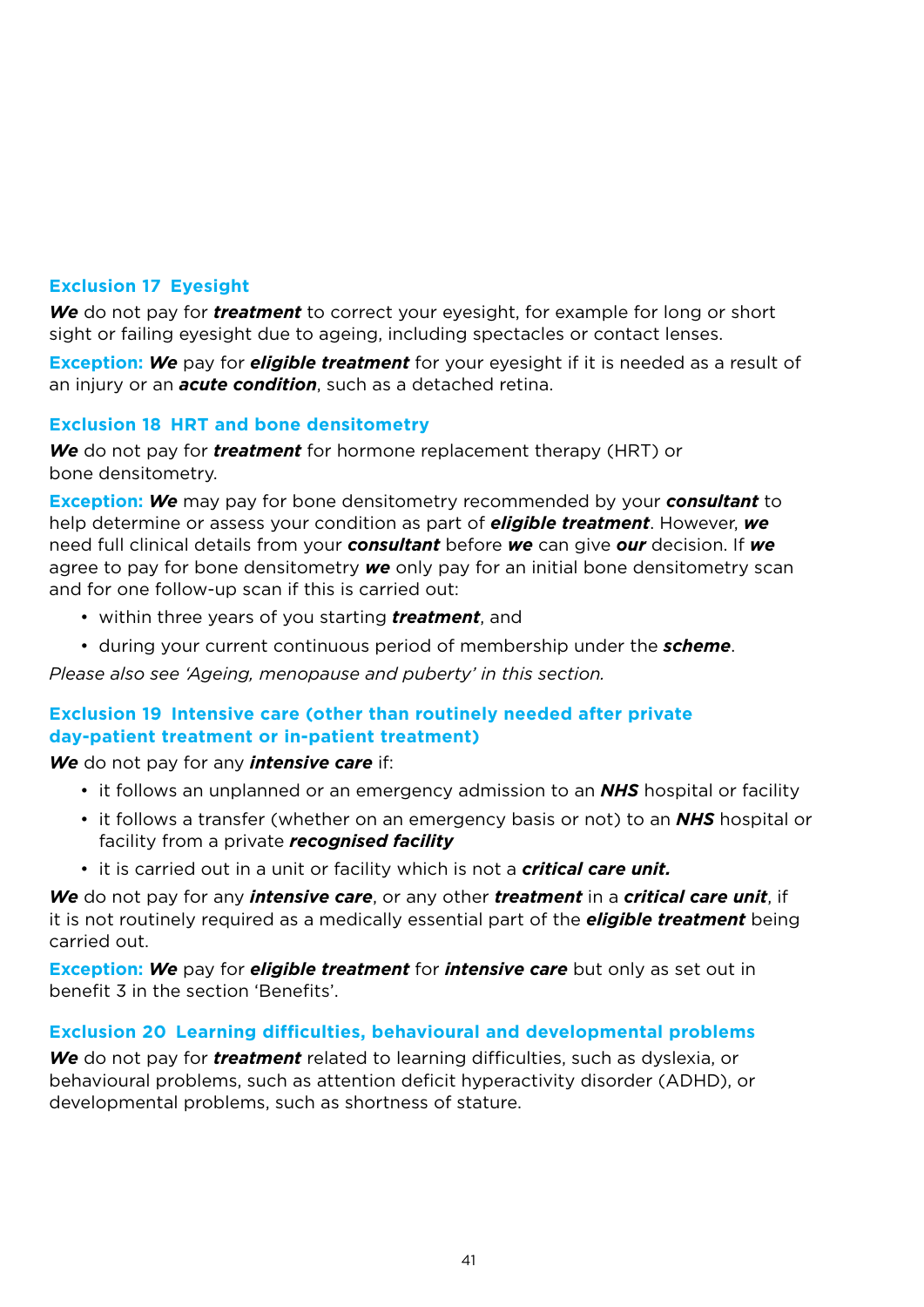## **Exclusion 21 Overseas treatment**

*We* do not pay for *treatmen*t that you receive outside the *United Kingdom*.

**Exception:** If your *benefits* include 'Overseas emergency treatment' *we* pay for eligible treatment needed as a result of a sudden illness or injury when you are travelling outside the *UK* but only as set out in benefit 9, in the section 'Benefits'.

### **Exclusion 22 Physical aids and devices**

*We* do not pay for supplying or fitting physical aids and devices (eg hearing aids, spectacles, contact lenses, crutches, walking sticks, etc).

**Exception:** *We* pay for *prostheses* and *appliances* as set out in benefit 3, in the section 'Benefits'.

# **Exclusion 23 Pre-existing conditions**

For *underwritten members we* do not pay for *treatment* of a *pre-existing condition*, or a disease, illness or injury that results from or is related to a *pre-existing condition*.

**Exception:** For *underwritten members we* pay for *eligible treatment* of a *pre-existing condition*, or a disease, illness or injury which results from or is related to a *pre-existing condition*, if all the following requirements have been met:

- *you* have been sent *your membership certificate* which lists the person with the *pre-existing condition* (whether this is *you* or one of *your dependants*)
- *you* gave *us* all the information *we* asked *you* for, before *we* sent *you your* first membership certificate listing the person with the *pre-existing condition* for their current continuous period of cover under the *scheme*
- neither *you* nor the person with the *pre-existing condition* knew about it before *we* sent *you your* first membership certificate which lists the person with the *pre-existing condition* for their current continuous period of cover under the *scheme*, and
- *we* did not exclude cover (for example under a *special condition*) for the costs of the *treatment*, when *we* sent *you your membership certificate*.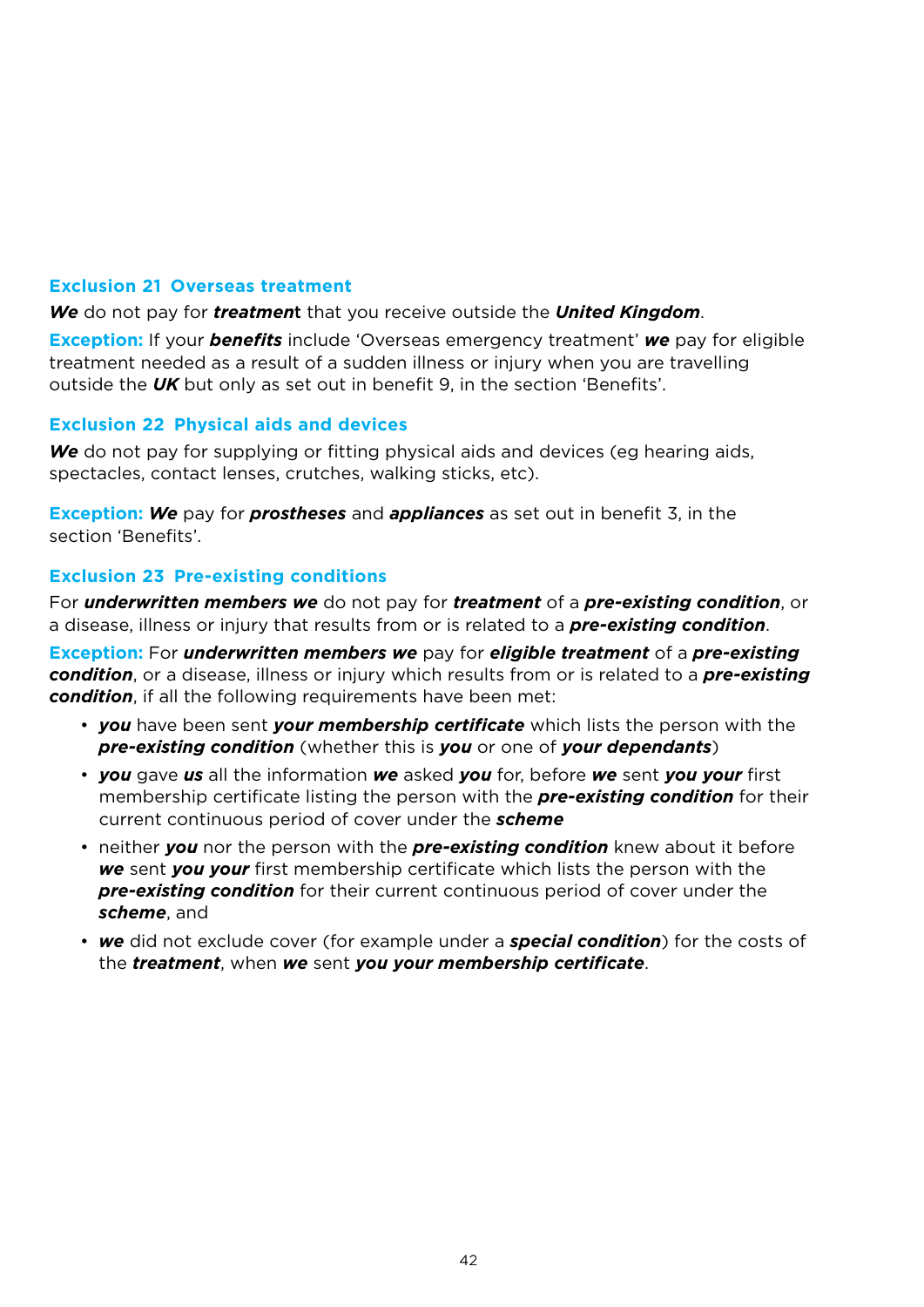# **Exclusion 24 Pregnancy and childbirth**

*We* do not pay for *treatment* for:

- pregnancy or childbirth, including *treatment* of an embryo or foetus
- termination of pregnancy, or any condition arising from termination of pregnancy.

#### **Exception 1:** *We* pay for *eligible treatment* of the following conditions:

- miscarriage or when the foetus has died and remains with the placenta in the womb
- still birth
- hydatidiform mole (abnormal cell growth in the womb)
- foetus growing outside the womb (ectopic pregnancy)
- heavy bleeding in the hours and days immediately after childbirth (post-partum haemorrhage)
- afterbirth left in the womb after delivery of the baby (retained placental membrane)
- complications following any of the above conditions.

**Exception 2:** *We* may pay for *eligible treatment* for delivering a baby by caesarean section. However, *we* need full clinical details from your *consultant* before *we* can give *our* decision.

**Exception 3:** *We* pay for *eligible treatment* of an *acute condition* of the mother that relates to pregnancy or childbirth but only if all the following apply:

- the *treatment* is required due to a flare-up of the medical condition, and
- the *treatment* is likely to lead quickly to a complete recovery or to you being restored fully to your state of health prior to the flare-up of the condition without you needing to receive prolonged *treatment*.

*Please also see 'Birth control, conception, sexual problems and sex changes', 'Screening, monitoring and preventive treatment' and 'Chronic conditions' in this section.*

### **Exclusion 25 Screening, monitoring and preventive treatment**

*We* do not pay for:

- health checks or health screening. By health screening *we* mean where you may not be aware you are at risk of, or are affected by a disease or its complications but are asked questions or have tests to find out if you are and which may lead to you needing further tests or *treatment*
- routine tests, or monitoring of medical conditions, including:
	- routine antenatal care or screening for and monitoring of medical conditions of the mother or foetus during pregnancy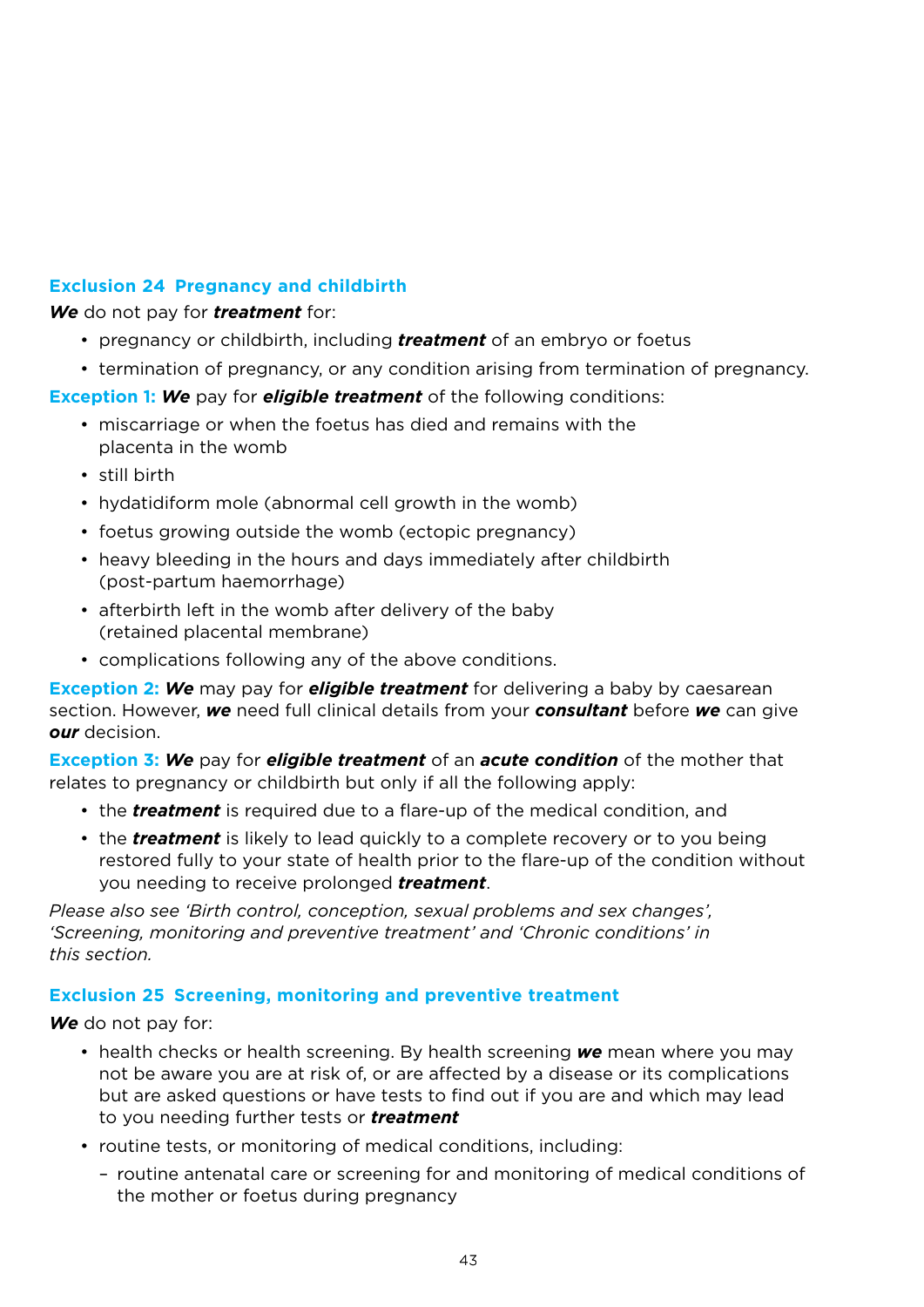- routine checks or monitoring of *chronic conditions* such as diabetes mellitus or hypertension
- tests or procedures which, in *our* reasonable opinion based on established clinical and medical practice, are carried out for screening or monitoring purposes, such as endoscopies when no symptoms are present
- preventive *treatment*, procedures or medical services, for example, removing breast tissue when there is no disease or tumour present.

*Please also see, 'Chronic conditions' and 'Pregnancy and childbirth' in this section.*

### **Exclusion 26 Sleep problems and disorders**

*We* do not pay for *treatment* for or arising from sleep problems or disorders such as insomnia, snoring or sleep apnoea (temporarily stopping breathing during sleep).

### **Exclusion 27 Special conditions**

For *underwritten members we* do not pay for *treatment* directly or indirectly relating to *special conditions.*

*We* are willing, at your *renewal date*, to review certain *special conditions*. *We* will do this if, in *our* opinion, no *treatment* is likely to be needed in the future, directly or indirectly, relating to the disease, illness or injury referred to in the *special condition* or for a related disease, illness or injury. However, there are some *special conditions* which *we* do not review*.* If you would like *us* to consider a review of your *special conditions* please call the helpline prior to your *renewal date*. *We* will only determine whether a *special condition* can be removed or not, once *we* have received full current clinical details from your *GP* or *consultant*. If you incur costs for providing the clinical details to *us* you are responsible for those costs, they are not covered under your *benefits*.

*Please also see the 'Covering your newborn baby' rule in the section 'How your membership works'.*

### **Exclusion 28 Speech disorders**

*We* do not pay for *treatment* for or relating to any speech disorder, for example stammering.

**Exception:** *We* may, at *our* discretion, pay for short-term speech therapy when it is part of *eligible treatment*. The speech therapy must be provided by a *therapist* who is a member of the Royal College of Speech and Language Therapists.

#### **Exclusion 29 Telephone consultations**

*We* do not pay for any consultation with a *consultant*, *therapist*, *mental health and wellbeing therapist* or any other healthcare professional when the consultation is not carried out on a face-to face basis, for example, if it is carried out by telephone or any other remote medium.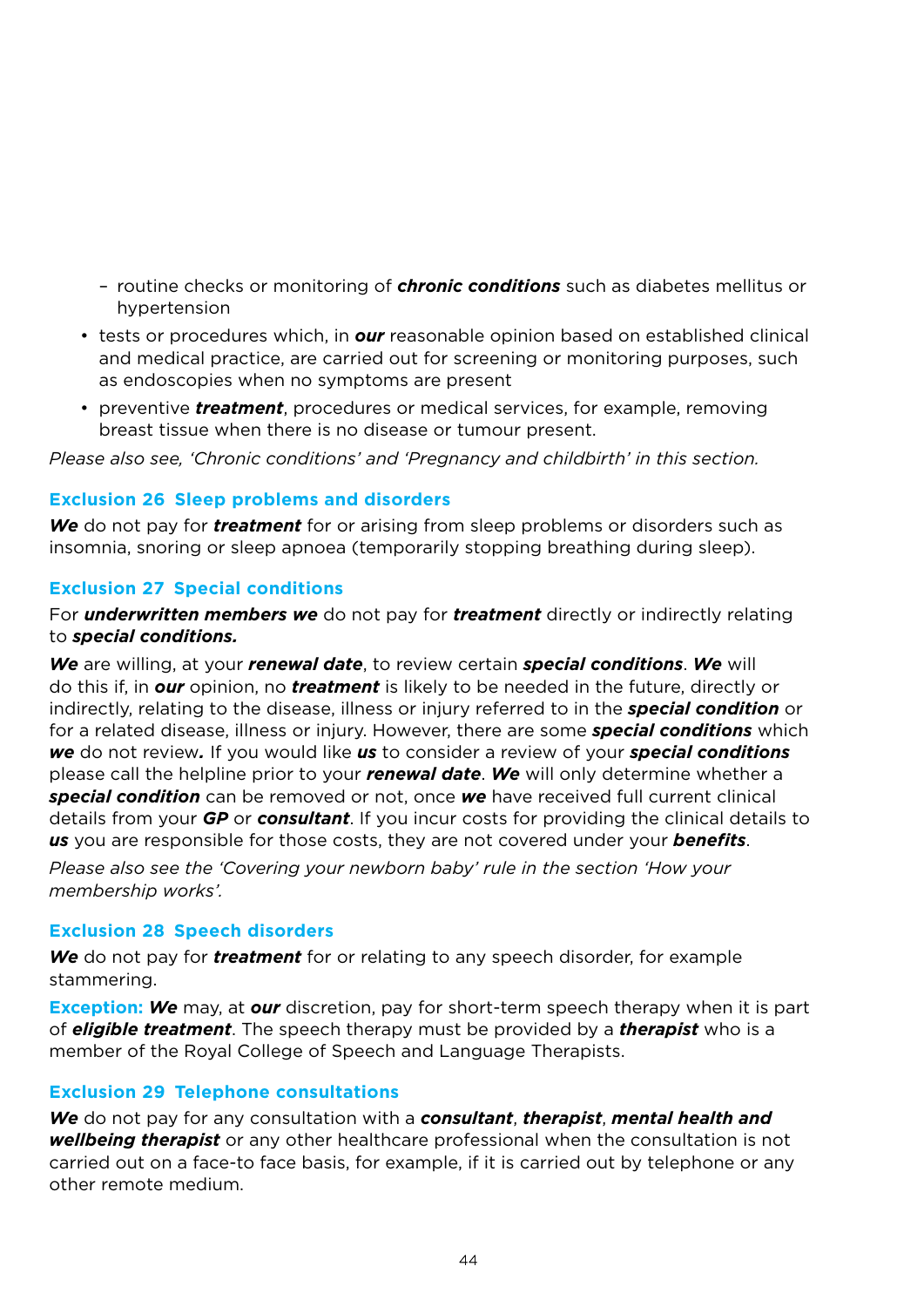# **Exclusion 30 Temporary relief of symptoms**

*We* do not pay for *treatment*, the main purpose or effect of which is to provide temporary relief of symptoms or which is for the ongoing management of a condition.

**Exception:** *We* may pay for this type of *treatment* if you need it to relieve the symptoms of a terminal disease or illness.

# **Exclusion 31 Treatment in a treatment facility that is not a recognised facility**

*We* do not pay *consultants'* fees for *treatment* that you receive in a hospital or any other type of treatment facility that is not a *recognised facility.*

If your *facility access* is *partnership facility*, *we* also do not pay for facility charges for *treatment* that you receive in a hospital or any other type of treatment facility that is not a *recognised facility.*

**Exception:** *We* may pay *consultants'* fees and facility charges for *eligible treatment* in a treatment facility that is not a *recognised facility* when your proposed *treatment* cannot take place in a *recognised facility* for medical reasons. However, you will need *our* written agreement before the *treatment* is received and *we* need full clinical details from your *consultant* before *we* can give *our* decision.

*Please also see the section 'Benefits'.* 

### **Exclusion 32 Unrecognised medical practitioners, providers and facilities**

*We* do not pay for any of your *treatment* if the consultant who is in overall charge of your *treatment* is not recognised by *Bupa*

*We* also do not pay for *treatment* if any of the following apply:

- the consultant, medical practitioner, therapist, complementary medicine practitioner, mental health and wellbeing therapist or other healthcare professional is:
	- not recognised by *Bupa* for treating the medical condition you have and/or for providing the type of *treatment* you need, and/or
	- is not in the list of *recognised practitioners* that applies to your *benefits*
- the hospital or treatment facility is:
	- not recognised by *Bupa* for treating the medical condition you have and/or for providing the type of *treatment* you need, and/or
	- is not in the *facility access* list that applies to your *benefits*
- the hospital or treatment facility or any other provider of services is not recognised by *us* and/or *we* have sent a written notice saying that *we* no longer recognise them for the purpose of *our* private medical insurance schemes.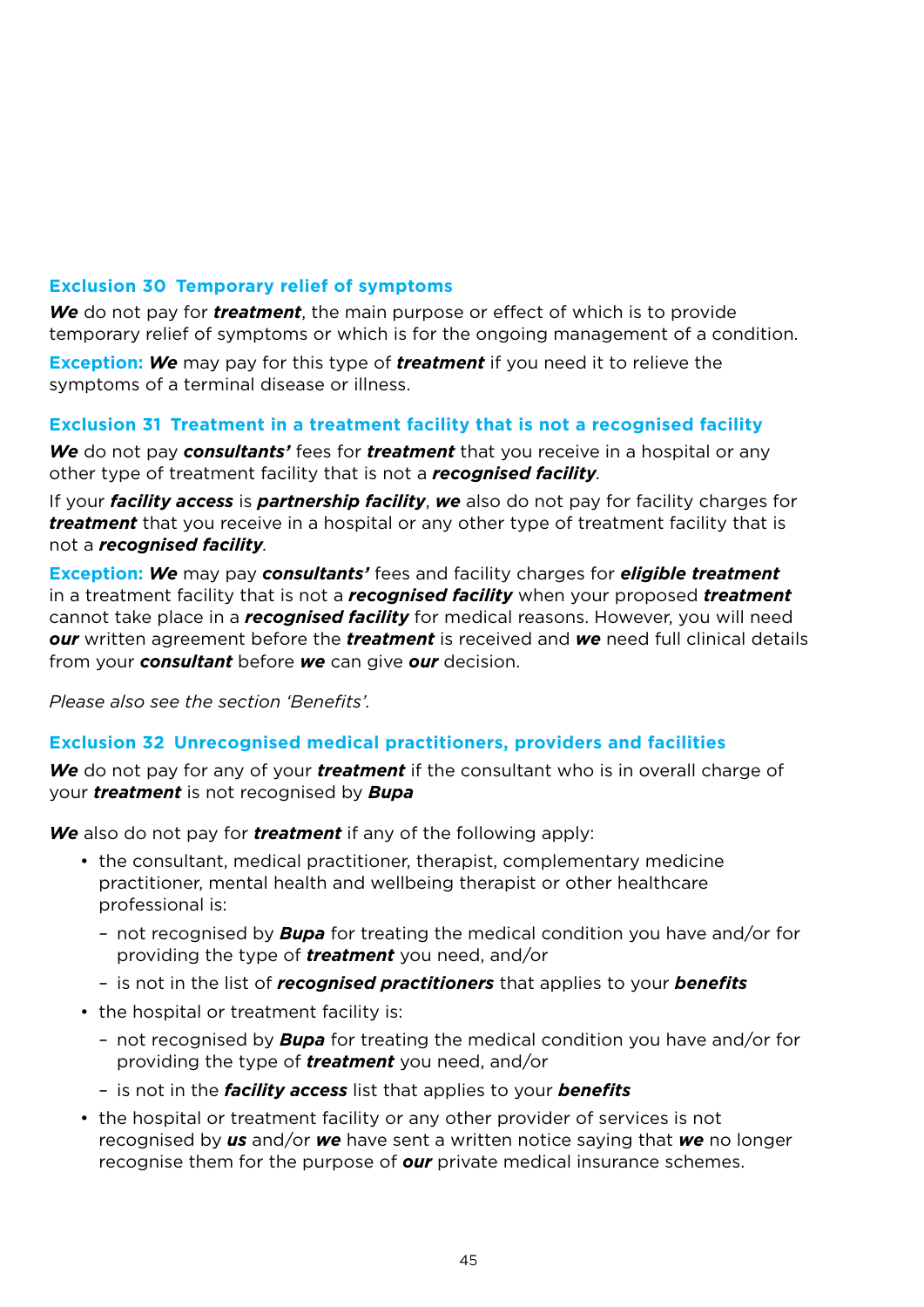*Bupa* does not recognise consultants, therapists, complementary medicine practitioners, mental health and wellbeing therapists or other healthcare professionals in the following circumstances:

- where *we* do not recognise them as having specialised knowledge of, or expertise in, the *treatment* of the disease, illness or injury being treated
- where *we* do not recognise them as having specialised expertise and on-going experience in carrying out the type of *treatment* or procedure needed
- where *we* have sent a written notice to them saying that *we* no longer recognise them for the purposes of *our* schemes.

### **Exclusion 33 Moratorium conditions**

For *moratorium members we* do not pay for *treatment* of a *moratorium condition,* or a disease, illness or injury that results from or is related to a *moratorium condition.*

**Exception:** If you apply to add your newborn baby as a *dependant* under your membership and the baby's membership would be as a *moratorium member we* will not apply this exclusion to the baby's cover if *you* have been a member under your *scheme* (and if applicable your *previous scheme*) for at least 12 continuous months before the baby's birth and *you* include the baby as a *dependant* within three months of their birth.

### **Exclusion 34 Chronic mental health conditions**

*We* do not pay for any *mental health treatment* for any member who has suffered from or is suffering from a *chronic mental health condition*.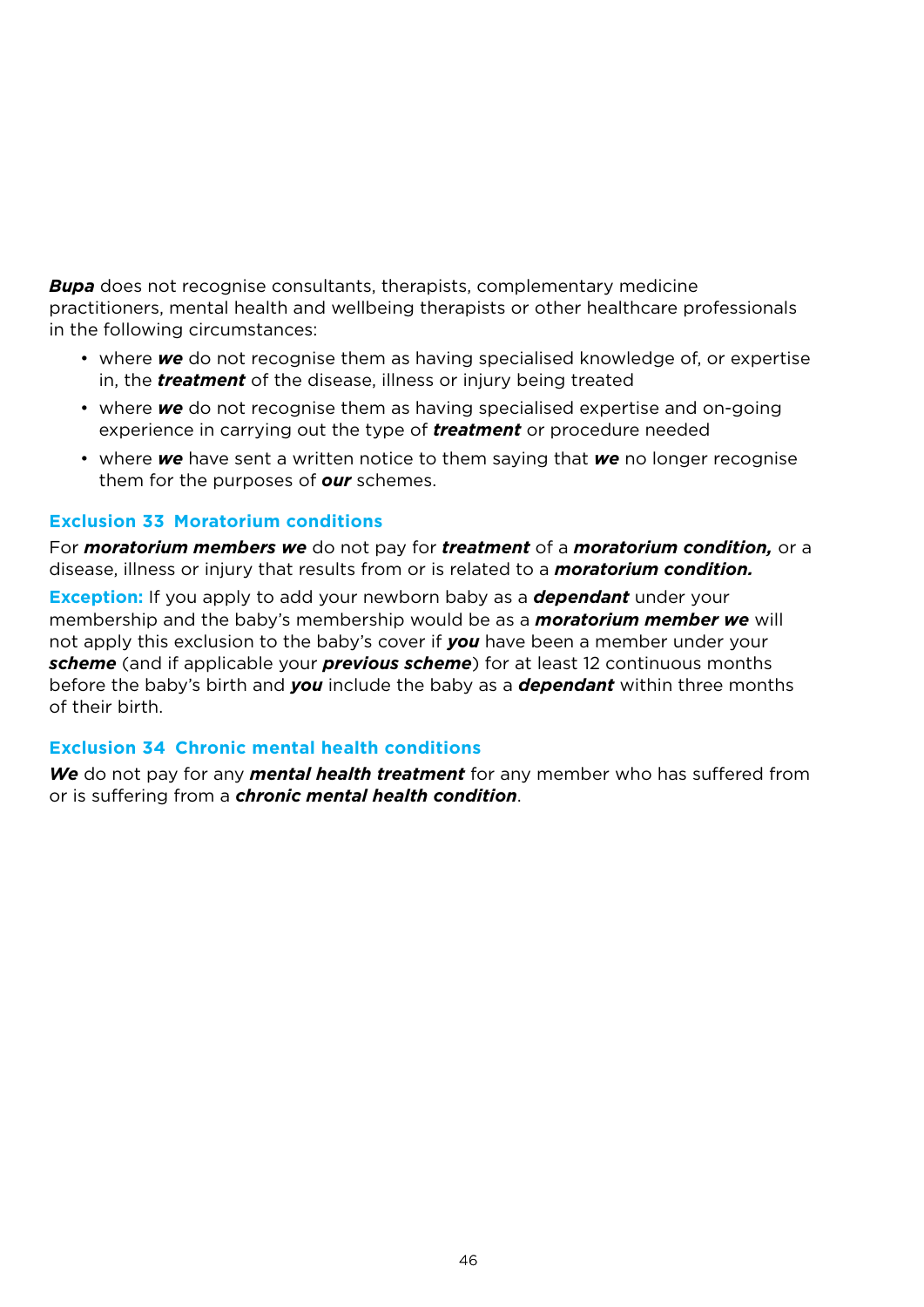# Glossary

Words and phrases printed in bold and italic in these rules and benefits have the meanings set out below.

| Word / Phrase            | <b>Meaning</b>                                                                                                                                                                                                                                                                                                                                                                                                                                                  |
|--------------------------|-----------------------------------------------------------------------------------------------------------------------------------------------------------------------------------------------------------------------------------------------------------------------------------------------------------------------------------------------------------------------------------------------------------------------------------------------------------------|
| Accidental dental injury | damage or deformity to teeth or gums arising from an unexpected accidental<br>injury, including one sustained during participation in a sporting activity.                                                                                                                                                                                                                                                                                                      |
| <b>Acute condition</b>   | a disease, illness or injury that is likely to respond quickly to <b>treatment</b> which<br>aims to return you to the state of health you were in immediately before<br>suffering the disease, illness or injury, or which leads to your full recovery.                                                                                                                                                                                                         |
| <b>Agreement</b>         | the agreement between the <b>sponsor</b> and us under which you have cover for<br>your <b>benefits</b> .                                                                                                                                                                                                                                                                                                                                                        |
| <b>Appliance</b>         | any appliance which is in <b>our</b> list of appliances for your <b>benefits</b> at the time<br>you receive your <i>treatment</i> . The list of appliances may change from time to<br>time. Details of the appliances are available on request.                                                                                                                                                                                                                 |
| <b>Benefits</b>          | the benefits specified in your <i>membership certificate</i> for which you<br>are entitled as an individual under the <b>scheme</b> subject to the terms and<br>conditions that apply to your membership in this Bupa Select membership<br>quide including all exclusions.                                                                                                                                                                                      |
| <b>Bupa</b>              | Bupa Insurance Limited. Registered in England and Wales No 3956433.<br>Registered Office: Bupa House, 15-19 Bloomsbury Way, London WC1A 2BA.<br>Bupa provides the cover.                                                                                                                                                                                                                                                                                        |
| Cancer                   | a malignant tumour, tissues or cells characterised by the uncontrolled growth<br>and spread of malignant cells and invasion of tissue.                                                                                                                                                                                                                                                                                                                          |
| <b>Chronic condition</b> | a disease, illness or injury which has one or more of the following<br>characteristics:<br>• it needs ongoing or long-term monitoring through consultations,<br>examinations, check-ups and/or tests<br>• it needs ongoing or long-term control or relief of symptoms<br>• it requires rehabilitation or for you to be specially trained to cope with it<br>• it continues indefinitely<br>• it has no known cure<br>• it comes back or is likely to come back. |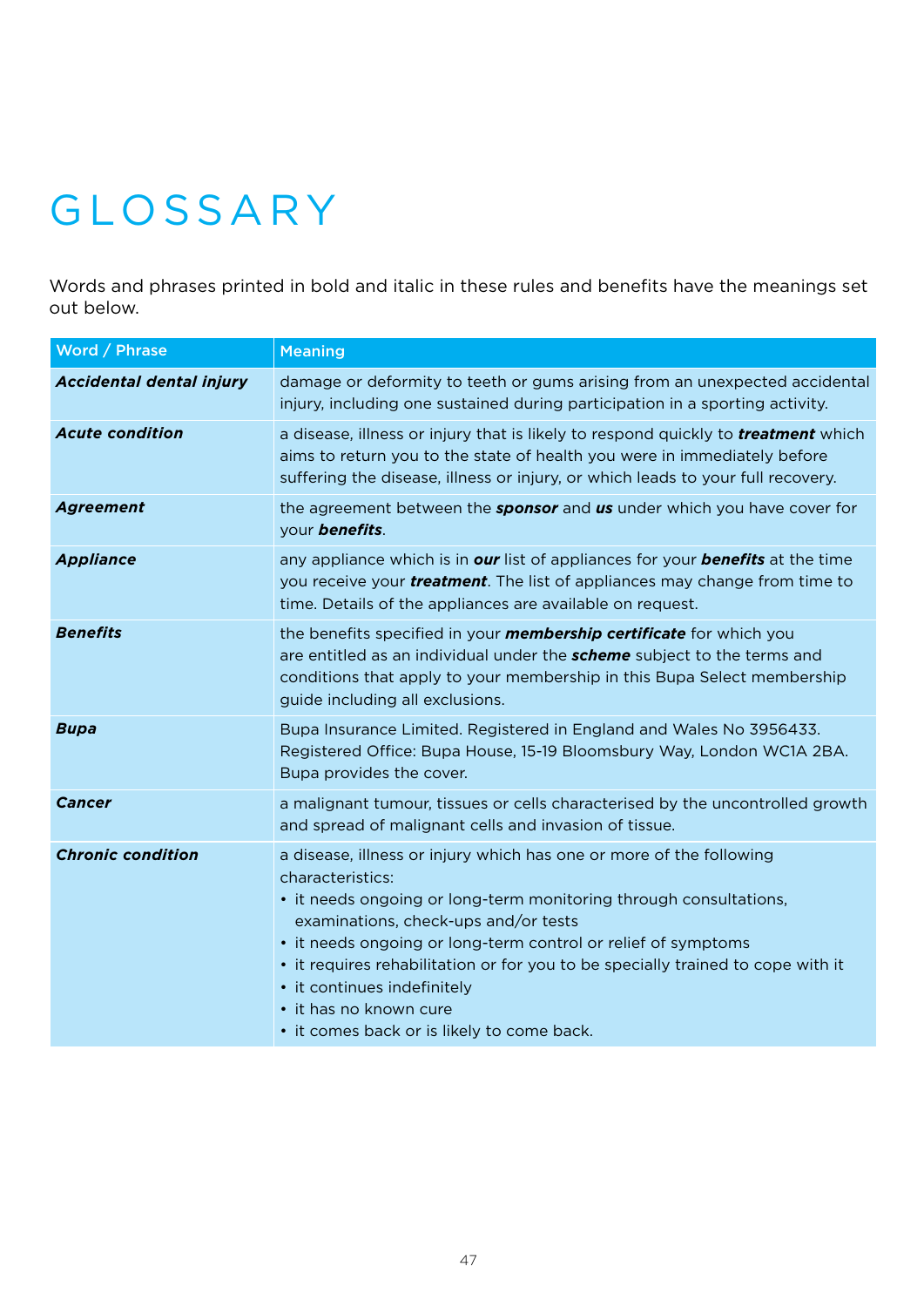| Word / Phrase                             | <b>Meaning</b>                                                                                                                                                                                                                                                                                                                                                                                                                                                                                                                                                                                                                                                                                                                                                                                                                                                                                                |
|-------------------------------------------|---------------------------------------------------------------------------------------------------------------------------------------------------------------------------------------------------------------------------------------------------------------------------------------------------------------------------------------------------------------------------------------------------------------------------------------------------------------------------------------------------------------------------------------------------------------------------------------------------------------------------------------------------------------------------------------------------------------------------------------------------------------------------------------------------------------------------------------------------------------------------------------------------------------|
| <b>Chronic mental health</b><br>condition | a <i>mental health condition</i> which either:<br>• meets the definition of a <i>chronic condition</i> ; or<br>. is a <i>mental health condition</i> for which benefits for <i>mental health treatment</i><br>have been paid by <b>Bupa</b> in three different membership years. These<br>membership years need not be consecutive or relate to the same scheme.<br>This applies to all <b>Bupa</b> administered plans you have been a member of in<br>the past, or may be a member of in the future, whether your membership is<br>continuous or not.<br>(A "membership year" in this definition means the period from:<br>• the date you started cover under any <b>Bupa</b> scheme to the day before the<br>renewal date for that scheme or the date cover ended: or<br>• the renewal date for any <b>Bupa</b> scheme to the day before the next renewal<br>date for that scheme or the date cover ended.) |
| Co-insurance                              | the amount that you have to pay towards the cost of <b>treatment</b> that you<br>receive that would otherwise have been payable under your <b>benefits</b> .                                                                                                                                                                                                                                                                                                                                                                                                                                                                                                                                                                                                                                                                                                                                                  |
| Complementary<br>medicine practitioner    | an acupuncturist, chiropractor or osteopath who is a <b>recognised</b><br><b>practitioner.</b> You can contact <b>us</b> to find out if a practitioner is a <b>recognised</b><br><b>practitioner</b> and the type of <b>treatment we</b> recognise them for.                                                                                                                                                                                                                                                                                                                                                                                                                                                                                                                                                                                                                                                  |
| <b>Consultant</b>                         | a registered medical or dental practitioner who, at the time you receive<br>vour treatment:<br>• is recognised by us as a consultant and has received written confirmation<br>from us of this, unless we recognised him or her as being a consultant<br>before 30 June 1996<br>• is recognised by us both for treating the medical condition you have and<br>for providing the type of <b>treatment</b> you need, and<br>• is in our list of consultants that applies to your benefits.<br>You can contact us to find out if a medical or dental practitioner is<br>recognised by us as a consultant and the type of <i>treatment we</i> recognise<br>them for.                                                                                                                                                                                                                                               |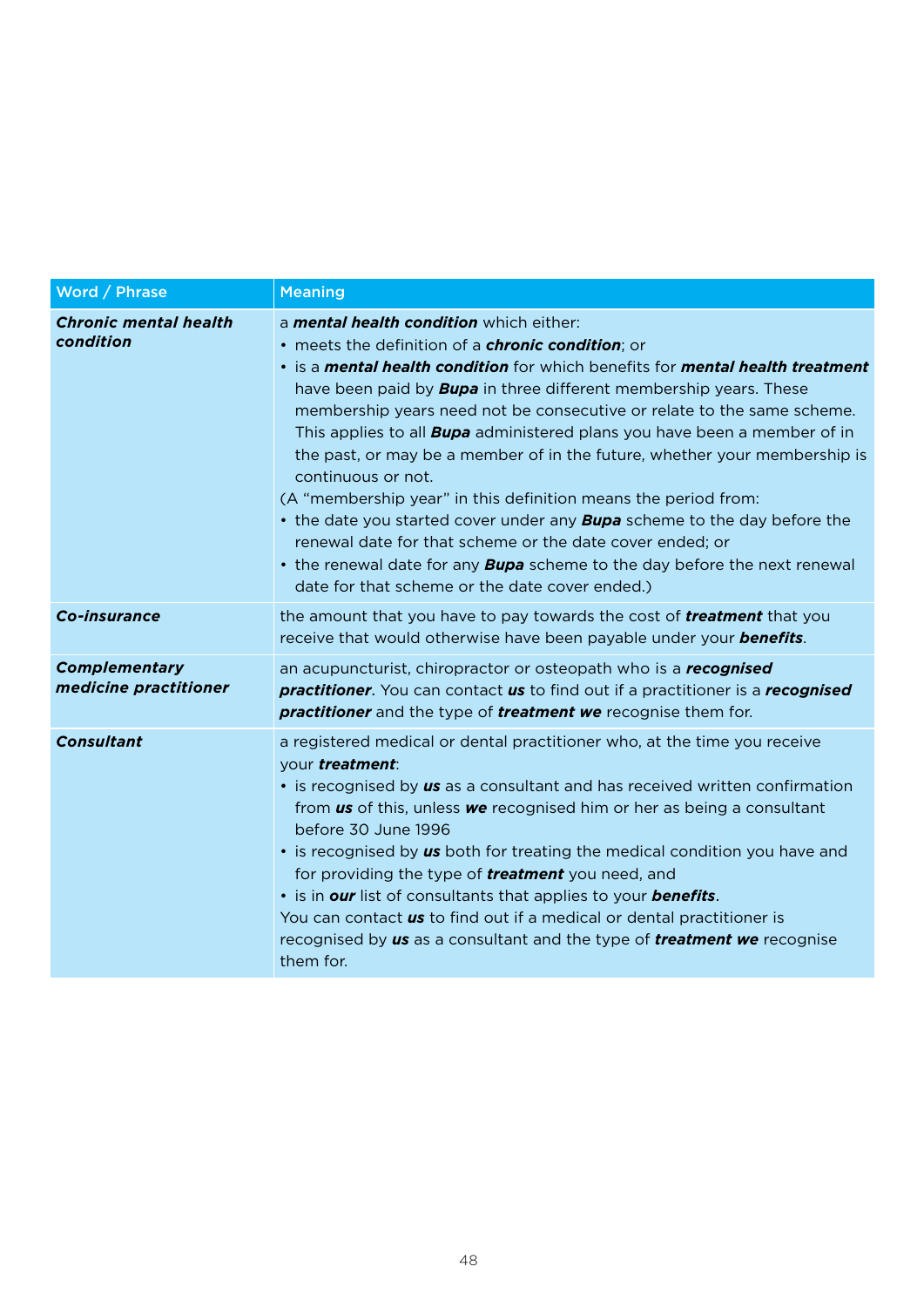| Word / Phrase                      | <b>Meaning</b>                                                                                                                                                                                                                                                                                                                                                                                                                                                                                                   |
|------------------------------------|------------------------------------------------------------------------------------------------------------------------------------------------------------------------------------------------------------------------------------------------------------------------------------------------------------------------------------------------------------------------------------------------------------------------------------------------------------------------------------------------------------------|
| <b>Consultant fees</b><br>schedule | the schedule used by <b>Bupa</b> for the purpose of providing <b>benefits</b> which sets<br>out the benefit limits for <b>consultants'</b> fees based on:                                                                                                                                                                                                                                                                                                                                                        |
|                                    | • the type of treatment carried out                                                                                                                                                                                                                                                                                                                                                                                                                                                                              |
|                                    | • for <b>surgical operations</b> , the type and complexity of the <b>surgical operation</b><br>according to the <b>schedule of procedures</b> - the benefits available for<br>consultant surgeons and consultant anaesthetists may differ for the same<br>surgical operation.                                                                                                                                                                                                                                    |
|                                    | • the <b>Bupa</b> recognition status of the <b>consultant</b> , and                                                                                                                                                                                                                                                                                                                                                                                                                                              |
|                                    | • where the <i>treatment</i> is carried out both in terms of the treatment facility<br>and the location.                                                                                                                                                                                                                                                                                                                                                                                                         |
|                                    | The schedule may change from time to time. Details of the schedule are<br>available on request.                                                                                                                                                                                                                                                                                                                                                                                                                  |
| <b>Critical care unit</b>          | any intensive care unit, intensive therapy unit, high dependency unit,<br>coronary care unit or progressive care unit which is in <b>our</b> list of critical care<br>units and recognised by us for the type of <i>intensive care</i> that you require<br>at the time you receive your <i>treatment</i> . The units on the list and the type of<br><b>intensive care</b> that <b>we</b> recognise each unit for may change from time to time.<br>Details of these critical care units are available on request. |
| <b>Day-patient</b>                 | a patient who is admitted to a hospital, treatment facility or day-patient unit<br>because they need a period of medically supervised recovery but does not<br>occupy a bed overnight.                                                                                                                                                                                                                                                                                                                           |
| <b>Day-patient treatment</b>       | eligible treatment, that, for medical reasons, is received as a <b>day-patient.</b>                                                                                                                                                                                                                                                                                                                                                                                                                              |
| <b>Dental treatment</b>            | dental or oral surgical or medical services (including <b>diagnostic tests</b> ) which<br>are needed to diagnose, relieve or cure an <b>accidental dental injury</b> .                                                                                                                                                                                                                                                                                                                                           |
| <b>Dentist</b>                     | any general dental practitioner who is registered with the General Dental<br>Council at the time you receive your <b>dental treatment</b> .                                                                                                                                                                                                                                                                                                                                                                      |
| <b>Dependant</b>                   | <b>your partner</b> and any child of <b>yours</b> who, with the <b>sponsor's</b> approval, is a<br>member under the <b>agreement</b> .                                                                                                                                                                                                                                                                                                                                                                           |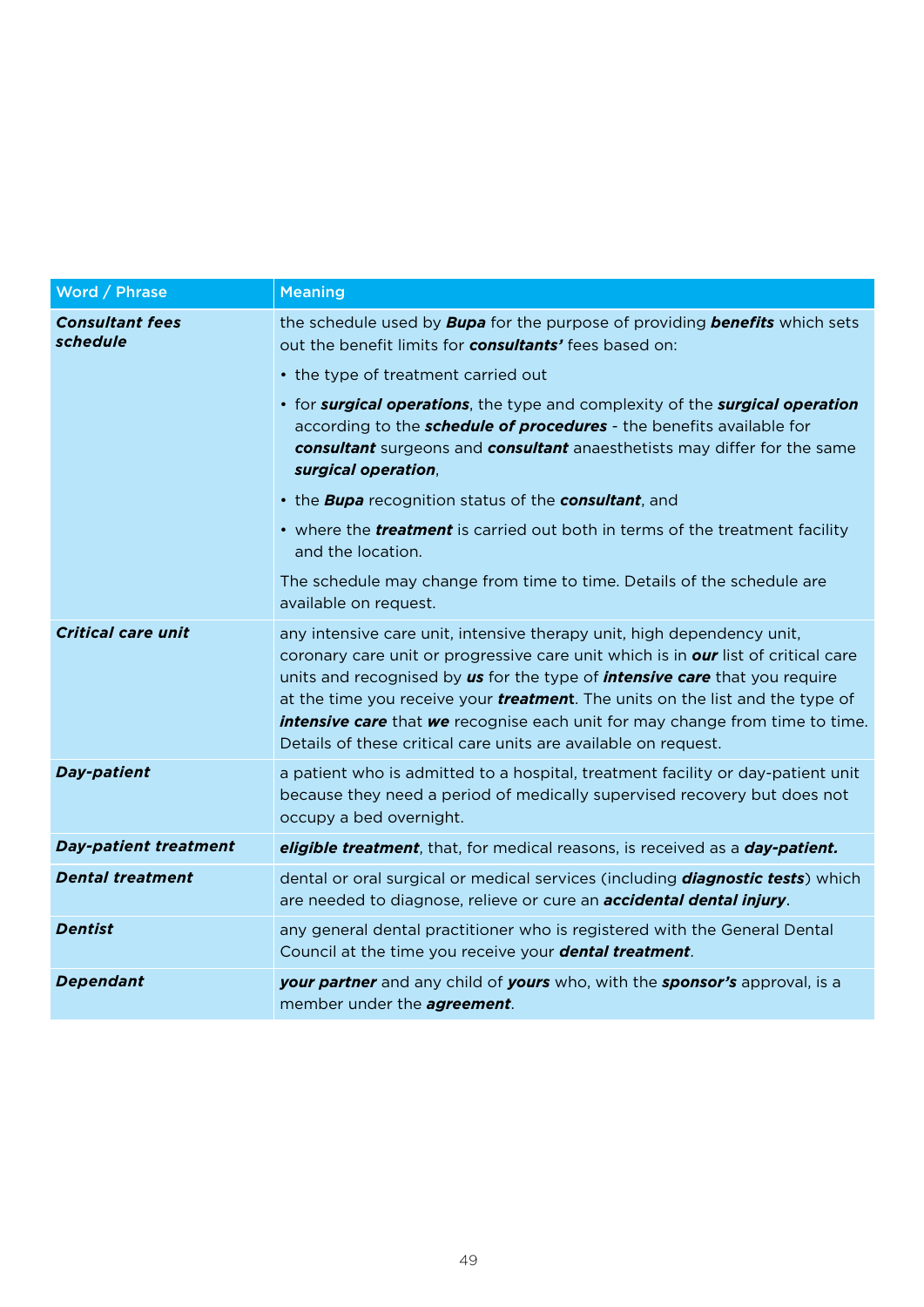| Word / Phrase                      | <b>Meaning</b>                                                                                                                                                                                                                                                                                                                                                                                                                                                                                                                                                                                                                                                                                                                                                           |
|------------------------------------|--------------------------------------------------------------------------------------------------------------------------------------------------------------------------------------------------------------------------------------------------------------------------------------------------------------------------------------------------------------------------------------------------------------------------------------------------------------------------------------------------------------------------------------------------------------------------------------------------------------------------------------------------------------------------------------------------------------------------------------------------------------------------|
| Diagnostic tests                   | investigations, such as X-rays or blood tests, to find or to help to find the<br>cause of your symptoms.                                                                                                                                                                                                                                                                                                                                                                                                                                                                                                                                                                                                                                                                 |
| <b>Eligible surgical operation</b> | eligible treatment carried out as a surgical operation.                                                                                                                                                                                                                                                                                                                                                                                                                                                                                                                                                                                                                                                                                                                  |
| Eligible treatment                 | <b>treatment</b> of an <b>acute condition</b> together with the products and equipment<br>used as part of the <b>treatment</b> that:<br>• are consistent with generally accepted standards of medical practice and<br>representative of best practices in the medical profession in the UK<br>• are clinically appropriate in terms of type, frequency, extent, duration and<br>the facility or location where the services are provided<br>• are demonstrated through scientific evidence to be effective in improving<br>health outcomes, and<br>• are not provided or used primarily for the expediency of you or your<br>consultant or other healthcare professional<br>and the <b>treatment</b> , services or charges are not excluded under your <b>benefits</b> . |
| <b>Excess</b>                      | the amount that you have to pay towards the cost of <b>treatment</b> that you<br>receive that would otherwise have been payable under your <b>benefits</b> .                                                                                                                                                                                                                                                                                                                                                                                                                                                                                                                                                                                                             |
| <b>Facility access</b>             | the network of recognised facilities for which you are covered under your<br><b>benefits</b> as shown on your <b>membership certificate</b> and being either:<br>• <b>participating facility</b> , or<br>· partnership facility.                                                                                                                                                                                                                                                                                                                                                                                                                                                                                                                                         |
| GP                                 | a doctor who, at the time he/she refers you for your consultation or <b>treatment</b> ,<br>is on the UK General Medical Council's General Practitioner Register.                                                                                                                                                                                                                                                                                                                                                                                                                                                                                                                                                                                                         |
| Home                               | either:<br>• the place where you normally live, or<br>• any other establishment, including a non-healthcare setting, which we may<br>decide to treat as a home for the purpose of your <b>benefits</b> .                                                                                                                                                                                                                                                                                                                                                                                                                                                                                                                                                                 |
| In-patient                         | a patient who is admitted to a hospital or treatment facility and who<br>occupies a bed overnight or longer for medical reasons.                                                                                                                                                                                                                                                                                                                                                                                                                                                                                                                                                                                                                                         |
| In-patient treatment               | eligible treatment that, for medical reasons, is received as an in-patient.                                                                                                                                                                                                                                                                                                                                                                                                                                                                                                                                                                                                                                                                                              |
| Intensive care                     | eligible treatment for intensive care, intensive therapy, high dependency<br>care, coronary care or progressive care.                                                                                                                                                                                                                                                                                                                                                                                                                                                                                                                                                                                                                                                    |
| Main member                        | the person who is covered under the <b>agreement</b> by virtue of being eligible in<br>his or her own right rather than as a <b>dependant</b> .                                                                                                                                                                                                                                                                                                                                                                                                                                                                                                                                                                                                                          |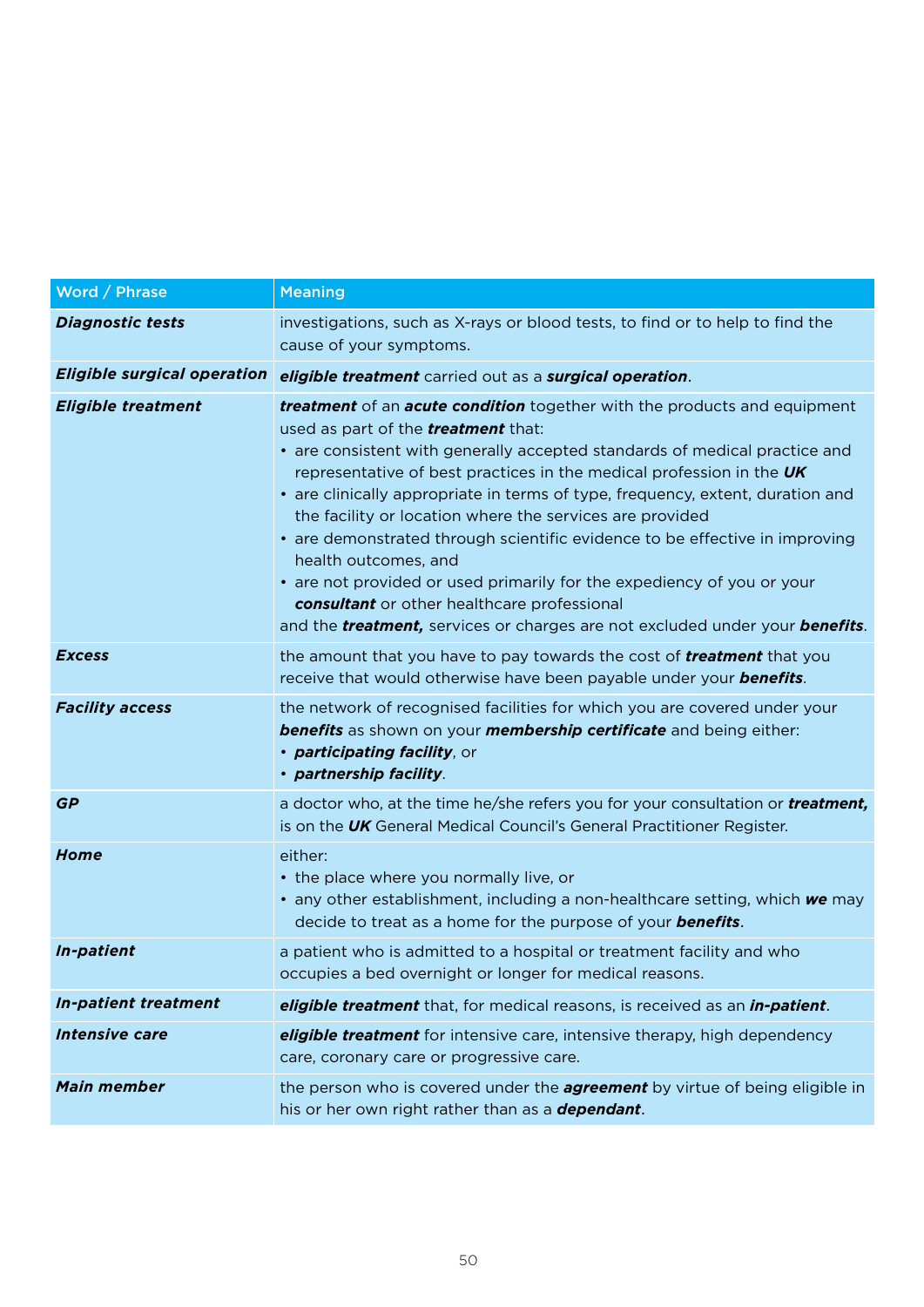| Word / Phrase                                   | <b>Meaning</b>                                                                                                                                                                                                                                                                                                                                                                                                                                                                                                                                                                                                                                                           |
|-------------------------------------------------|--------------------------------------------------------------------------------------------------------------------------------------------------------------------------------------------------------------------------------------------------------------------------------------------------------------------------------------------------------------------------------------------------------------------------------------------------------------------------------------------------------------------------------------------------------------------------------------------------------------------------------------------------------------------------|
| <b>Medical assistance</b><br>company            | the company who is appointed by <b>Bupa</b> as a medical assistance<br>company for the purpose of its medical insurance schemes for arranging<br>repatriation and/or evacuation at the time that you need repatriation and/or<br>evacuation. The medical assistance company may change from time to time<br>and current details are available on request.                                                                                                                                                                                                                                                                                                                |
| <b>Medical treatment</b><br>provider            | a person or company who is recognised by us as a medical treatment<br>provider for the type of <b>treatment</b> at <b>home</b> that you need at the time you<br>receive your <i>treatment</i> . These medical treatment providers and the type of<br><b>treatment we</b> recognise them for may change from time to time. Details of<br>these medical treatment providers and the type of <b>treatment we</b> recognise<br>them for are available on request.                                                                                                                                                                                                            |
| <b>Membership certificate</b>                   | either:<br>• the most recent membership certificate that we issue to you for your<br>current continuous period of membership under the <b>agreement</b> , or<br>• if we do not issue a membership certificate to you the most recent Group<br>Certificate that we issue to your sponsor that provides the details of the<br>cover that applies to you under the <b>agreement</b> .                                                                                                                                                                                                                                                                                       |
| <b>Mental health and</b><br>wellbeing therapist | • a psychologist registered with the Health Professions Council,<br>• a psychotherapist accredited with UK Council for Psychotherapy, the<br>British Association for Counselling and Psychotherapy or the British<br>Psychoanalytic Council,<br>• a counsellor accredited with the British Association for Counselling and<br>Psychotherapy, or<br>• a cognitive behavioural therapist accredited with the British Association<br>for Behavioural and Cognitive Psychotherapies<br>who is a <b>recognised practitioner</b> . You can contact <b>us</b> to find out if a<br>practitioner is a recognised practitioner and the type of treatment we<br>recognise them for. |
| <b>Mental health condition</b>                  | a mental health condition, including alcoholism, drug addiction, Anorexia<br>Nervosa and Bulimia Nervosa.                                                                                                                                                                                                                                                                                                                                                                                                                                                                                                                                                                |
| <b>Mental health day-patient</b><br>treatment   | mental health treatment which for medical reasons means you have to<br>be admitted to a <b>recognised facility</b> because you need a period of clinically-<br>supervised <i>mental health treatment</i> as a day case but do not have to occupy<br>a bed overnight and the <b>mental health treatment</b> is provided on either an<br>individual or group basis.                                                                                                                                                                                                                                                                                                        |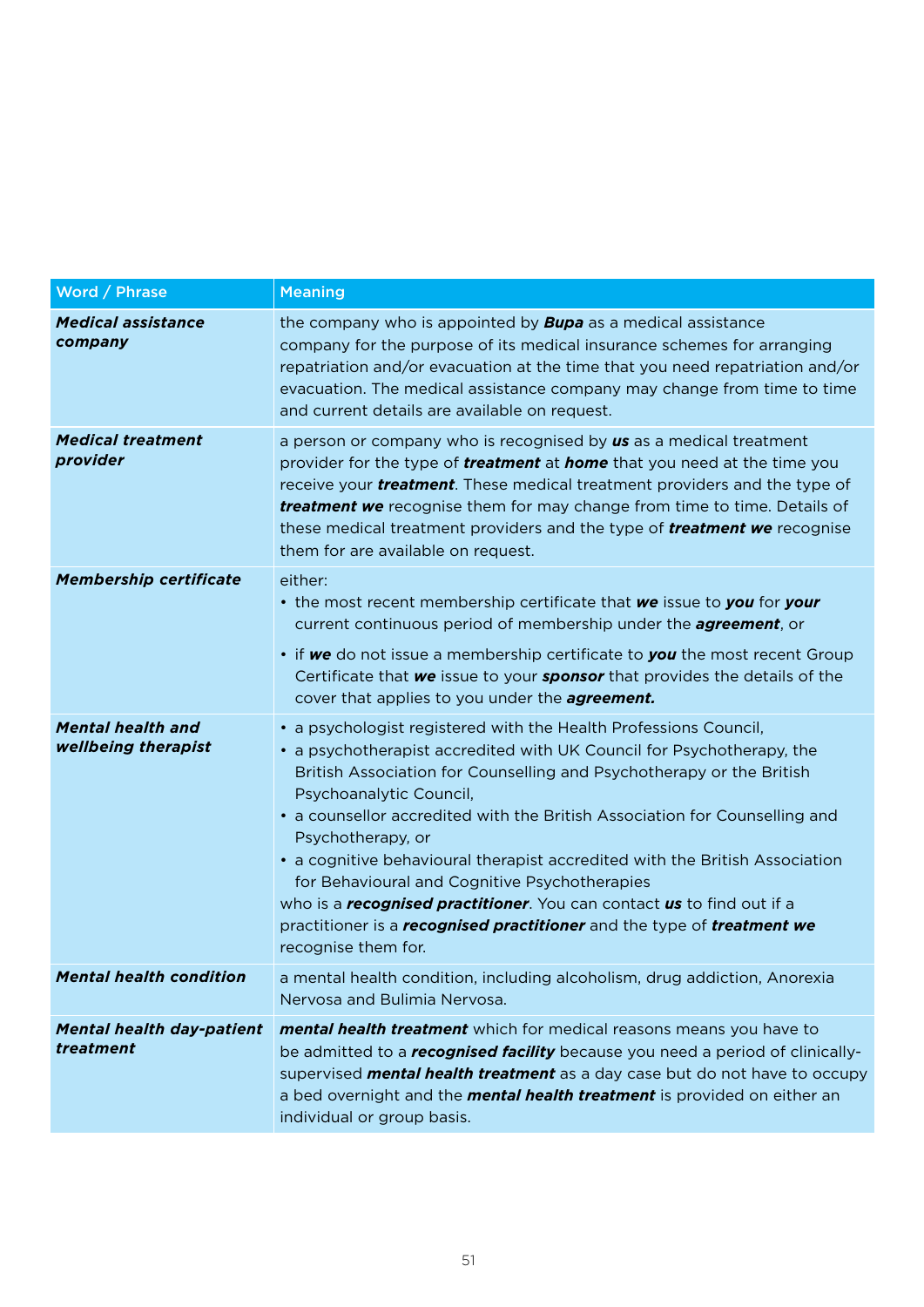| Word / Phrase                                | <b>Meaning</b>                                                                                                                                                                                                                                                                                                                                                                                                                                                                                                                                                                                                                                                      |
|----------------------------------------------|---------------------------------------------------------------------------------------------------------------------------------------------------------------------------------------------------------------------------------------------------------------------------------------------------------------------------------------------------------------------------------------------------------------------------------------------------------------------------------------------------------------------------------------------------------------------------------------------------------------------------------------------------------------------|
| <b>Mental health in-patient</b><br>treatment | <b>mental health treatment</b> that, for medical reasons, is received as an<br>in-patient.                                                                                                                                                                                                                                                                                                                                                                                                                                                                                                                                                                          |
| <b>Mental health treatment</b>               | eligible treatment of a mental health condition.                                                                                                                                                                                                                                                                                                                                                                                                                                                                                                                                                                                                                    |
| <b>Moratorium condition</b>                  | any disease, illness or injury or related condition, whether diagnosed or not,<br>which you:                                                                                                                                                                                                                                                                                                                                                                                                                                                                                                                                                                        |
|                                              | • received medication for<br>• asked for or received, medical advice or <b>treatment</b> for<br>• experienced symptoms of, or<br>• were to the best of your knowledge aware existed                                                                                                                                                                                                                                                                                                                                                                                                                                                                                 |
|                                              | in your <b>moratorium qualifying period</b> immediately before your <b>moratoria</b><br>start date. By a related condition we mean any symptom, disease, illness<br>or injury which reasonable medical opinion considers to be associated with<br>another symptom, disease, illness or injury.<br>We may take your cover under a <i>previous scheme</i> into account when<br>assessing if a condition is a moratorium condition but we will only do this if<br>we have specifically agreed with the <i>sponsor</i> that we will do this under the<br>agreement and you have provided us with evidence of your continuous cover<br>under the <i>previous</i> scheme. |
| <b>Moratorium member</b>                     | a member whose <b>membership certificate</b> shows the underwriting method<br>applied to them is moratorium.                                                                                                                                                                                                                                                                                                                                                                                                                                                                                                                                                        |
| <b>Moratorium qualifying</b><br>period       | the moratorium qualifying period described in the further details section of<br>your membership certificate.                                                                                                                                                                                                                                                                                                                                                                                                                                                                                                                                                        |
| Moratoria start date                         | the moratoria start date shown on your <b>membership certificate</b> .                                                                                                                                                                                                                                                                                                                                                                                                                                                                                                                                                                                              |
| <b>NHS</b>                                   | • the national health service operated in Great Britain and Northern Ireland,<br>or<br>• the healthcare system that is operated by the relevant authorities of the<br>Channel Islands, or<br>• the healthcare scheme that is operated by the relevant authorities of the<br>Isle of Man.                                                                                                                                                                                                                                                                                                                                                                            |
| <b>Nurse</b>                                 | a qualified nurse who is on the register of the Nursing and Midwifery Council<br>(NMC) and holds a valid NMC personal identification number.                                                                                                                                                                                                                                                                                                                                                                                                                                                                                                                        |
| Optician                                     | an ophthalmic optician or optometrist under age 70 who is registered with<br>the General Optical Council.                                                                                                                                                                                                                                                                                                                                                                                                                                                                                                                                                           |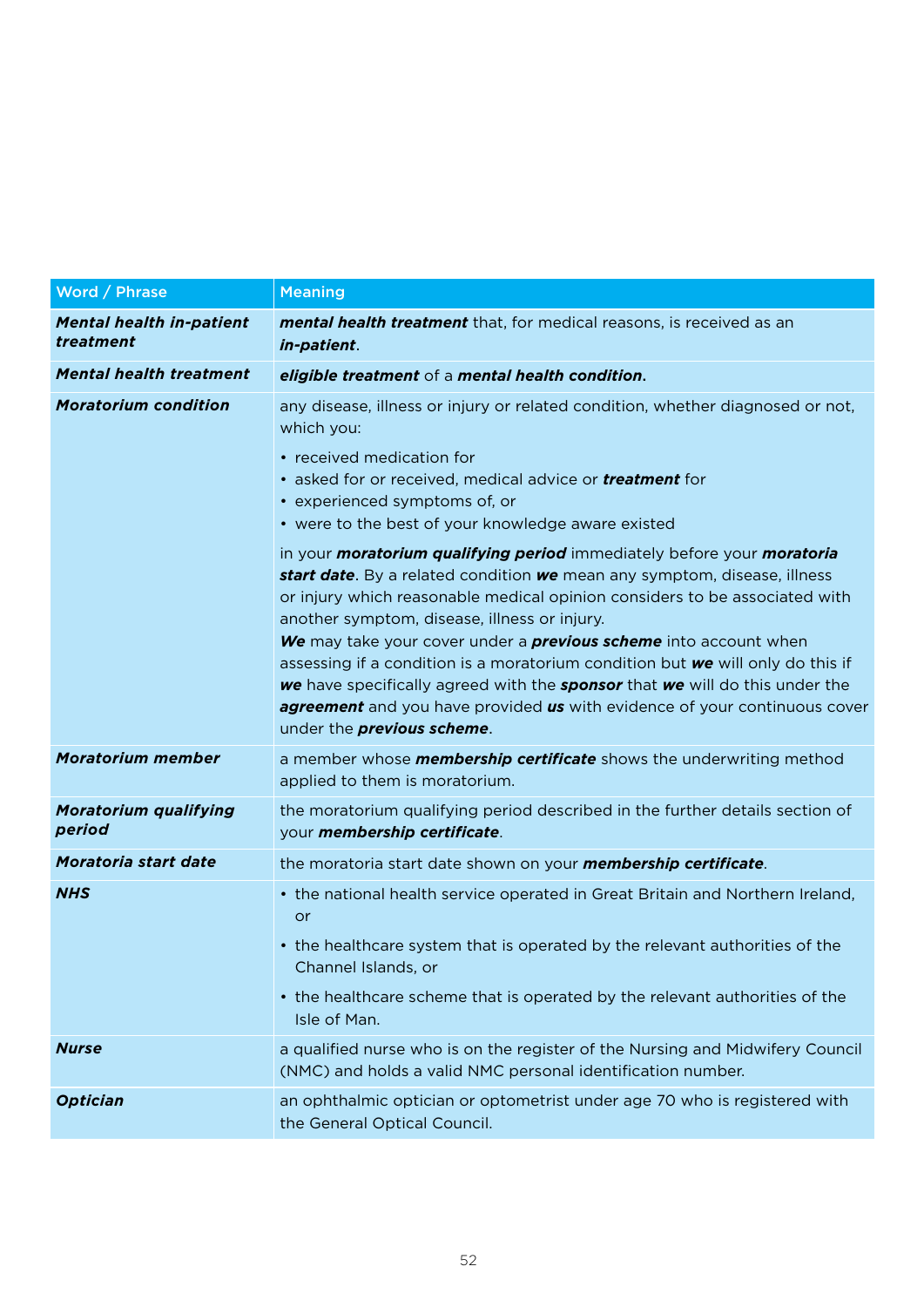| Word / Phrase                            | <b>Meaning</b>                                                                                                                                                                                                                                                                                                                                                                                                                                                                                                                                                                                                                                                                                                                                                                                                                                                                                                 |
|------------------------------------------|----------------------------------------------------------------------------------------------------------------------------------------------------------------------------------------------------------------------------------------------------------------------------------------------------------------------------------------------------------------------------------------------------------------------------------------------------------------------------------------------------------------------------------------------------------------------------------------------------------------------------------------------------------------------------------------------------------------------------------------------------------------------------------------------------------------------------------------------------------------------------------------------------------------|
| Optical benefit period                   | a period of two consecutive <b>years</b> , the entire period of which Optical cash<br>benefit must have been covered under your <b>benefits</b> . Each optical benefit<br>period shall not start until your last optical benefit period expires, this<br>means that:<br>• your second optical benefit period will start on the second renewal date<br>following either your <b>start date</b> or the <b>renewal date</b> on which your first<br>optical benefit period began (as applicable)<br>• your third and any subsequent optical benefit periods will start on<br>the second <b>renewal date</b> following the <b>renewal date</b> on which your<br>immediately preceding optical benefit period began.                                                                                                                                                                                                 |
| <b>Out-patient</b>                       | a patient who attends a hospital, consulting room, out-patient clinic or<br>treatment facility and is not admitted as a <b>day-patient</b> or an <b>in-patient</b> .                                                                                                                                                                                                                                                                                                                                                                                                                                                                                                                                                                                                                                                                                                                                           |
| <b>Out-patient surgical</b><br>operation | an <i>eligible surgical operation</i> received as an <i>out-patient</i> .                                                                                                                                                                                                                                                                                                                                                                                                                                                                                                                                                                                                                                                                                                                                                                                                                                      |
| <b>Out-patient treatment</b>             | eligible treatment that, for medical reasons, is received as an out-patient.                                                                                                                                                                                                                                                                                                                                                                                                                                                                                                                                                                                                                                                                                                                                                                                                                                   |
| <b>Overall annual maximum</b><br>benefit | the total amount <b>we</b> pay up to each <b>year</b> for <b>eligible treatment</b> covered<br>under your <b>benefits</b> . This is the amount we pay up to collectively each year<br>for all your <b>eligible treatment</b> and not for each type of <b>treatment</b> individually.<br>Your excess, co-insurance and any amounts we pay to you on an ex-gratia<br>basis all count towards your overall annual maximum benefit.                                                                                                                                                                                                                                                                                                                                                                                                                                                                                |
| <b>Participating facility</b>            | • a hospital or a treatment facility, centre or unit that, at the time you<br>receive your <i>eligible treatment</i> , is in <i>our</i> participating facility list that<br>applies to your <b>benefits</b> , and is recognised by us for both:<br>- treating the medical condition you have, and<br>- carrying out the type of <b>treatment</b> you need.<br>• any other establishment which <b>we</b> may decide to treat as a participating<br>facility for the purpose of the scheme.<br>The hospitals, treatment facilities, centres or units in the list and the<br>categories of accommodation, medical conditions and types of <b>treatment</b><br><b>we</b> recognise them for may change from time to time.<br>Details of the facilities in the list and the categories of accommodation,<br>the medical conditions and types of <i>treatment we</i> recognise them for are<br>available on request. |
| Partner                                  | <b>your</b> husband or wife or civil partner or the person <b>you</b> live with in a<br>relationship similar to that of a husband and wife whether of the opposite<br>sex or not.                                                                                                                                                                                                                                                                                                                                                                                                                                                                                                                                                                                                                                                                                                                              |
| <b>Partnership consultant</b>            | a consultant who, at the time you receive your treatment, is recognised by us<br>as a partnership consultant. You can contact us to find out if a consultant is a<br>partnership consultant.                                                                                                                                                                                                                                                                                                                                                                                                                                                                                                                                                                                                                                                                                                                   |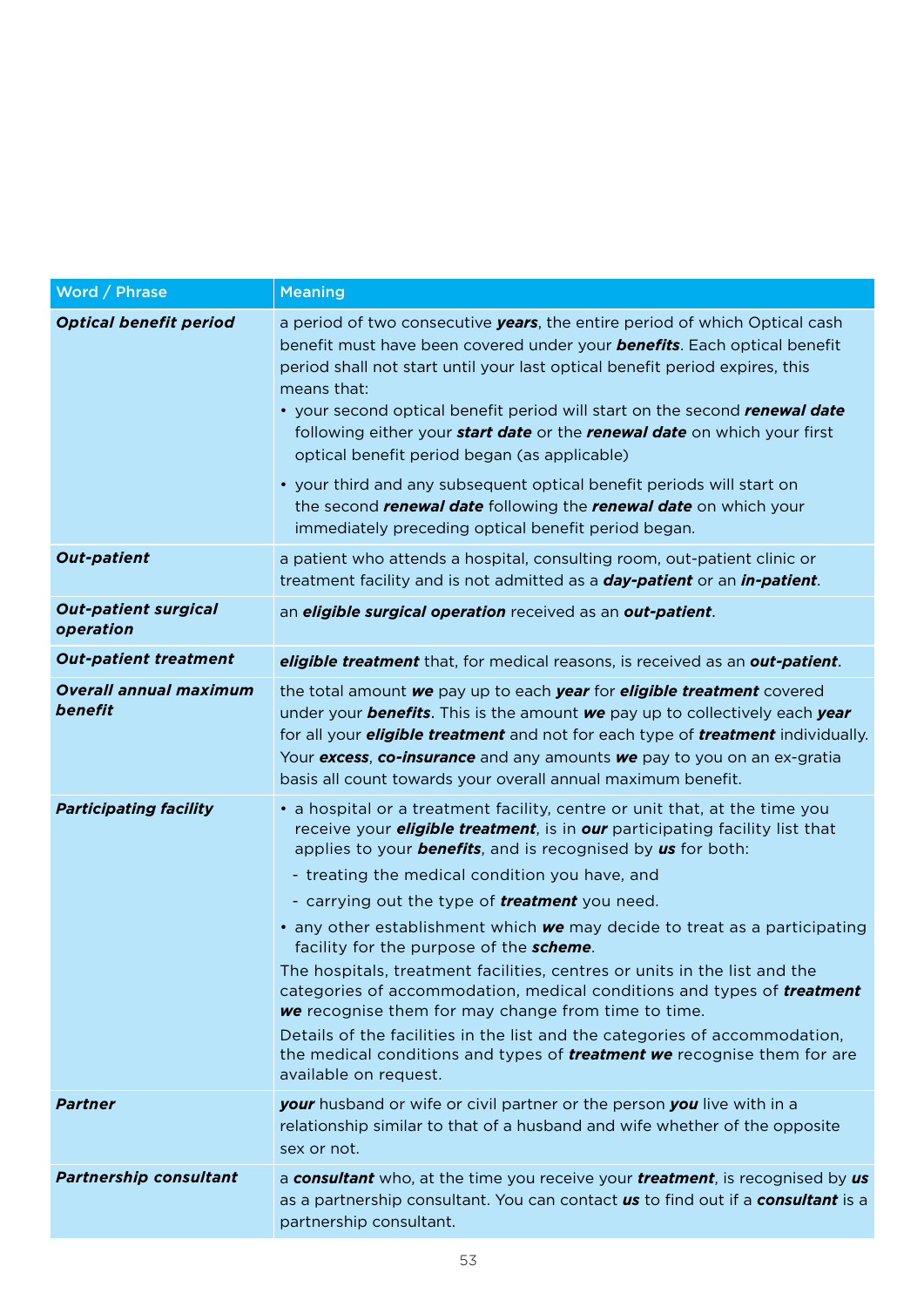| Word / Phrase                 | <b>Meaning</b>                                                                                                                                                                                                                                                                                                                                                                                                                                                                                                                                                                                                                                                                                                                                                                                                                                                    |
|-------------------------------|-------------------------------------------------------------------------------------------------------------------------------------------------------------------------------------------------------------------------------------------------------------------------------------------------------------------------------------------------------------------------------------------------------------------------------------------------------------------------------------------------------------------------------------------------------------------------------------------------------------------------------------------------------------------------------------------------------------------------------------------------------------------------------------------------------------------------------------------------------------------|
| <b>Partnership facility</b>   | • a hospital or a treatment facility, centre or unit that, at the time you receive<br>your <b>eligible treatment</b> , is in <b>our</b> partnership facility list that applies to your<br><b>benefits</b> and is recognised by us for both:<br>- treating the medical condition you have, and<br>- carrying out the type of <b>treatment</b> you need<br>• any other establishment which we may decide to treat as a partnership<br>facility for the purpose of the <b>scheme.</b><br>The hospitals, treatment facilities, centres and units in the list and the<br>medical conditions and types of <b>treatment we</b> recognise them for may<br>change from time to time. Details of the facilities in the list and the<br>categories of accommodation, the medical conditions and types of<br><b>treatment we</b> recognise them for are available on request. |
| <b>Pre-existing condition</b> | any disease, illness or injury for which in the seven years before your<br>start date:<br>• you have received medication, advice or <b>treatment</b> , or<br>• you have experienced symptoms<br>whether the condition was diagnosed or not.                                                                                                                                                                                                                                                                                                                                                                                                                                                                                                                                                                                                                       |
| <b>Previous scheme</b>        | • another <b>Bupa</b> private medical insurance scheme or <b>Bupa</b> administered<br>medical healthcare trust<br>• a private medical insurance scheme or medical healthcare trust provided or<br>administered by another insurer<br>that we specifically agree with the <b>sponsor</b> will be treated as a previous<br>scheme for the purpose of assessing waiting periods, moratoria start date<br>or continuous periods of cover provided that there is no break in a member's<br>cover between the previous scheme and their scheme.                                                                                                                                                                                                                                                                                                                         |
| <b>Prosthesis</b>             | any prosthesis which is in our list of prostheses for both your benefits<br>and your type of <b>treatment</b> at the time you receive your <b>treatment</b> .<br>The prostheses on the list may change from time to time. Details of the<br>prostheses covered under your <b>benefits</b> for your type of <b>treatment</b> are<br>available on request.                                                                                                                                                                                                                                                                                                                                                                                                                                                                                                          |
| <b>Recognised facility</b>    | either a:<br>• participating facility, or<br>· partnership facility<br>according to the <b>facility access</b> that applies to your <b>benefits</b> .                                                                                                                                                                                                                                                                                                                                                                                                                                                                                                                                                                                                                                                                                                             |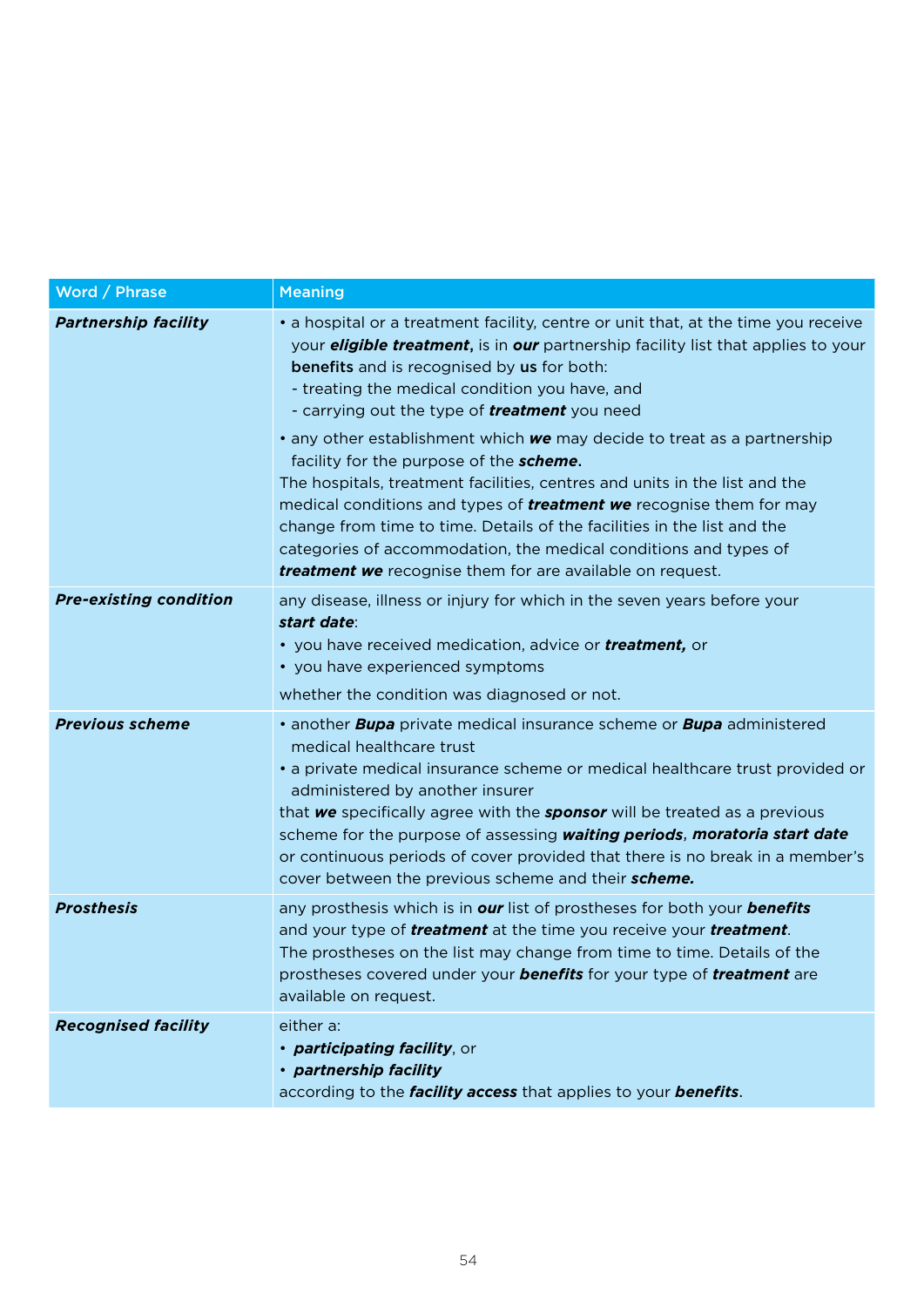| Word / Phrase                  | <b>Meaning</b>                                                                                                                                                                                                                                                                                                                                                                      |
|--------------------------------|-------------------------------------------------------------------------------------------------------------------------------------------------------------------------------------------------------------------------------------------------------------------------------------------------------------------------------------------------------------------------------------|
| <b>Recognised practitioner</b> | a healthcare practitioner who at the time of your treatment:<br>• is recognised by us for the purpose of our private medical insurance<br>schemes for treating the medical condition you have and for providing the<br>type of treatment you need, and<br>• is in our list of recognised practitioners that applies to your benefits.                                               |
| <b>Renewal date</b>            | the date each year agreed between the <b>sponsor</b> and us on which the<br>group cover is due for renewal.                                                                                                                                                                                                                                                                         |
| <b>Scale of cover</b>          | if your <i>facility access</i> is <i>participating facility</i> , the scale that specifies:<br>• the <b>participating facility</b> list and the category of accommodation for<br>participating facilities that applies to your benefits<br>• the practitioner lists that apply to your <b>benefits</b> .<br>Your scale of cover is shown on your <b>membership certificate</b> .    |
| <b>Schedule of procedures</b>  | the schedule used by <b>Bupa</b> for the purpose of providing <b>benefits</b> which<br>classifies <b>surgical operations</b> according to their type and complexity. The<br>schedule may change from time to time. Not all procedures listed in the<br>schedule are covered under <b>Bupa</b> schemes. Further information on the<br>schedule is available on request.              |
| <b>Scheme</b>                  | the cover we provide as shown on your membership certificate together<br>with this Bupa Select membership guide subject to the terms and conditions<br>of the <i>agreement</i> .                                                                                                                                                                                                    |
| <b>Session</b>                 | periods of 24 hours during which the specified type of treatment is received<br>for an <b>acute condition</b>                                                                                                                                                                                                                                                                       |
| <b>Special condition</b>       | for <b>underwritten members</b> , any exclusions or restrictions to cover that are<br>personal to an individual based on the medical history given to us for that<br>individual. If special conditions apply to an <b>underwritten member's</b> cover<br>these are shown in the 'Special conditions' section for that <i>underwritten</i><br>member in your membership certificate. |
| <b>Sponsor</b>                 | the company, firm or individual with whom we have entered into an<br>agreement to provide cover.                                                                                                                                                                                                                                                                                    |
| <b>Start date</b>              | the date you started your current continuous period of cover under<br>the scheme.                                                                                                                                                                                                                                                                                                   |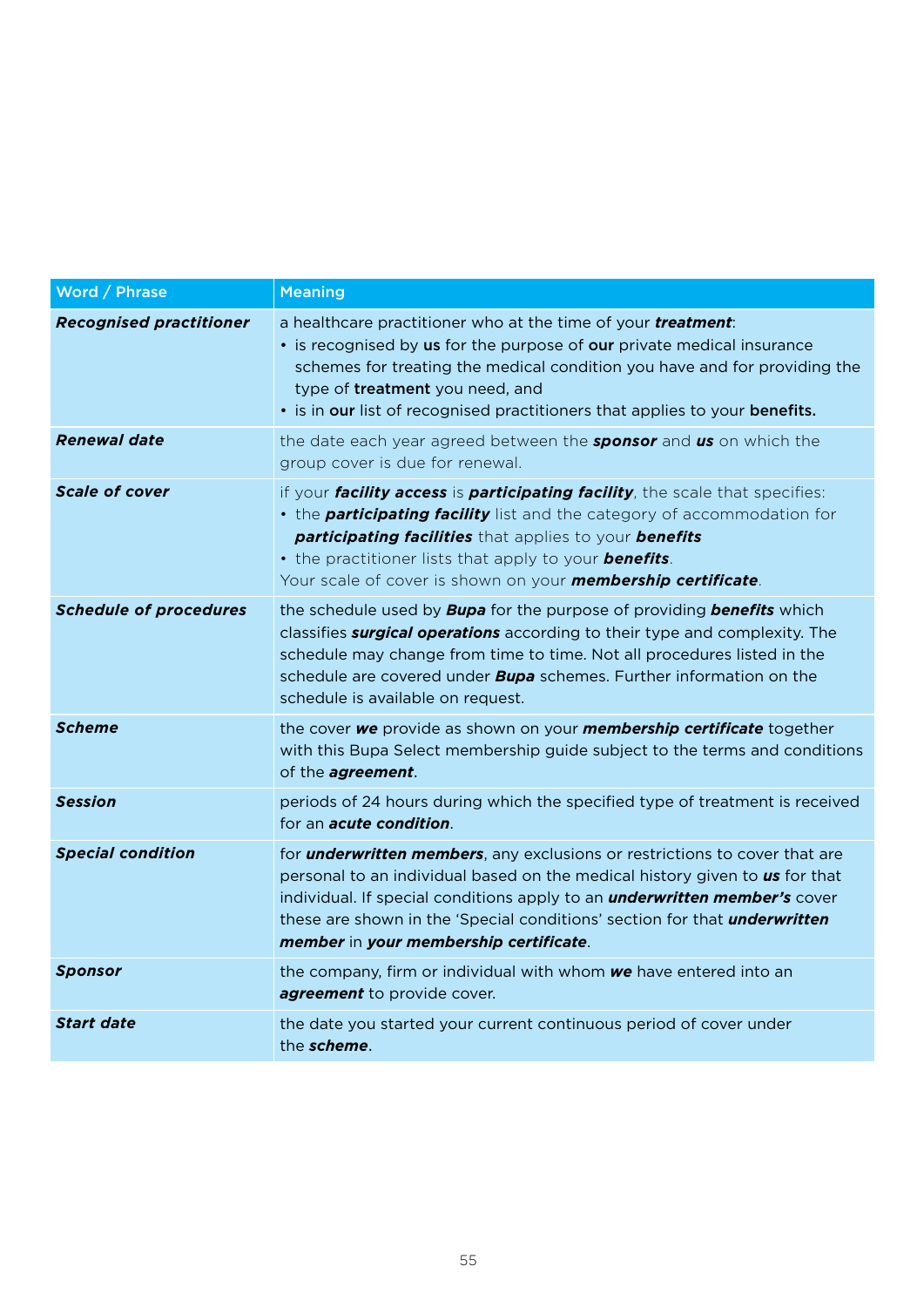| Word / Phrase             | <b>Meaning</b>                                                                                                                                                                                                                                                                                                                                                                                                                                                                                                                                             |
|---------------------------|------------------------------------------------------------------------------------------------------------------------------------------------------------------------------------------------------------------------------------------------------------------------------------------------------------------------------------------------------------------------------------------------------------------------------------------------------------------------------------------------------------------------------------------------------------|
| <b>Surgical operation</b> | a surgical procedure or complex investigative/diagnostic procedure<br>including all medically necessary <b>treatment</b> related to the procedure and all<br>consultations carried out from the time you are admitted to a recognised<br><b>facility</b> until the time you are discharged, or if it is carried out as <b>out-patient</b><br>treatment, all medically necessary treatment related to the operation and<br>any consultation on the same day which is integral to the operation.                                                             |
| <b>Therapist</b>          | • a chartered physiotherapist<br>• a British Association of Occupational Therapists registered occupational<br>therapist<br>• a British and Irish Orthoptic Society registered orthoptist, or<br>• a Royal College of Speech and Language Therapists registered speech and<br>language therapist<br>who is Health Professions Council Registered and is a recognised<br><b>practitioner.</b> You can contact <b>us</b> to find out if a practitioner is a <b>recognised</b><br><b>practitioner</b> and the type of <b>treatment we</b> recognise them for. |
| <b>Treatment</b>          | surgical or medical services (including <b>diagnostic tests</b> ) that are needed to<br>diagnose, relieve or cure a disease, illness or injury.                                                                                                                                                                                                                                                                                                                                                                                                            |
| Underwritten member       | a member who as part of his/her application for cover under the <b>agreement</b><br>was required to provide (or the <b>main member</b> provided on his/her behalf)<br>details of his/her medical history to <b>us</b> for the purpose of underwriting.                                                                                                                                                                                                                                                                                                     |
| <b>United Kingdom/UK</b>  | Great Britain, Northern Ireland, the Channel Islands and the Isle of Man.                                                                                                                                                                                                                                                                                                                                                                                                                                                                                  |
| <b>Waiting period</b>     | a period of continuous cover during which benefits are not payable. The<br>length of any waiting periods that apply to your <b>benefits</b> are shown under<br>the 'Waiting periods' section in your <b>membership certificate</b> .                                                                                                                                                                                                                                                                                                                       |
| We/our/us                 | Bupa.                                                                                                                                                                                                                                                                                                                                                                                                                                                                                                                                                      |
| Year                      | • when you first become a member under the <b>scheme</b> this is the<br>period beginning on your <b>start date</b> and ending on the day before the<br>renewal date<br>• for continuing members this is the period beginning on the renewal date<br>and ending on the day before the next renewal date.                                                                                                                                                                                                                                                    |
| You/your                  | this means the <b>main member</b> only.                                                                                                                                                                                                                                                                                                                                                                                                                                                                                                                    |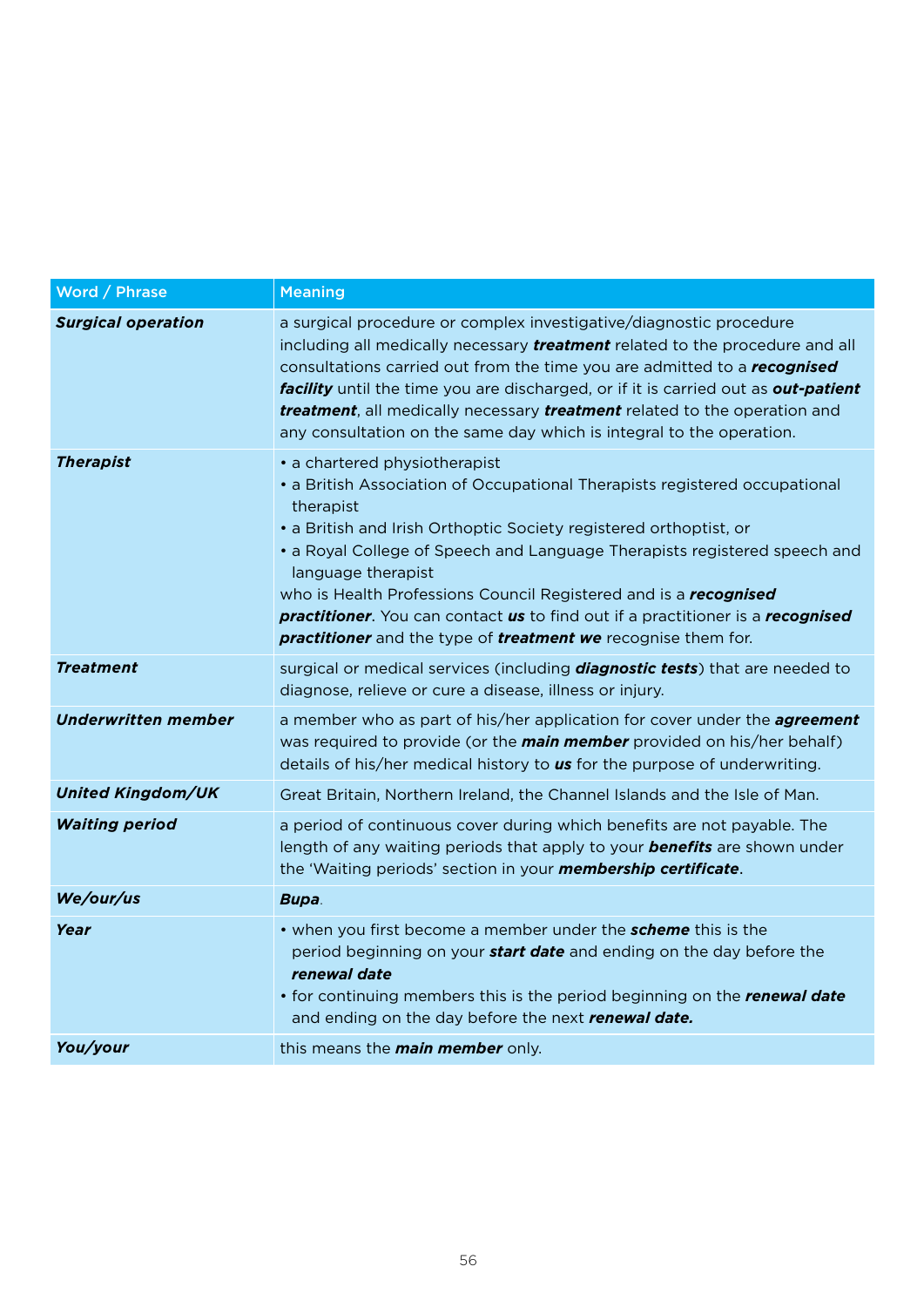# DATA PROTECTION **NOTICE**

Confidentiality: The confidentiality of patient and member information is of paramount concern to the companies in the Bupa Group. To this end, we fully comply with Data Protection Legislation and Medical Confidentiality Guidelines. Bupa sometimes uses third parties to process data on its behalf. Such processing, which may be outside of the European Economic Area, is subject to contractual restrictions with regard to confidentiality and security in addition to the obligations imposed by the Data Protection Act.

Medical information: Medical information will be kept confidential. It will only be disclosed to those involved with your treatment or care, including your GP or to their agents and if applicable, to any person or organisation who may be responsible for meeting your treatment expenses, or their agents.

Member details: All membership documents and confirmation of how we have dealt with any claim you may make will be sent to the main member.

Telephone calls: In the interest of continuously improving our services to members, calls may be recorded and may be monitored.

Research: Anonymised or aggregated data may be used by us, or disclosed to others, for research or statistical purposes.

Fraud: Information may be disclosed to others with a view to preventing fraudulent or improper claims.

Names and addresses: Bupa does not make the names and addresses of members available to other organisations.

Keeping you informed: The Bupa Group would, on occasion, like to keep you informed of The Bupa Group's products and services which we consider may be of interest to you.

Contact address: If you do not wish to receive information about our products and services, or have any other Data Protection queries, please write to the Bupa Group's Head of Information Governance at: Bupa House, 15-19 Bloomsbury Way, London WC1A 2BA or at: dataprotection@bupa.com